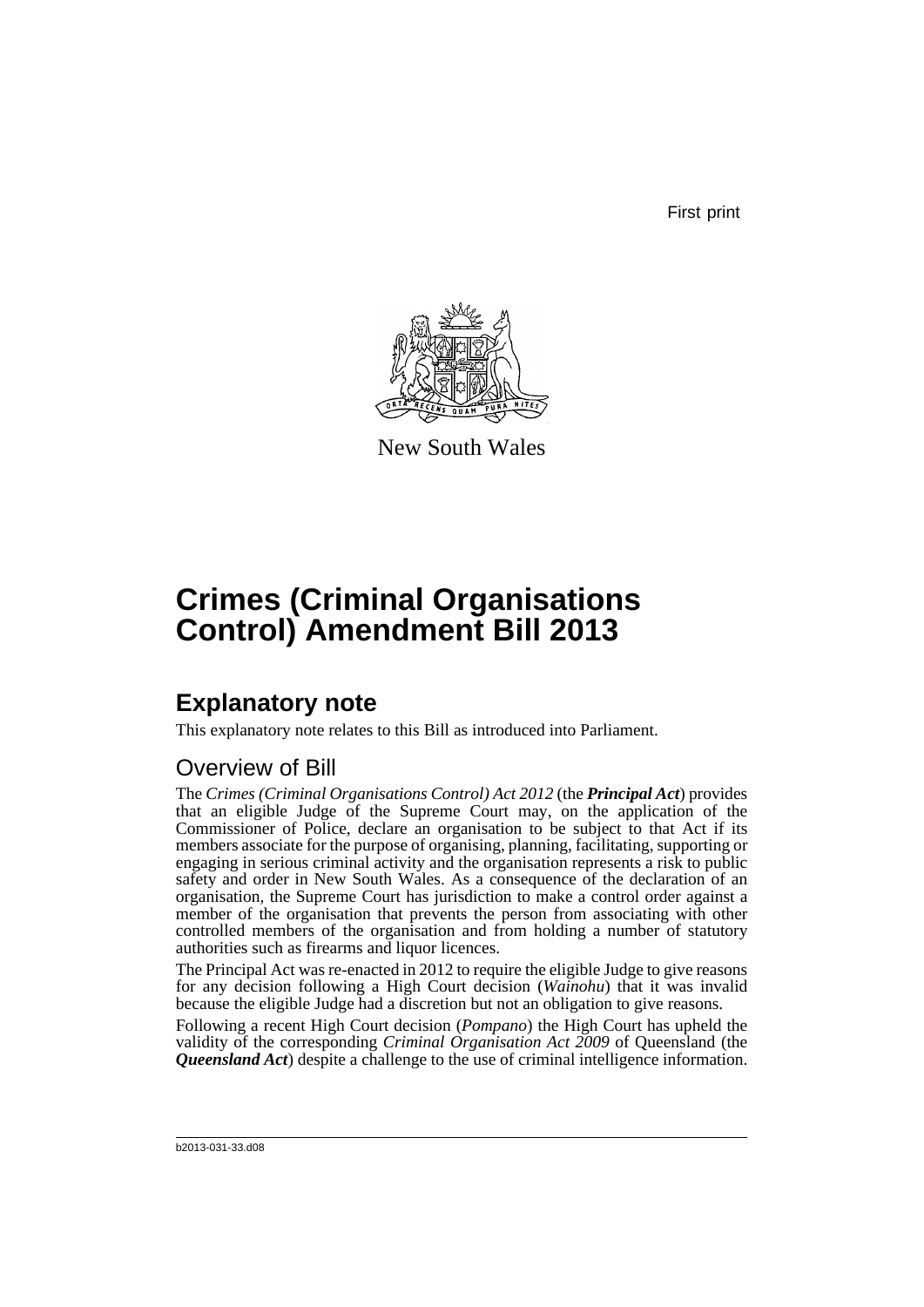Explanatory note

That Queensland Act uses the model of the Supreme Court (rather than an eligible Judge) making declarations of criminal organisations.

The object of this Bill is to amend the Principal Act:

- (a) to adopt the model in the Queensland Act for the Supreme Court to make declarations that organisations are criminal organisations (in place of declarations by eligible Judges), and
- (b) to adopt the model in the Queensland Act for the Supreme Court (in place of the Police Commissioner) making a determination whether information is criminal intelligence, and appointing a monitor to assist the Court, and
- (c) to provide for the recognition and enforcement in New South Wales of comparable declarations and orders made in other States and Territories in relation to criminal organisations and their members, and
- (d) to elaborate on the facts about which the Supreme Court must be satisfied before making a declaration of a criminal organisation, and
- (e) to redefine *serious criminal activity* consistently with the definition of *serious criminal offence* within the meaning of the *Criminal Assets Recovery Act 1990*, and
- (f) to provide for declarations of criminal organisations to be in force for 5 (instead of 3) years as in the Queensland Act.

# Outline of provisions

**Clause 1** sets out the name (also called the short title) of the proposed Act.

**Clause 2** provides for the commencement of the proposed Act on the date of assent to the proposed Act.

# **Schedule 1 Amendment of Crimes (Criminal Organisations Control) Act 2012 No 9**

# **Declarations of criminal organisations by Court**

**Schedule 1 [7]** substitutes Part 2 of the Principal Act to achieve the object described in paragraph (a) of the Overview above. The proposed Part substantially re-enacts Part 2 of the Principal Act in similar terms to the Queensland Act so that declarations of criminal organisations are made by the Supreme Court.

Proposed section 7 achieves the object described in paragraph (d) of the Overview above. The proposed section makes it clear that the Supreme Court need only be satisfied that members of an organisation in New South Wales associate for the purpose of organising, planning, facilitating, supporting or engaging in serious criminal activity, not members wherever the organisation has a presence. Proposed section 7 also makes it clear that it is not sufficient for the Supreme Court to be satisfied that the organisation represents an unacceptable risk to the safety, welfare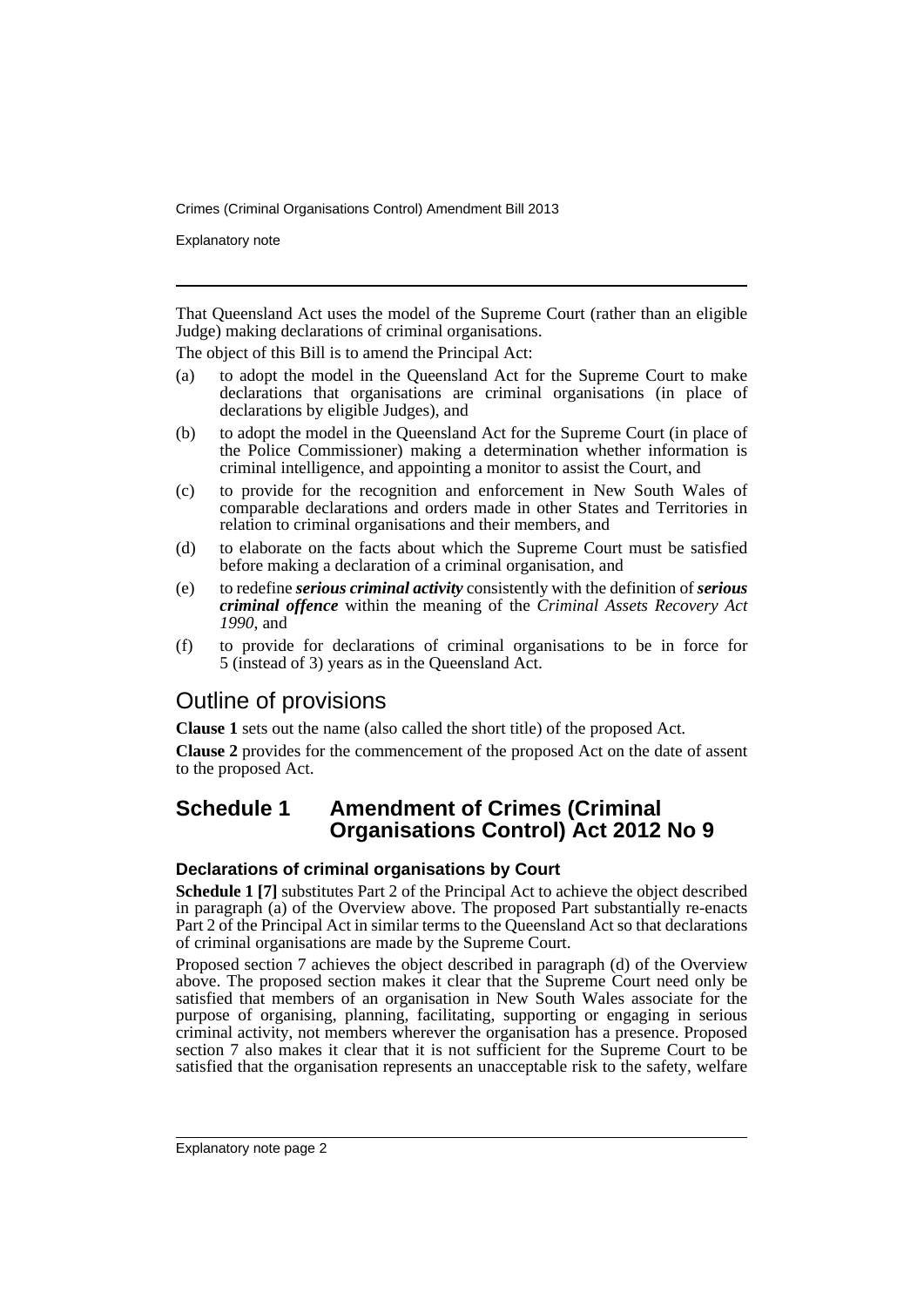Explanatory note

or order of the community in New South Wales—the Court must be satisfied that the continued existence of the organisation represents such a risk.

Proposed section 9 achieves the object described in paragraph (f) of the Overview above.

**Schedule 1 [1]–[3] and [15]** contain consequential amendments.

# **Criminal intelligence**

**Schedule 1 [9]** inserts proposed Part 3B into the Principal Act to achieve the object described in paragraph (b) of the Overview above. The proposed Part enables the Supreme Court to declare certain information to be criminal intelligence (at present under the Principal Act the Commissioner determines whether information is criminal intelligence). If, in any part of the hearing of an application under the Principal Act, declared criminal intelligence is to be considered, the Court must order that part of the hearing to be a closed hearing. The proposed Part also creates an offence of unlawful disclosure of criminal intelligence (with a maximum penalty of \$11,000 or imprisonment for 12 months, or both).

Division 2 of proposed Part 3B makes provision for the appointment and functions of the criminal intelligence monitor.

**Schedule 1 [13]** enables declared criminal intelligence to be admitted in proceedings under the Principal Act despite rules relating to hearsay evidence, but without affecting other rules and discretions relating to court proceedings

**Schedule 1 [2], [4], [8] and [10]–[12]** contain consequential amendments.

# **Mutual recognition of declarations and orders**

**Schedule 1 [9]** inserts proposed Part 3A into the Principal Act to achieve the object described in paragraph (c) of the Overview above. The proposed Part provides for a Supreme Court Registrar to register declarations and orders made in other States and Territories in relation to criminal organisations and their members.

An interstate declaration is treated on registration as if it were a declaration under proposed section 7 of the Principal Act. Accordingly, control orders may be made under the Principal Act with respect to members of that organisation in New South Wales.

An interstate control order may be registered in New South Wales with such adaptations or modifications as the Supreme Court considers are necessary or desirable for its effective operation in New South Wales. The registered interstate control order will operate in New South Wales as if it were a control order made under Part 3 of the Principal Act and can be enforced accordingly.

# **Meaning of "serious criminal activity"**

Section 3 of the Principal Act defines *serious criminal activity* by reference (among other things) to the obtaining of material benefits from conduct constituting a serious indictable offence or committing a serious violence offence. **Schedule 1 [5] and [6]** redefine *serious criminal activity* to achieve the object described in paragraph (e) of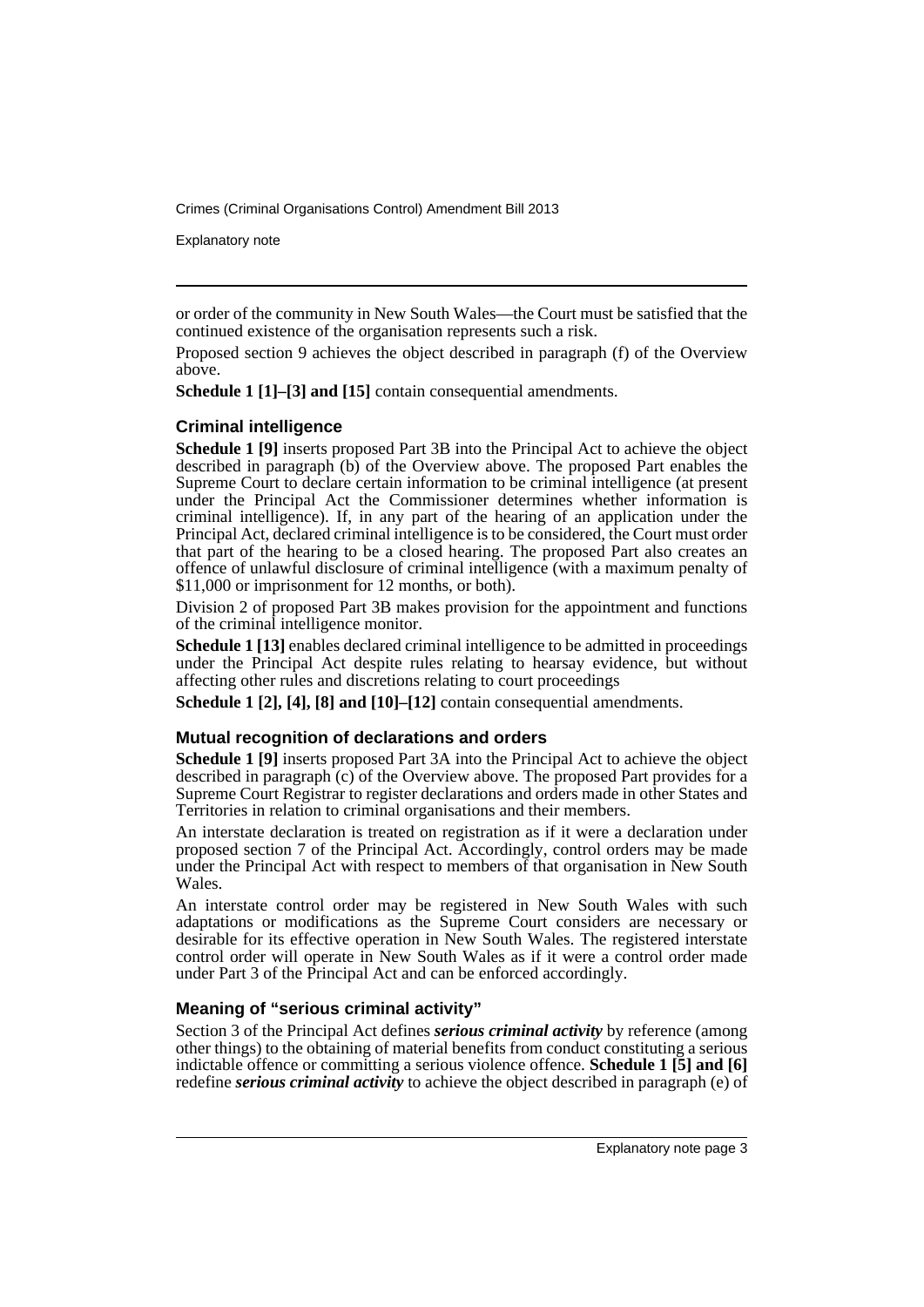Explanatory note

the Overview above by reference instead to the definition of *serious criminal offence* in section 6 of the *Criminal Assets Recovery Act 1990* and by omitting the definition of *serious violence offence*. The amendments will ensure, for example, that serious offences that do not necessarily involve material benefits and offences involving violence punishable by 5 or more years' imprisonment (not only 10 years' or more as is currently the case) are covered by the definition.

# **Miscellaneous amendments**

**Schedule 1 [15]** provides (in line with the Queensland Act) that parties to proceedings for a declaration under Part 2 of the Principal Act bear their own legal costs.

**Schedule 1 [14]** contains an amendment by way of statute law revision.

# **Schedule 2 Consequential amendment of other Acts**

**Schedule 2** makes consequential amendments to other Acts relating to criminal intelligence under the Principal Act.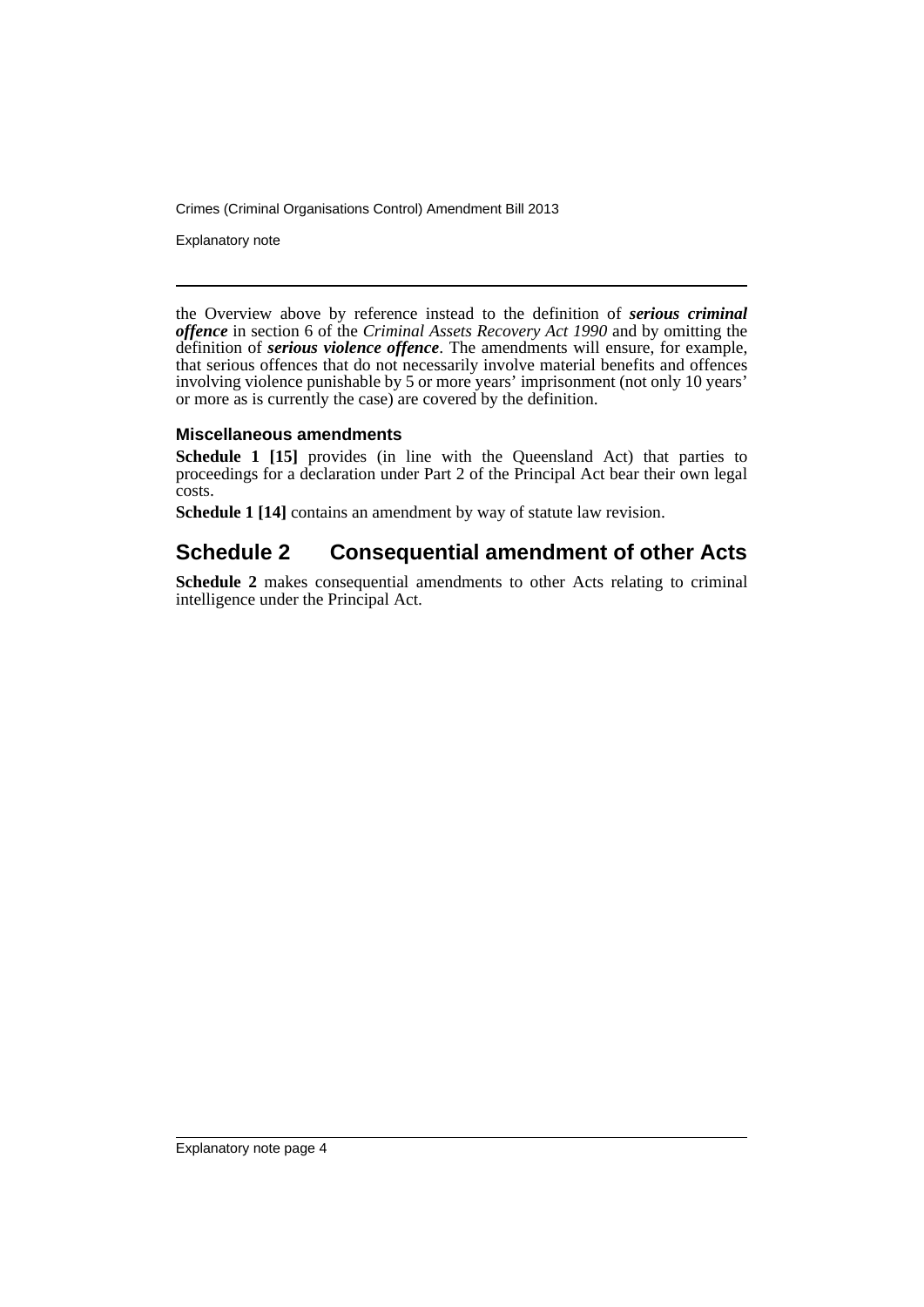First print



New South Wales

# **Crimes (Criminal Organisations Control) Amendment Bill 2013**

# **Contents**

|               | Page                                                                                                     |
|---------------|----------------------------------------------------------------------------------------------------------|
| Name of Act   |                                                                                                          |
| Commencement  | $\mathcal{P}$                                                                                            |
|               |                                                                                                          |
| Act 2012 No 9 | 3                                                                                                        |
|               | 33                                                                                                       |
|               | Schedule 1 Amendment of Crimes (Criminal Organisations Control)<br>Consequential amendment of other Acts |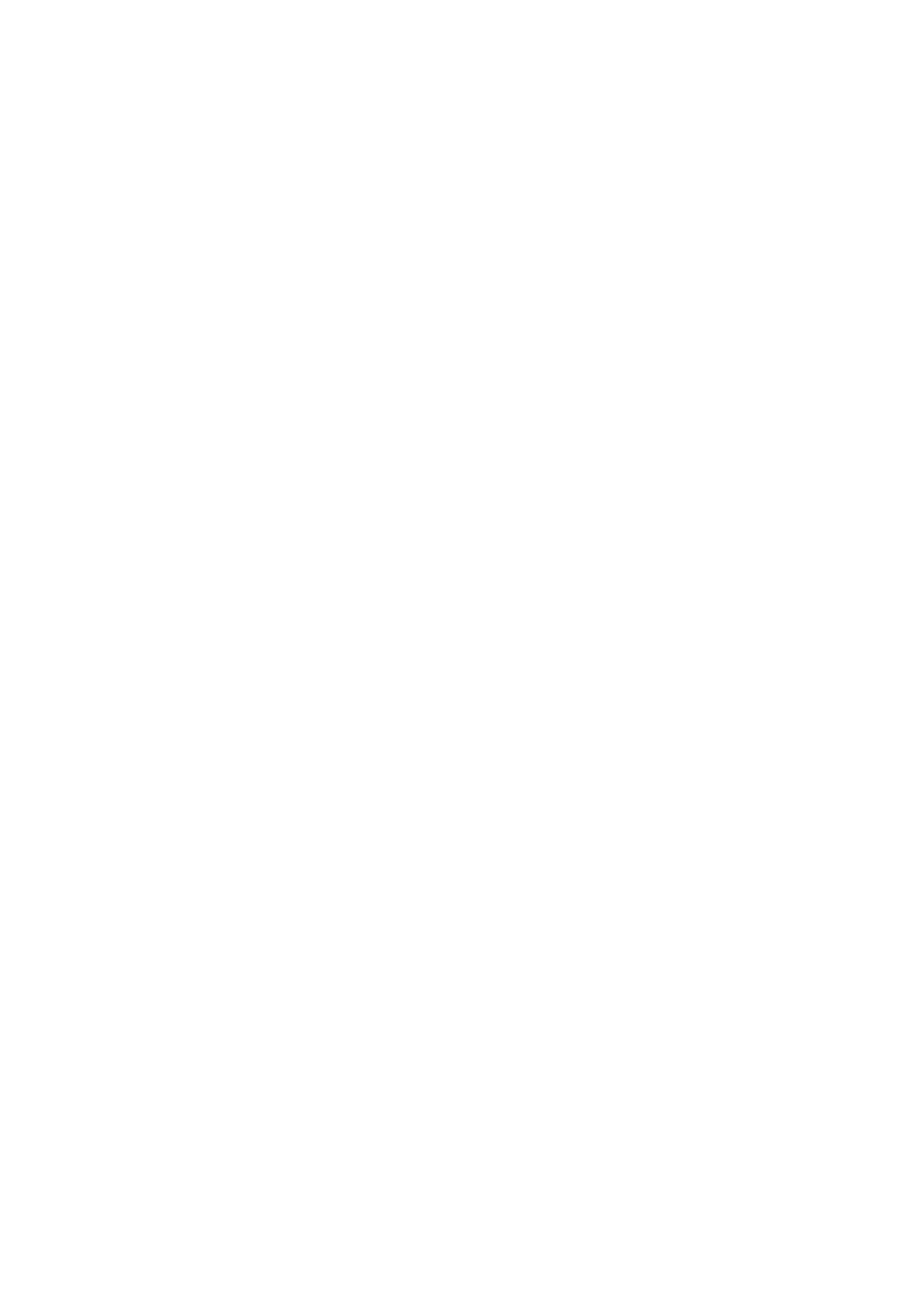

New South Wales

# **Crimes (Criminal Organisations Control) Amendment Bill 2013**

No , 2013

# **A Bill for**

An Act to amend the *Crimes (Criminal Organisations Control) Act 2012* with respect to the control of criminal organisations and their members.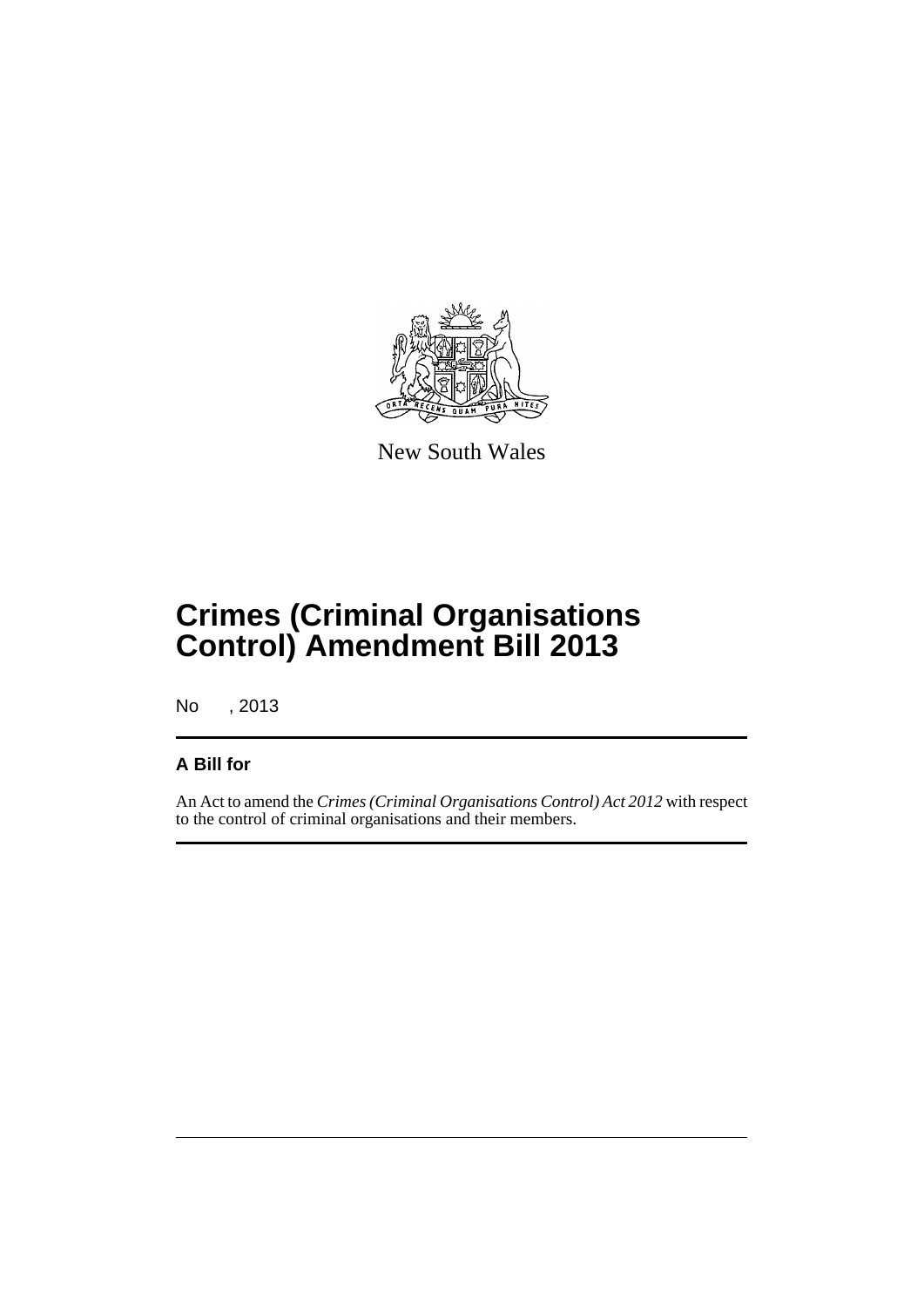<span id="page-7-1"></span><span id="page-7-0"></span>

| The Legislature of New South Wales enacts:                                     |               |
|--------------------------------------------------------------------------------|---------------|
| Name of Act                                                                    | $\mathcal{P}$ |
| This Act is the Crimes (Criminal Organisations Control) Amendment<br>Act 2013. | 3<br>4        |
| <b>Commencement</b>                                                            | 5             |
| This Act commences on the date of assent to this Act.                          | 6             |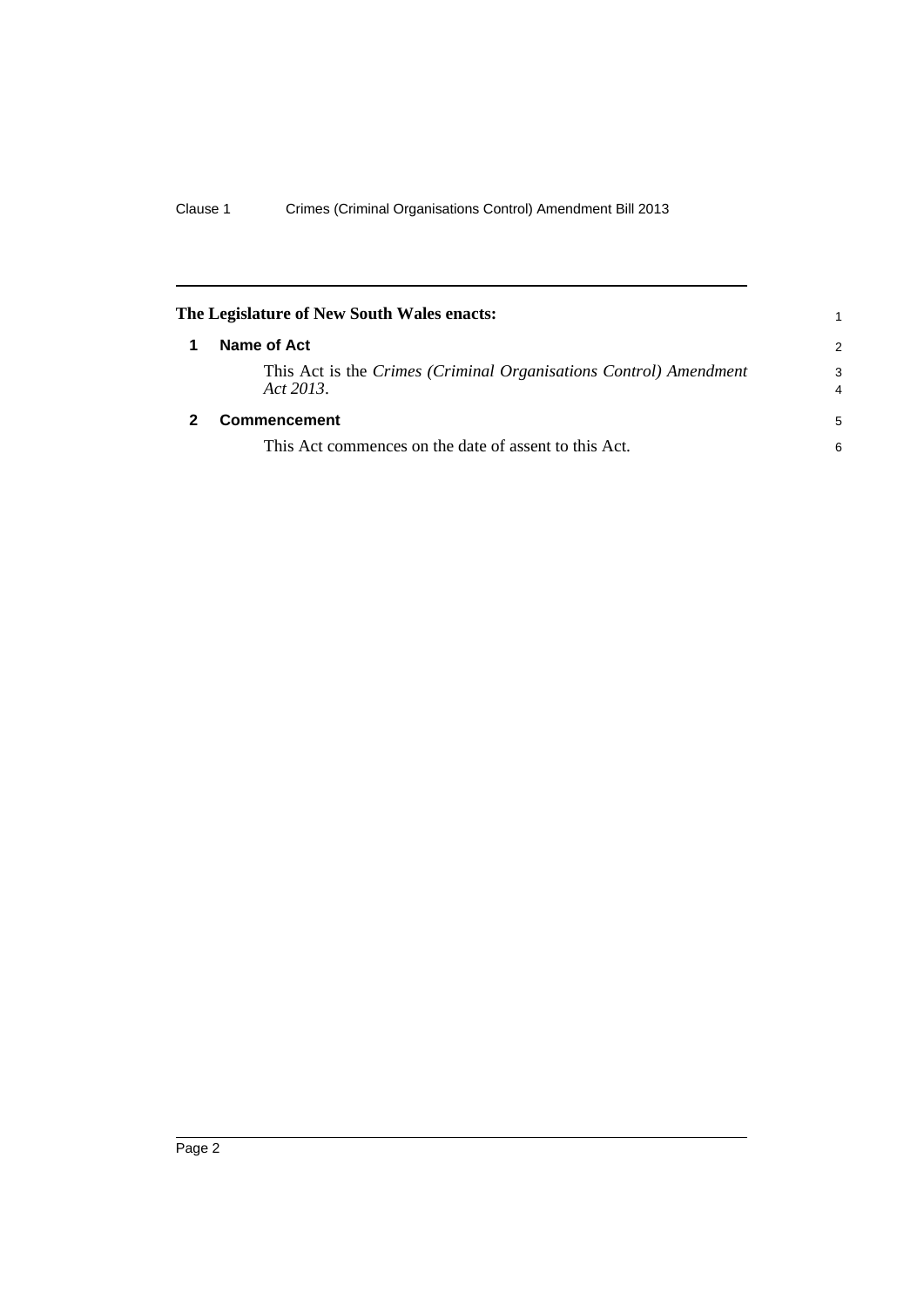Amendment of Crimes (Criminal Organisations Control) Act 2012 No 9 Schedule 1

1 2

<span id="page-8-0"></span>

| [1]   | <b>Section 3 Definitions</b>                                                                                                                  |                |  |  |  |  |  |
|-------|-----------------------------------------------------------------------------------------------------------------------------------------------|----------------|--|--|--|--|--|
|       | Omit the definition of <i>declared organisation</i> from section 3 (1). Insert instead:                                                       |                |  |  |  |  |  |
|       | <i>criminal organisation</i> or <i>declared organisation</i> means an<br>organisation subject to a declaration under Part 2 that is in force. | 5<br>6         |  |  |  |  |  |
|       | Note. Section 27H provides that a registered interstate declaration                                                                           | $\overline{7}$ |  |  |  |  |  |
|       | operates in New South Wales as if it were a declaration under Part 2.                                                                         | 8              |  |  |  |  |  |
| $[2]$ | Section 3 (1)                                                                                                                                 | 9              |  |  |  |  |  |
|       | Insert in alphabetical order in section $3(1)$ :                                                                                              | 10             |  |  |  |  |  |
|       | <i>conviction</i> includes a finding of guilt by any court, whether or not<br>a conviction is recorded.                                       | 11<br>12       |  |  |  |  |  |
| $[3]$ | Section 3 (1), definition of "eligible Judge"                                                                                                 | 13             |  |  |  |  |  |
|       | Omit the definition.                                                                                                                          | 14             |  |  |  |  |  |
| [4]   | Section 3 (1), definition of "protected submission"                                                                                           | 15             |  |  |  |  |  |
|       | Omit the definition.                                                                                                                          | 16             |  |  |  |  |  |
| $[5]$ | Section 3 (1), definition of "serious criminal activity"                                                                                      | 17             |  |  |  |  |  |
|       | Omit the definition. Insert instead:                                                                                                          | 18             |  |  |  |  |  |
|       | <i>serious criminal activity</i> means any of the following:                                                                                  | 19             |  |  |  |  |  |
|       | committing a serious criminal offence within the meaning<br>(a)<br>of section 6 of the Criminal Assets Recovery Act 1990,                     | 20<br>21       |  |  |  |  |  |
|       | obtaining material benefits from conduct that constitutes<br>(b)<br>any such offence,                                                         | 22<br>23       |  |  |  |  |  |
|       | whether or not any person has been charged with or convicted of<br>any such offence.                                                          | 24<br>25       |  |  |  |  |  |
| [6]   | Section 3 (1), definition of "serious violence offence"                                                                                       | 26             |  |  |  |  |  |
|       | Omit the definition.                                                                                                                          | 27             |  |  |  |  |  |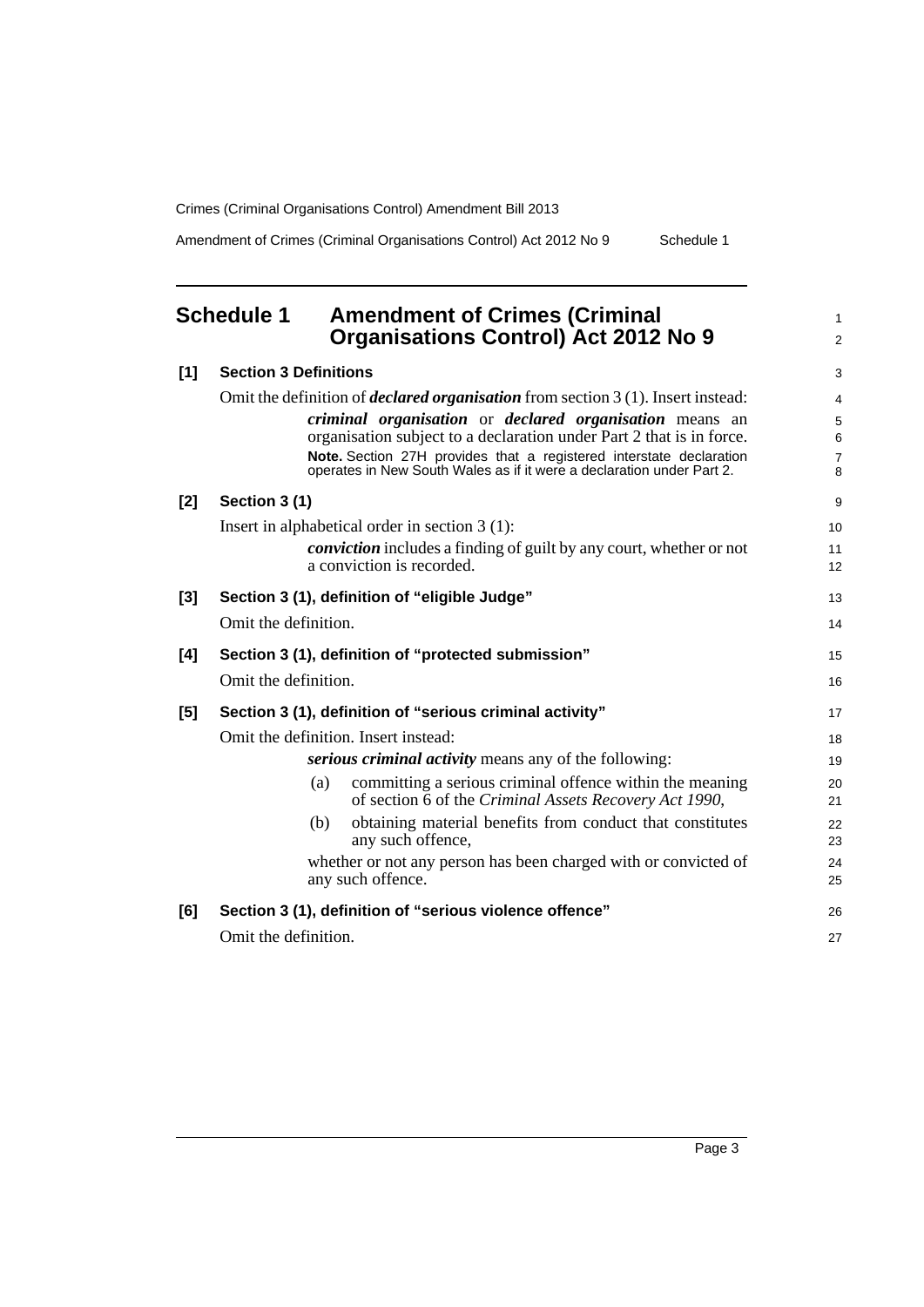| $[7]$ | Part 2<br>Omit the Part. Insert instead: |     |     |             |                                                                                                                                                                                                                                     |                          |  |
|-------|------------------------------------------|-----|-----|-------------|-------------------------------------------------------------------------------------------------------------------------------------------------------------------------------------------------------------------------------------|--------------------------|--|
|       |                                          |     |     |             |                                                                                                                                                                                                                                     |                          |  |
|       | Part 2                                   |     |     |             | <b>Criminal organisations</b>                                                                                                                                                                                                       | 3                        |  |
|       | 5                                        |     |     |             | Commissioner may apply for declaration                                                                                                                                                                                              | 4                        |  |
|       |                                          | (1) |     |             | The Commissioner may apply to the Court for a declaration that<br>a particular organisation (the <i>respondent</i> ) is a criminal<br>organisation for the purposes of this Act.                                                    | 5<br>6<br>$\overline{7}$ |  |
|       |                                          | (2) |     |             | The application must:                                                                                                                                                                                                               | 8                        |  |
|       |                                          |     | (a) |             | be in writing, and                                                                                                                                                                                                                  | 9                        |  |
|       |                                          |     | (b) |             | identify the organisation, and                                                                                                                                                                                                      | 10                       |  |
|       |                                          |     | (c) |             | describe the nature of the organisation and any of its<br>distinguishing characteristics, and                                                                                                                                       | 11<br>12                 |  |
|       |                                          |     | (d) |             | set out the grounds on which the declaration is sought, and                                                                                                                                                                         | 13                       |  |
|       |                                          |     | (e) |             | set out the information supporting the grounds on which<br>the declaration is sought, and                                                                                                                                           | 14<br>15                 |  |
|       |                                          |     | (f) | and         | set out details of any previous application for a declaration<br>of the organisation and the outcome of that application,                                                                                                           | 16<br>17<br>18           |  |
|       |                                          |     | (g) | section 6.  | state that a response to the application may be filed under                                                                                                                                                                         | 19<br>20                 |  |
|       |                                          | (3) |     |             | The application must be accompanied by any affidavit the<br>Commissioner intends to rely on at the hearing of the application.                                                                                                      | 21<br>22                 |  |
|       |                                          | (4) |     |             | For the purposes of subsection $(2)$ $(b)$ , it is sufficient if the<br>organisation is identified by specifying its name or the name by<br>which it is commonly known or by providing other particulars<br>about the organisation. | 23<br>24<br>25<br>26     |  |
|       |                                          | (5) |     |             | The application, with any accompanying affidavit, must:                                                                                                                                                                             | 27                       |  |
|       |                                          |     | (a) |             | be filed in the Court, and                                                                                                                                                                                                          | 28                       |  |
|       |                                          |     | (b) | filing, and | on filing, have as the return date for the hearing fixed by<br>the registrar of the Court a day within 35 days after the                                                                                                            | 29<br>30<br>31           |  |
|       |                                          |     | (c) |             | after being filed, be served by the Commissioner on the<br>respondent:                                                                                                                                                              | 32<br>33                 |  |
|       |                                          |     |     | (i)         | by personal service within 7 business days after the<br>filing, or                                                                                                                                                                  | 34<br>35                 |  |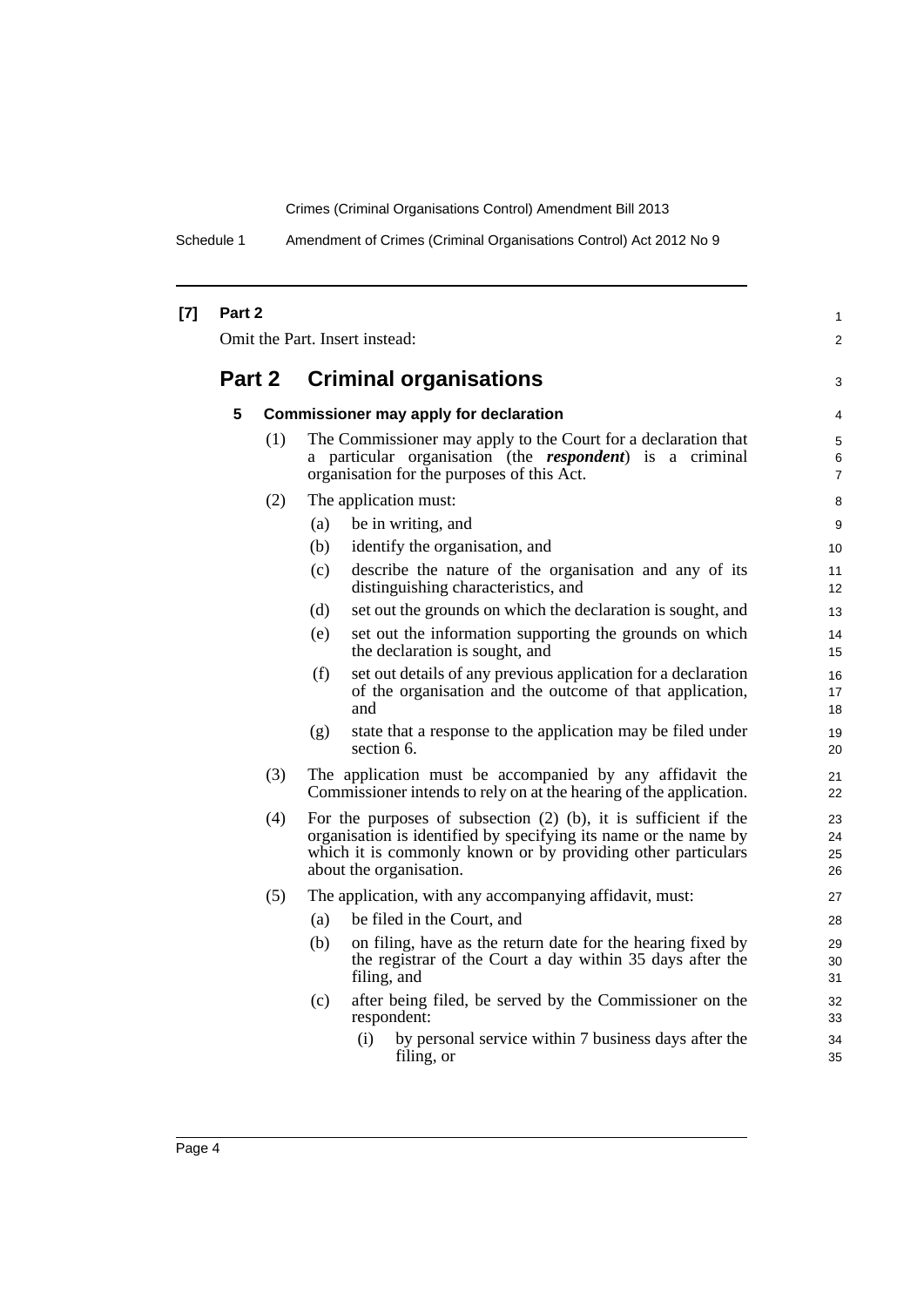Amendment of Crimes (Criminal Organisations Control) Act 2012 No 9 Schedule 1

|     | if personal service is not practicable, or if the<br>(ii)<br>respondent is an unincorporated association or<br>group, by public notice within 10 days after the<br>filing.               | $\mathbf{1}$<br>$\overline{2}$<br>3<br>4                                                                          |
|-----|------------------------------------------------------------------------------------------------------------------------------------------------------------------------------------------|-------------------------------------------------------------------------------------------------------------------|
| (6) | The Court may extend the return date under this section on such<br>conditions the Court considers appropriate.                                                                           | 5<br>6                                                                                                            |
|     |                                                                                                                                                                                          | $\overline{7}$                                                                                                    |
| (1) | The respondent may file a response to the application under this<br>Part.                                                                                                                | 8<br>9                                                                                                            |
| (2) | The response must set out the facts relied on by the respondent in<br>response to the application.                                                                                       | 10<br>11                                                                                                          |
| (3) | The respondent must file the response at least 5 business days<br>before the return date fixed by the registrar of the Court.                                                            | 12<br>13                                                                                                          |
| (4) | The response must be accompanied by any affidavit the<br>respondent intends to rely on at the hearing of the application.                                                                | 14<br>15                                                                                                          |
|     |                                                                                                                                                                                          | 16                                                                                                                |
| (1) | The Court may make a declaration that the respondent is a<br>criminal organisation for the purposes of this Act if the Court is<br>satisfied that:                                       | 17<br>18<br>19                                                                                                    |
|     | the respondent is an organisation, and<br>(a)                                                                                                                                            | 20                                                                                                                |
|     | (b)<br>members of the organisation in New South Wales<br>associate for the purpose of organising, planning,<br>facilitating, supporting or engaging in serious criminal<br>activity, and | 21<br>22<br>23<br>24                                                                                              |
|     | (c)<br>the continued existence of the organisation is an<br>unacceptable risk to the safety, welfare or order of the<br>community in this State.                                         | 25<br>26<br>27                                                                                                    |
| (2) | In considering whether or not to make a declaration, the Court<br>must have regard to:                                                                                                   | 28<br>29                                                                                                          |
|     | the following information before the Court:<br>(a)                                                                                                                                       | 30                                                                                                                |
|     | (i)<br>organisation and serious criminal activity in New<br>South Wales,                                                                                                                 | 31<br>32<br>33                                                                                                    |
|     | any conviction for current or former members of the<br>(ii)<br>organisation in New South Wales,                                                                                          | 34<br>35                                                                                                          |
|     | information suggesting current or former members<br>(iii)<br>of the organisation in New South Wales have been,<br>or are, involved in serious criminal activity, whether                 | 36<br>37<br>38                                                                                                    |
|     |                                                                                                                                                                                          | <b>Response by respondent</b><br>Court may make a declaration<br>information suggesting a link exists between the |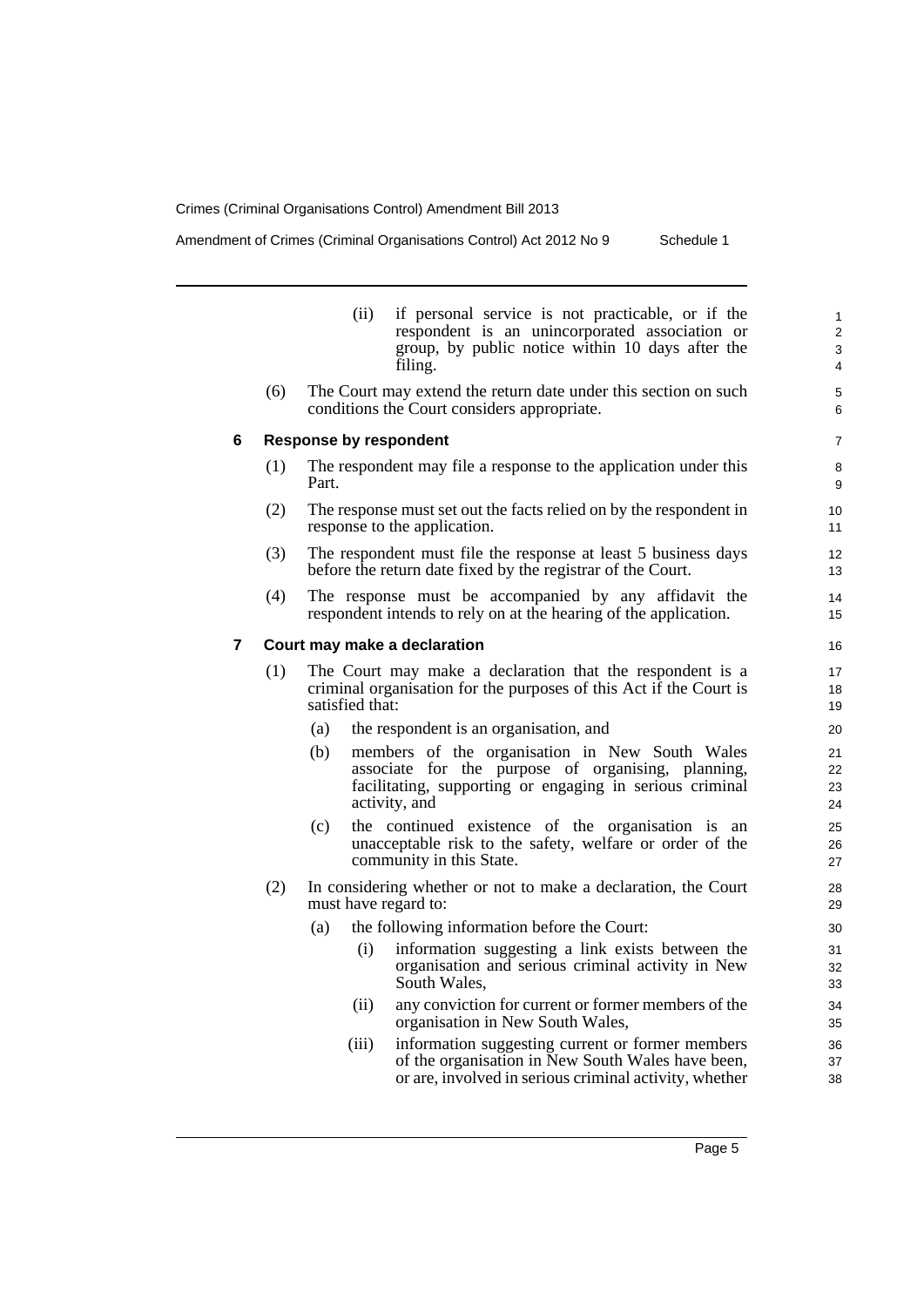Schedule 1 Amendment of Crimes (Criminal Organisations Control) Act 2012 No 9

directly or indirectly and whether or not the involvement resulted in convictions,

- (iv) information suggesting members of an interstate or overseas chapter or branch of the organisation associate for the purpose of organising, planning, facilitating, supporting or engaging in serious criminal activity, and
- (b) anything else the Court considers relevant.
- (3) A declaration may be made whether or not the respondent is present or makes submissions.
- (4) The Court may, for the purpose of making the declaration, be satisfied that members of an organisation associate for the purpose of organising, planning, facilitating, supporting or engaging in serious criminal activity:
	- (a) whether all the members in New South Wales associate for that purpose or only some of the members, and
	- (b) whether members in New South Wales associate for that purpose for the same serious criminal activities or different ones, and
	- (c) whether or not the members in New South Wales also associate for other purposes.
- (5) For the purposes of subsection (4) (a), the Court may act on the basis of satisfaction that only some of the members in New South Wales associate for the purpose mentioned in the subsection only if the Court is satisfied that those members constitute a significant group within the organisation in New South Wales, either:
	- (a) in terms of their numbers, or
	- (b) in terms of their capacity to influence the organisation or its members in New South Wales.
- (6) A declared organisation is taken to include any organisation into which the members substantially restructure themselves with or without dissolving the organisation named in the declaration.

#### **8 Notice of declaration**

(1) As soon as reasonably practicable after a declaration is made under this Part, the Commissioner must publish notice of the declaration in the Gazette and in at least one newspaper circulating throughout the State.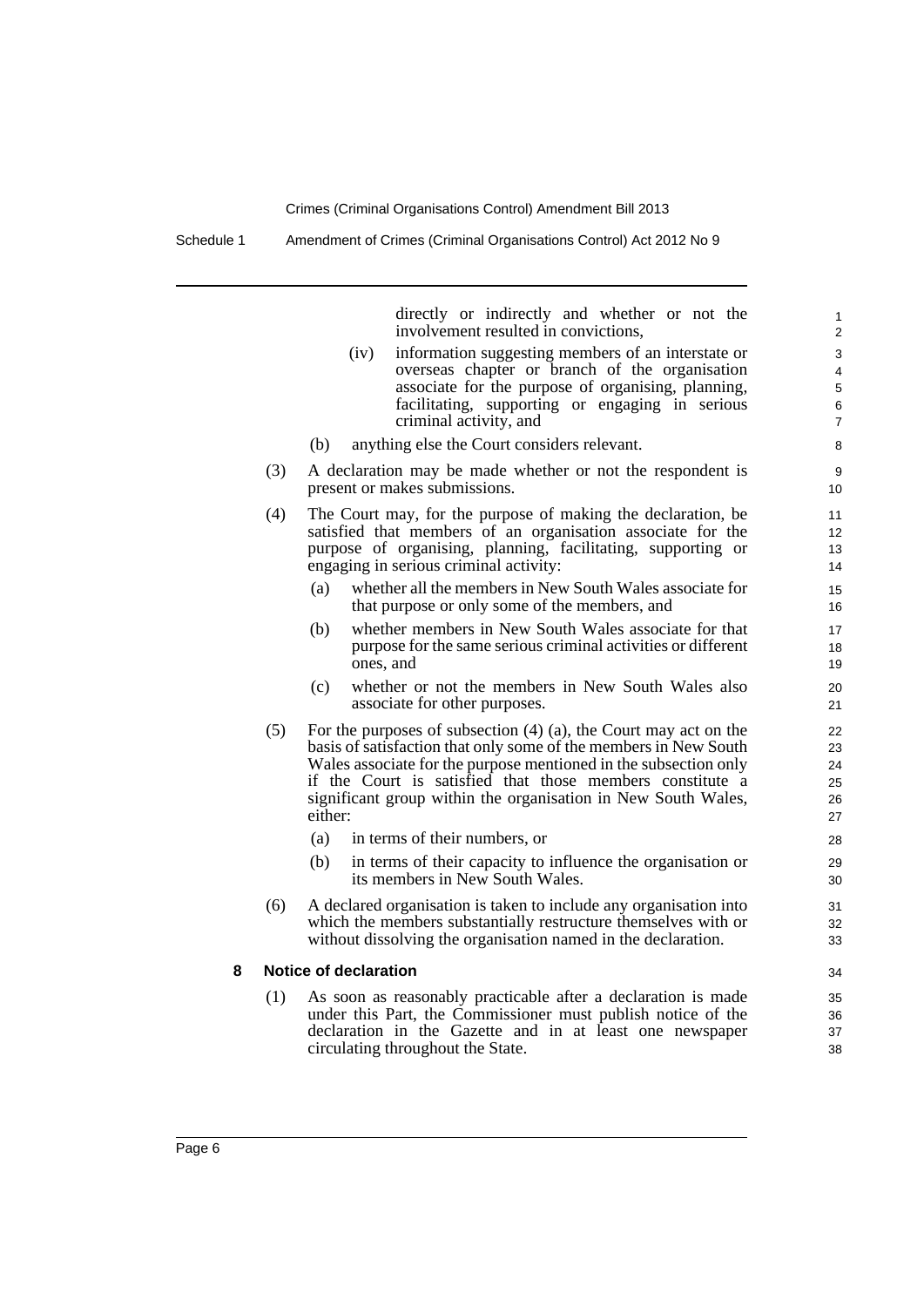Amendment of Crimes (Criminal Organisations Control) Act 2012 No 9 Schedule 1

|    | (2) | The declaration is of no effect until it is published under<br>subsection $(1)$ .                                                                                                                   | 1<br>$\overline{2}$ |
|----|-----|-----------------------------------------------------------------------------------------------------------------------------------------------------------------------------------------------------|---------------------|
| 9  |     | <b>Duration of declaration</b>                                                                                                                                                                      | 3                   |
|    | (1) | A declaration under this Part remains in force for a period of<br>5 years after the day on which it is made, unless sooner revoked<br>or unless renewed.                                            | 4<br>5<br>6         |
|    | (2) | A change in the name or membership of a criminal organisation<br>does not affect the declaration.                                                                                                   | 7<br>8              |
| 10 |     | <b>Revocation of declaration</b>                                                                                                                                                                    | 9                   |
|    | (1) | The Court may revoke a declaration under this Part on an<br>application under this section.                                                                                                         | 10<br>11            |
|    | (2) | An application may be made by:                                                                                                                                                                      | 12                  |
|    |     | the Commissioner, at any time, or<br>(a)                                                                                                                                                            | 13                  |
|    |     | (b)<br>the declared organisation or a member of the declared<br>organisation, subject to this section.                                                                                              | 14<br>15            |
|    | (3) | An application must:                                                                                                                                                                                | 16                  |
|    |     | (a)<br>be in writing, and                                                                                                                                                                           | 17                  |
|    |     | set out the grounds on which the revocation is sought, and<br>(b)                                                                                                                                   | 18                  |
|    |     | (c)<br>set out the information supporting the grounds on which<br>the revocation is sought.                                                                                                         | 19<br>20            |
|    | (4) | The application must be accompanied by any affidavit the<br>applicant intends to rely on at the hearing of the application.                                                                         | 21<br>22            |
|    | (5) | The Commissioner is a party to any proceedings for an<br>application by the declared organisation or a member of the<br>declared organisation.                                                      | 23<br>24<br>25      |
|    | (6) | The applicant must serve a copy of the application, with any<br>accompanying affidavit, on the other party to the proceedings as<br>soon as reasonably practicable after the application is filed.  | 26<br>27<br>28      |
|    | (7) | If the Commissioner is the applicant, service on the other party<br>must be:                                                                                                                        | 29<br>30            |
|    |     | (a)<br>by personal service, or                                                                                                                                                                      | 31                  |
|    |     | if personal service is not practicable or the other party is an<br>(b)<br>unincorporated association or group, by public notice.                                                                    | 32<br>33            |
|    | (8) | The Court may revoke a declaration on the application of the<br>declared organisation or a member of the declared organisation<br>only if satisfied that there has been a substantial change in the | 34<br>35<br>36      |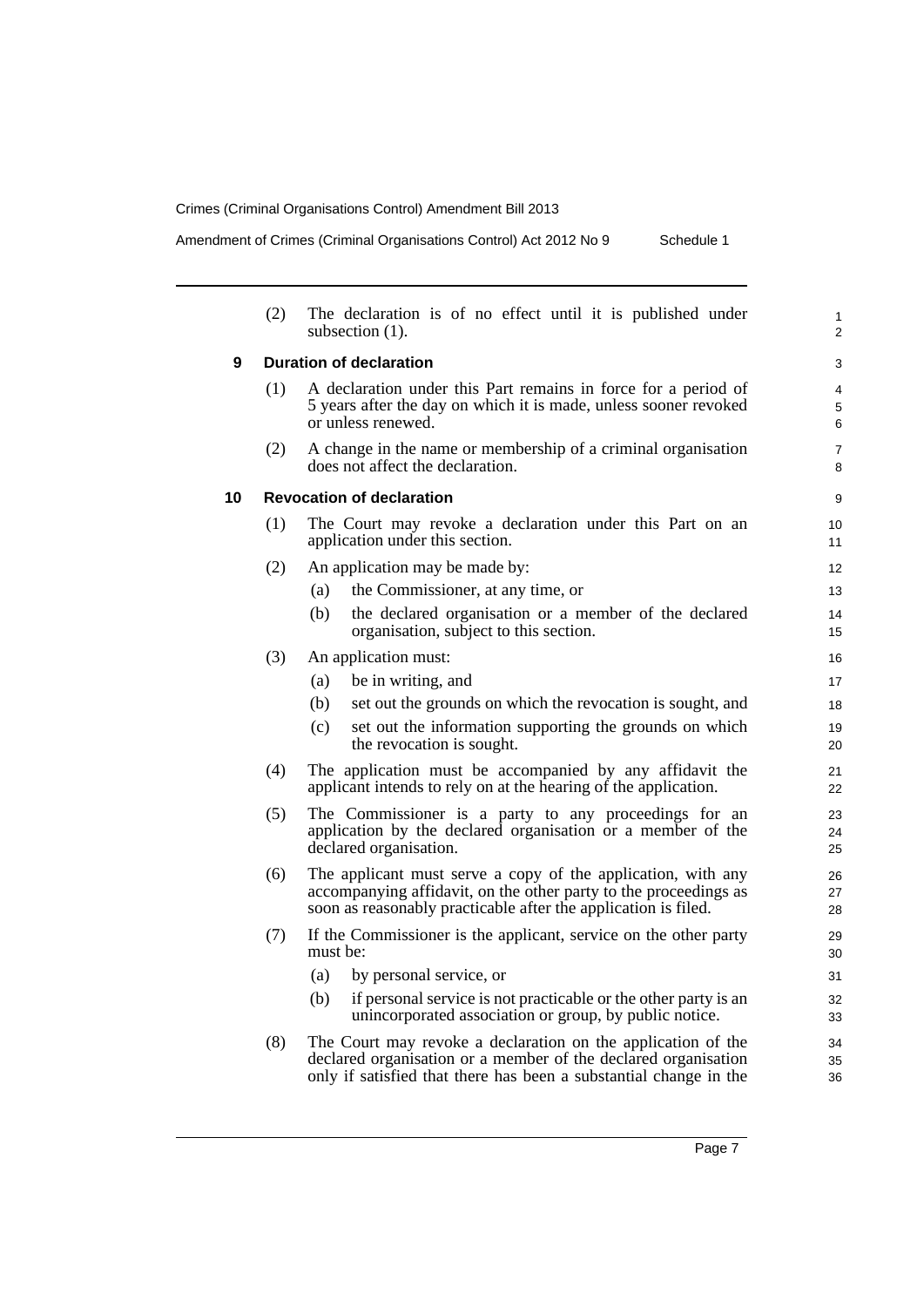nature or membership of the declared organisation to the extent that:

- (a) members of the organisation in New South Wales no longer associate for the purpose of organising, planning, facilitating, supporting or engaging in serious criminal activity, and
- (b) the continued existence of the organisation no longer represents an unacceptable risk to the safety, welfare or order of the community in this State.
- (9) A declared organisation or a member of a declared organisation may not apply for the revocation of a declaration until at least 3 years after the declaration is made.
- (10) The total number of applications for revocation made by the declared organisation and all members of the declared organisation cannot be more than 2 during the first 5 years after the declaration is made.
- (11) As soon as reasonably practicable after the revocation or expiration of a declaration, the Commissioner must publish notice of the revocation or expiration in the Gazette and in at least one newspaper circulating throughout the State.

## **11 Stated reasons for making or revoking declaration**

- (1) The Court is to provide a written statement of reasons for any decision to make or revoke a declaration under this Part, or for refusing an application for a declaration or the revocation of a declaration.
- (2) This section does not authorise or require the disclosure of information if an obligation to maintain confidentiality exists (whether under Part 3B or under any other Act or law).

#### **12 Renewal or extension of declarations**

- (1) A declaration under this Part may be renewed at any time before or after the declaration expires.
- (2) For that purpose, the provisions of this Act applying to an application for the making of a declaration apply as if reference to the making of the declaration were a reference to the renewal of the declaration.
- (3) It does not matter how often declarations are renewed.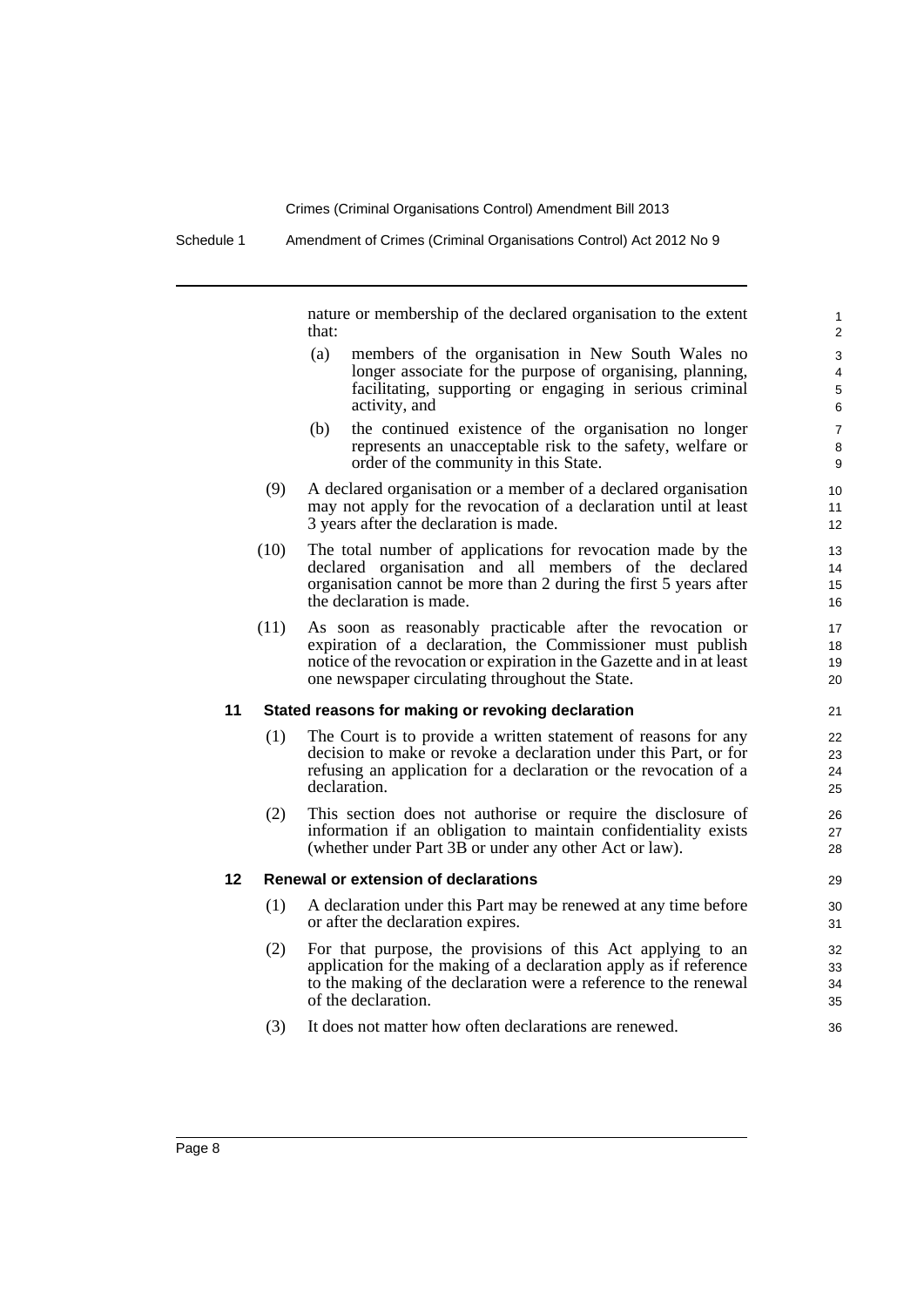|  |  | Amendment of Crimes (Criminal Organisations Control) Act 2012 No 9 | Schedule 1 |
|--|--|--------------------------------------------------------------------|------------|
|--|--|--------------------------------------------------------------------|------------|

|     | 13  |                      | <b>Right of appeal</b>                                                                                                                                                                           | $\mathbf{1}$   |
|-----|-----|----------------------|--------------------------------------------------------------------------------------------------------------------------------------------------------------------------------------------------|----------------|
|     |     | (1)                  | Section 24 applies to a decision of the Court under this Part in the<br>same way it applies to a decision of the Court in relation to the<br>making of a control order.                          | 2<br>3<br>4    |
|     |     | (2)                  | In that case, a reference to a controlled member is taken to be a<br>reference to a declared organisation.                                                                                       | 5<br>6         |
| [8] |     |                      | Sections 16 and 21                                                                                                                                                                               | $\overline{7}$ |
|     |     |                      | Omit "section 28" wherever occurring. Insert instead "Part 3B".                                                                                                                                  | 8              |
| [9] |     | Parts 3A and 3B      |                                                                                                                                                                                                  | 9              |
|     |     | Insert after Part 3: |                                                                                                                                                                                                  | 10             |
|     |     |                      | Part 3A Reciprocal recognition and enforcement of                                                                                                                                                | 11             |
|     |     |                      | declarations and orders                                                                                                                                                                          | 12             |
|     |     | <b>Division 1</b>    | <b>Preliminary</b>                                                                                                                                                                               | 13             |
|     | 27A |                      | <b>Definitions</b>                                                                                                                                                                               | 14             |
|     |     |                      | In this Part:                                                                                                                                                                                    | 15             |
|     |     |                      | <i>interstate control order</i> means an order made under a provision<br>of a law of another State or Territory that is prescribed by the<br>regulations for the purposes of this definition.    | 16<br>17<br>18 |
|     |     |                      | <i>interstate declaration</i> means a declaration made under a<br>provision of a law of another State or Territory that is prescribed<br>by the regulations for the purposes of this definition. | 19<br>20<br>21 |
|     |     |                      | <i>registrar</i> means a person who is:                                                                                                                                                          | 22             |
|     |     |                      | appointed in accordance with section 120 of the Supreme<br>(a)<br>Court Act 1970, and                                                                                                            | 23<br>24       |
|     |     |                      | nominated by the Principal Registrar of the Court for the<br>(b)<br>purposes of this Part.                                                                                                       | 25<br>26       |
|     |     |                      | <i>respondent</i> means the organisation the subject of an interstate<br>declaration or the person the subject of an interstate control order<br>(as the case may be).                           | 27<br>28<br>29 |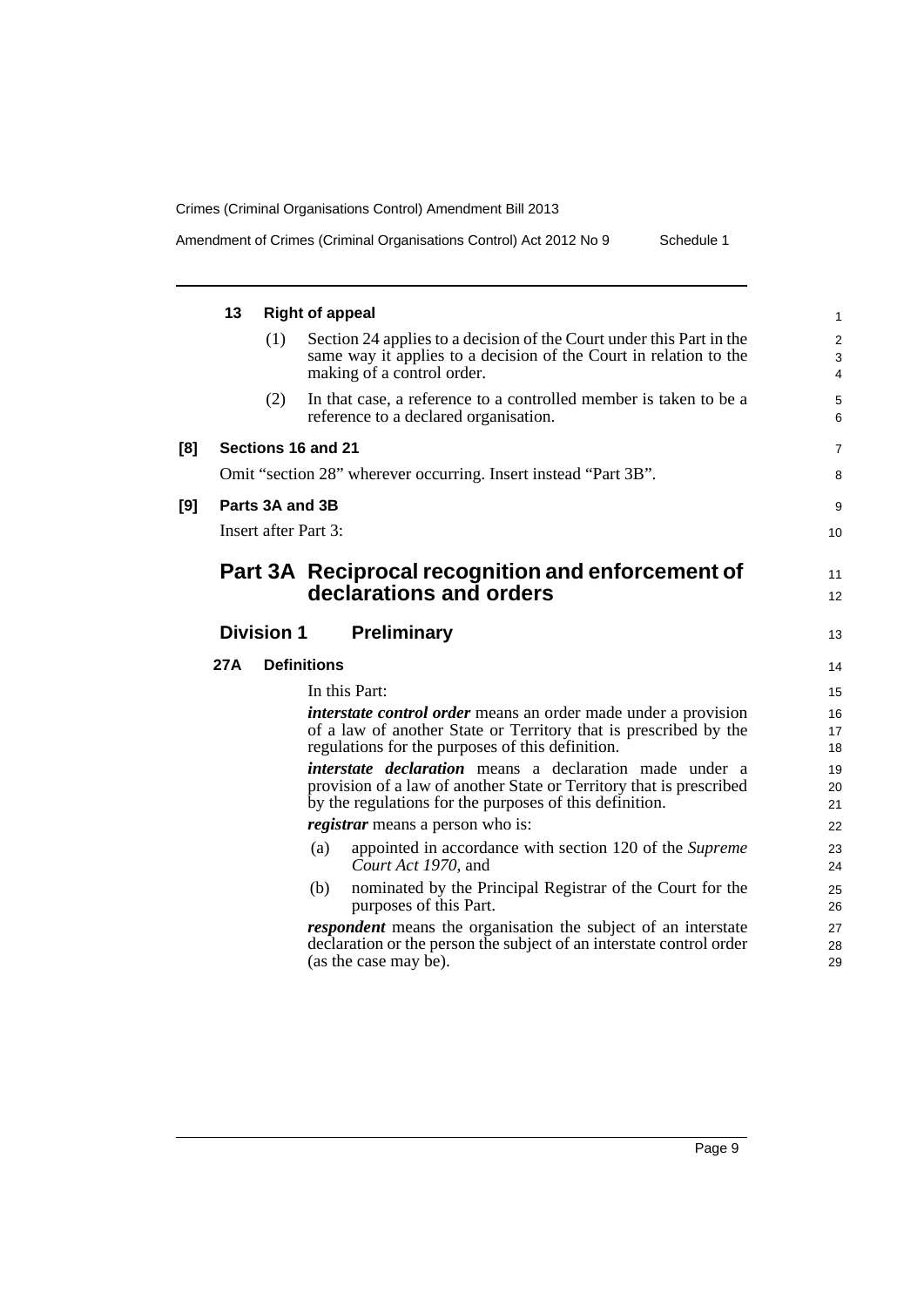Schedule 1 Amendment of Crimes (Criminal Organisations Control) Act 2012 No 9

# **Division 2 Registration of interstate declaration in New South Wales**

#### **27B Application for registration of interstate declaration in New South Wales**

- (1) The Commissioner may apply to the registrar for the registration of an interstate declaration.
- (2) An application for registration must:
	- (a) be made in writing, and
	- (b) be accompanied by an affidavit from the Commissioner including or accompanied by the following:
		- (i) a copy of the interstate declaration,
		- (ii) enough information to satisfy the registrar that the declaration is an interstate declaration that is in force.

1 2

(3) An application for registration of an interstate declaration does not need to be served on the respondent.

### **27C When interstate declaration cannot be registered**

An application for registration of an interstate declaration cannot be made, and an interstate declaration cannot be registered, if any of the following apply to the declaration:

- (a) the law of the jurisdiction in which the declaration was made specifies a period within which the respondent may appeal against the declaration, and that period is still running,
- (b) the determination of an application by the respondent for leave to appeal against the declaration (whether made before or after any appeal period has expired) is pending,
- (c) the determination of an appeal by the respondent against the declaration is pending.

### **27D Registration of interstate declaration**

The registrar must register an interstate declaration that is the subject of an application under this Division if the registrar is satisfied of the following:

- (a) that the declaration is in force,
- (b) if the law of the jurisdiction in which the declaration was made requires notice of the declaration to be published that the requirement has been complied with,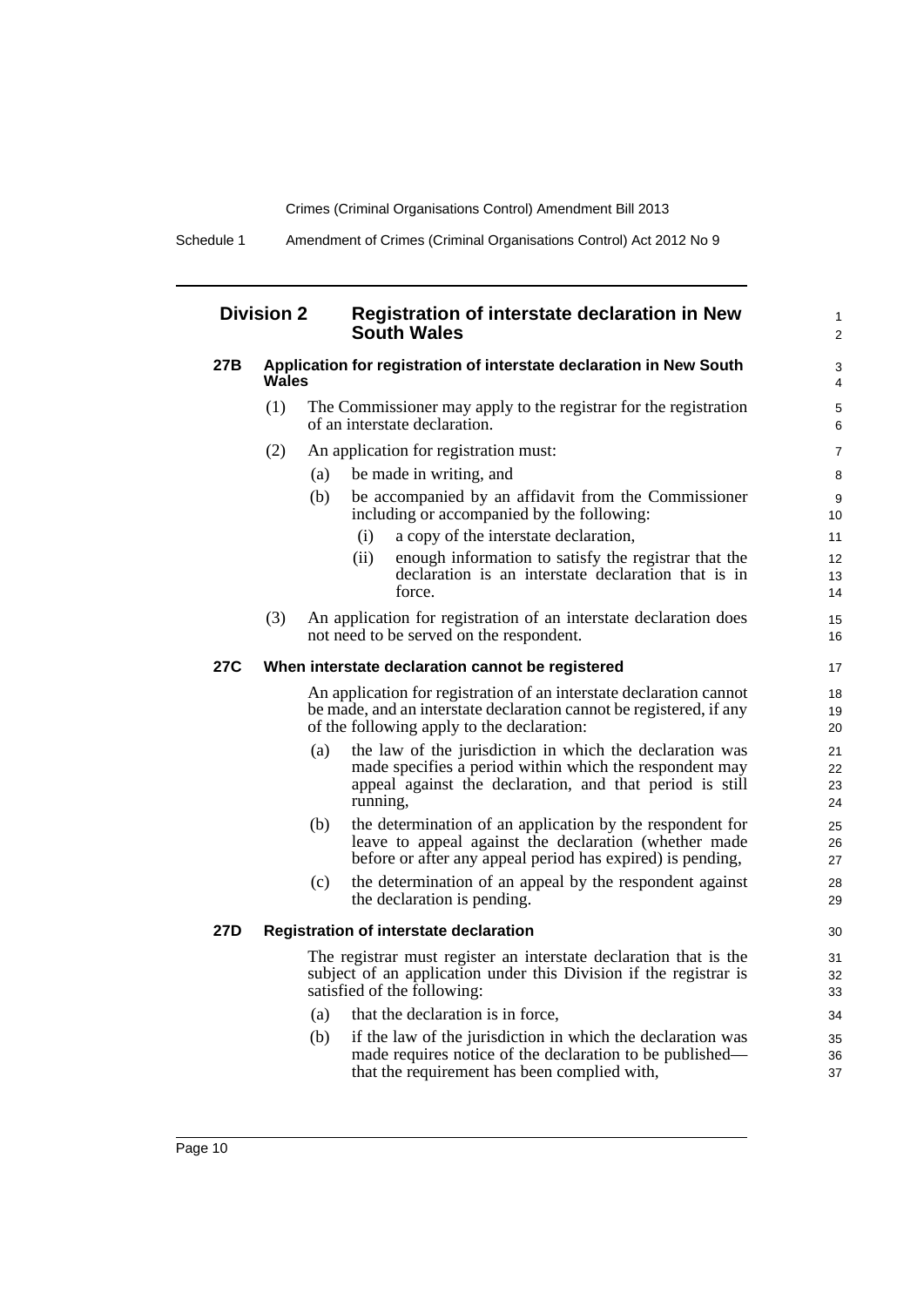Amendment of Crimes (Criminal Organisations Control) Act 2012 No 9 Schedule 1

- (c) if the law of the jurisdiction in which the declaration was made requires notice of the declaration to be served on any organisation, person or group of persons—that the requirement has been complied with or is taken to have been complied with,
- (d) that section 27C does not prevent registration of the declaration.

### **27E Period of registration**

- (1) On registering an interstate declaration, the registrar is to specify the date on which the registration expires.
- (2) The date specified by the registrar is to be the date on which the interstate declaration would cease to be in force in the jurisdiction in which it was made if it were not sooner revoked.
- (3) The registration of the interstate declaration expires on the specified date.
- (4) Subsections (1)–(3) do not apply if, under the law of the jurisdiction in which the interstate declaration was made, the interstate declaration remains in force for an indefinite period, in which case:
	- (a) on registering the declaration—the registrar is to specify that the registration is in force for an indefinite period, and
	- (b) the registration of the interstate declaration does not expire.

## **27F Notice of registration**

- (1) Not later than 2 business days after registering an interstate declaration, the registrar must give the Commissioner a certificate of the registration with a copy of the registered interstate declaration attached.
- (2) As soon as practicable after receiving a copy of the registered interstate declaration, the Commissioner must:
	- (a) publish notice of the registration of the interstate declaration in the Gazette and in at least one newspaper circulating throughout the State, and
	- (b) give notice of the registration to the commissioner (by whatever name called) of the police force or police service of the State or Territory in which the interstate declaration was made and, if the interstate declaration was made by a court, a registrar of that court.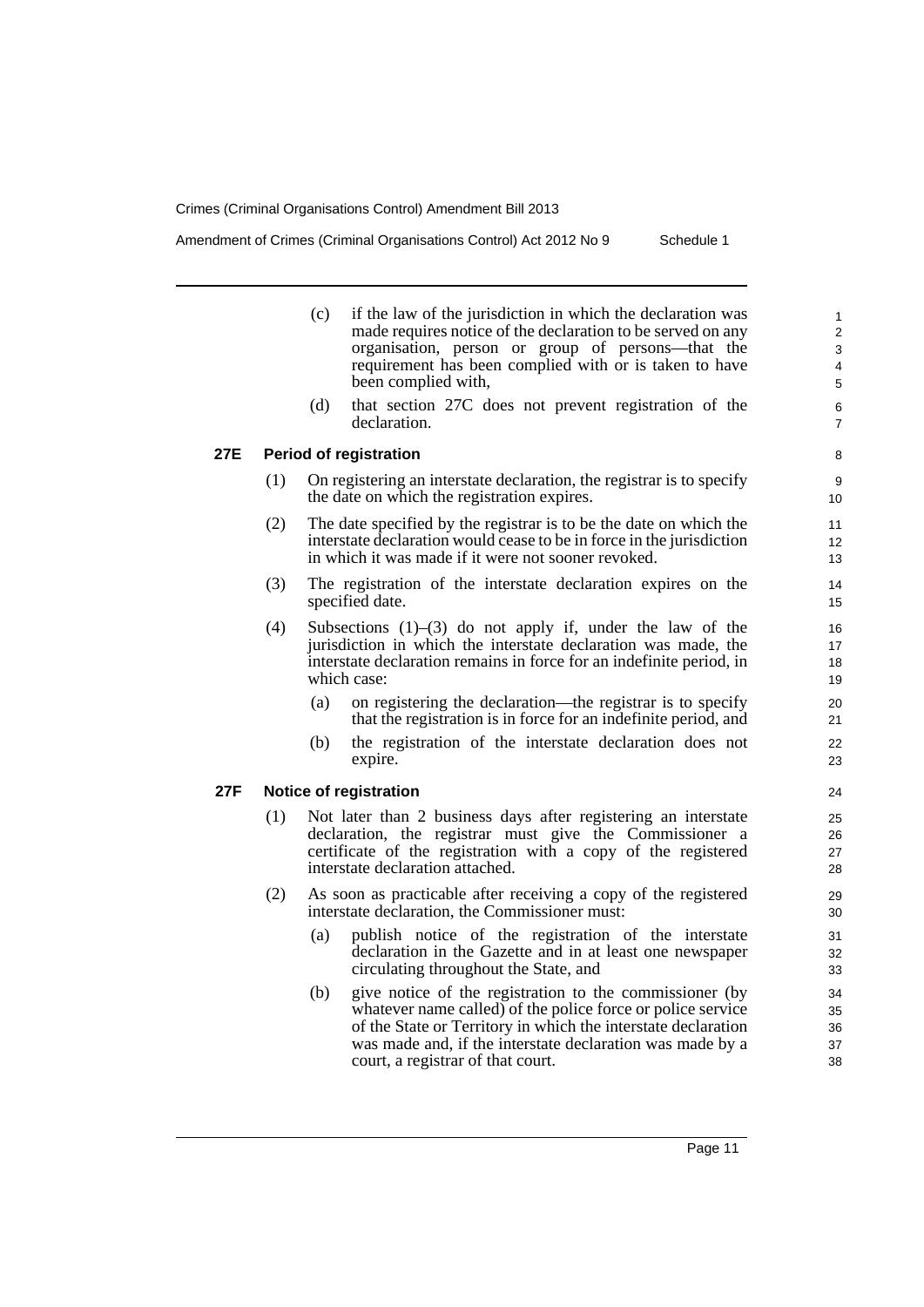| 27G        | Commencement and duration of registered interstate declaration |                                                                                                                                                                                      |                     |  |  |  |  |
|------------|----------------------------------------------------------------|--------------------------------------------------------------------------------------------------------------------------------------------------------------------------------------|---------------------|--|--|--|--|
|            |                                                                | A registered interstate declaration:                                                                                                                                                 | $\overline{2}$      |  |  |  |  |
|            |                                                                | comes into force in New South Wales on the day after the<br>(a)                                                                                                                      | 3                   |  |  |  |  |
|            |                                                                | day on which notice of registration of the declaration is<br>published in the Gazette under section 27F, and                                                                         | 4<br>5              |  |  |  |  |
|            |                                                                | remains in force in New South Wales until one of the<br>(b)<br>following occurs:                                                                                                     | 6<br>$\overline{7}$ |  |  |  |  |
|            |                                                                | the registration of the declaration expires in<br>(i)<br>accordance with section 27E,                                                                                                | 8<br>9              |  |  |  |  |
|            |                                                                | the registration of the declaration is cancelled under<br>(ii)<br>this Part.                                                                                                         | 10<br>11            |  |  |  |  |
| 27H        |                                                                | Effect of registration of interstate declaration                                                                                                                                     | $12 \overline{ }$   |  |  |  |  |
|            | (1)                                                            | A registered interstate declaration that has come into force under<br>section 27G operates in New South Wales as if it were a<br>declaration made under Part 2.                      | 13<br>14<br>15      |  |  |  |  |
|            | (2)                                                            | A change in the name or the membership of an organisation that<br>is the subject of a registered interstate declaration does not affect<br>its registration or effect in this State. | 16<br>17<br>18      |  |  |  |  |
| <b>271</b> |                                                                | Cancellation of registration of interstate declaration on revocation<br>in jurisdiction where originally made                                                                        | 19<br>20            |  |  |  |  |
|            | (1)                                                            | This section applies to a registered interstate declaration if:                                                                                                                      | 21                  |  |  |  |  |
|            |                                                                | the declaration is revoked in the jurisdiction in which it<br>(a)<br>was made, and                                                                                                   | 22<br>23            |  |  |  |  |
|            |                                                                | (b)<br>the registrar receives notice of the revocation.                                                                                                                              | 24                  |  |  |  |  |
|            | (2)                                                            | On receiving notice of the revocation of the registered interstate<br>declaration, the registrar must:                                                                               | 25<br>26            |  |  |  |  |
|            |                                                                | cancel the registration of the declaration without delay,<br>(a)<br>and the cancellation takes effect immediately, and                                                               | 27<br>28            |  |  |  |  |
|            |                                                                | give the Commissioner written notice of the cancellation.<br>(b)                                                                                                                     | 29                  |  |  |  |  |
| 27J        |                                                                | Cancellation of registration of interstate declaration at request of<br><b>Commissioner</b>                                                                                          | 30<br>31            |  |  |  |  |
|            | (1)                                                            | The Commissioner may, at any time while an interstate<br>declaration is registered under this Part, apply to the registrar to<br>cancel the registration of the declaration.         | 32<br>33<br>34      |  |  |  |  |
|            | (2)                                                            | On receiving an application under this section, the registrar must:                                                                                                                  | 35                  |  |  |  |  |
|            |                                                                | cancel the registration of the declaration without delay,<br>(a)<br>and the cancellation takes effect immediately, and                                                               | 36<br>37            |  |  |  |  |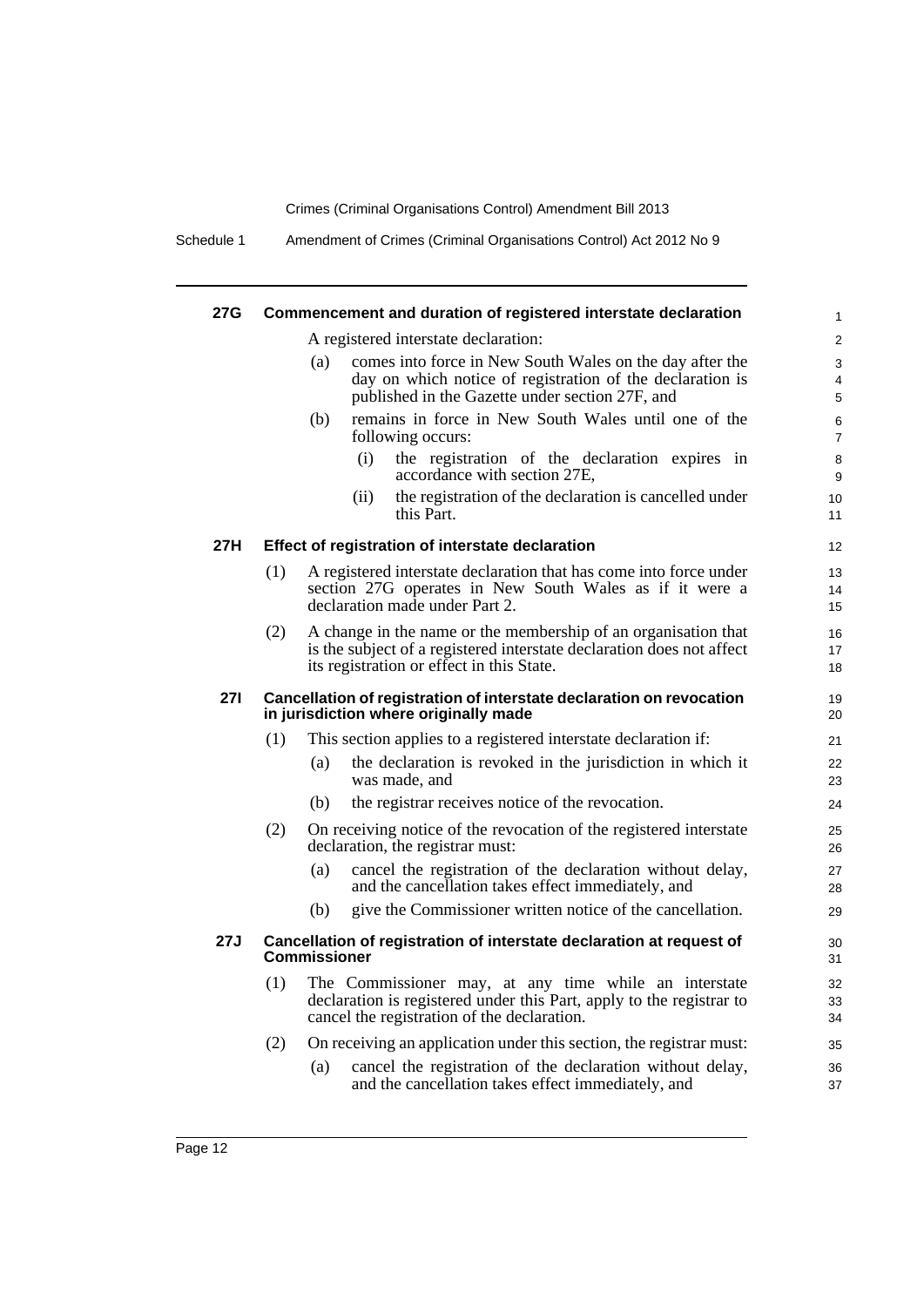Amendment of Crimes (Criminal Organisations Control) Act 2012 No 9 Schedule 1

|     |                                                                                                                                                  | (b)         | give the Commissioner written notice of the cancellation.                                                                                                                                                                                                                          | 1                          |  |
|-----|--------------------------------------------------------------------------------------------------------------------------------------------------|-------------|------------------------------------------------------------------------------------------------------------------------------------------------------------------------------------------------------------------------------------------------------------------------------------|----------------------------|--|
| 27K |                                                                                                                                                  |             | Cancellation of registration of interstate declaration by Court                                                                                                                                                                                                                    | $\overline{2}$             |  |
|     | (1)                                                                                                                                              | this Part.  | The Court may, on application by the respondent, cancel the<br>registration of an interstate declaration if satisfied that the<br>declaration should not have been registered in accordance with                                                                                   | 3<br>4<br>5<br>6           |  |
|     | (2)                                                                                                                                              |             | The Commissioner is a party to the application.                                                                                                                                                                                                                                    | $\overline{7}$             |  |
|     | (3)                                                                                                                                              |             | If the registration of an interstate declaration is cancelled under<br>this section, any control order made under this Act relating to a<br>member of the organisation that is the subject of the interstate<br>declaration on the basis of the declaration ceases to have effect. | 8<br>9<br>10<br>11         |  |
|     | (4)                                                                                                                                              |             | Nothing in this section authorises the Court to reconsider the<br>merits of the interstate declaration.                                                                                                                                                                            | 12<br>13                   |  |
| 27L |                                                                                                                                                  | declaration | Notice of cancellation or expiry of registration of interstate                                                                                                                                                                                                                     | 14<br>15                   |  |
|     | As soon as practicable after the registration of an interstate<br>declaration is cancelled under this Part or expires, the<br>Commissioner must: |             |                                                                                                                                                                                                                                                                                    |                            |  |
|     |                                                                                                                                                  | (a)         | publish notice of the cancellation or expiration in the<br>Gazette and in at least one newspaper circulating<br>throughout the State, and                                                                                                                                          | 19<br>20<br>21             |  |
|     |                                                                                                                                                  | (b)         | give notice of the cancellation or expiration to the<br>commissioner (by whatever name called) of the police<br>force or police service of the State or Territory in which the<br>declaration was made and, if the declaration was made by<br>a court, a registrar of that court.  | 22<br>23<br>24<br>25<br>26 |  |
|     | <b>Division 3</b>                                                                                                                                |             | Registration of interstate control order in<br><b>New South Wales</b>                                                                                                                                                                                                              | 27<br>28                   |  |
| 27M |                                                                                                                                                  | South Wales | Application for registration of interstate control order in New                                                                                                                                                                                                                    | 29<br>30                   |  |
|     | (1)                                                                                                                                              |             | The Commissioner may apply to the registrar for the registration<br>of an interstate control order.                                                                                                                                                                                | 31<br>32                   |  |
|     | (2)                                                                                                                                              |             | An application for registration must:                                                                                                                                                                                                                                              | 33                         |  |
|     |                                                                                                                                                  | (a)         | be made in writing, and                                                                                                                                                                                                                                                            | 34                         |  |
|     |                                                                                                                                                  | (b)         | be accompanied by an affidavit from the Commissioner<br>including or accompanied by the following:                                                                                                                                                                                 | 35<br>36                   |  |
|     |                                                                                                                                                  |             | (i)<br>a copy of the interstate control order,                                                                                                                                                                                                                                     | 37                         |  |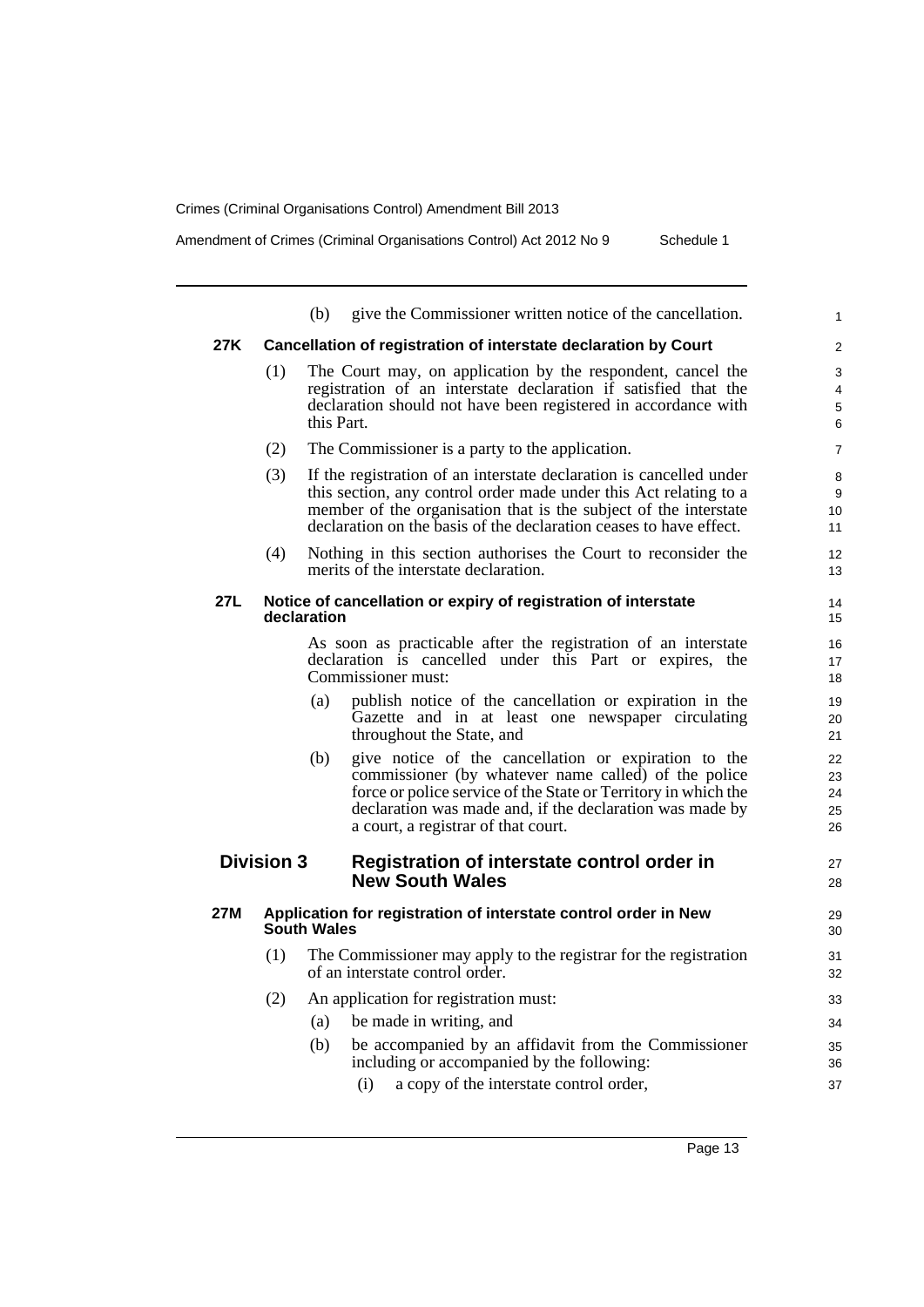|            |     |     | (ii)            | enough information to satisfy the registrar that the<br>order is an interstate control order that is in force.                                                         | 1<br>2              |
|------------|-----|-----|-----------------|------------------------------------------------------------------------------------------------------------------------------------------------------------------------|---------------------|
|            | (3) |     |                 | The application must state:                                                                                                                                            | 3                   |
|            |     | (a) |                 | whether the Commissioner believes it is necessary for the<br>interstate control order to be adapted or modified for its<br>effective operation in New South Wales, and | 4<br>5<br>6         |
|            |     | (b) |                 | if so, the details of the adaptation or modification that the<br>Commissioner believes to be necessary.                                                                | $\overline{7}$<br>8 |
|            | (4) |     |                 | An application for the registration of an interstate control order<br>does not need to be served on the respondent.                                                    | 9<br>10             |
| <b>27N</b> |     |     |                 | When interstate control order cannot be registered                                                                                                                     | 11                  |
|            |     |     | registered, if: | An application for registration of an interstate control order<br>cannot be made, and an interstate control order cannot be                                            | 12<br>13<br>14      |
|            |     | (a) |                 | the respondent is subject to a control order or interim<br>control order under Part 3, or                                                                              | 15<br>16            |
|            |     | (b) |                 | any of the following apply to the order:                                                                                                                               | 17                  |
|            |     |     | (i)             | the law of the jurisdiction in which the order was                                                                                                                     | 18                  |
|            |     |     |                 | made specifies a period within which the respondent<br>may appeal against the order, and that period is still                                                          | 19<br>20            |
|            |     |     |                 | running,                                                                                                                                                               | 21                  |
|            |     |     | (ii)            | the determination of an<br>application by the                                                                                                                          | 22                  |
|            |     |     |                 | respondent for leave to appeal against the order                                                                                                                       | 23                  |
|            |     |     |                 | (whether made before or after any appeal period has<br>expired) is pending,                                                                                            | 24<br>25            |
|            |     |     | (iii)           | the determination of an appeal by the respondent                                                                                                                       | 26                  |
|            |     |     |                 | against the order is pending.                                                                                                                                          | 27                  |
| 27O        |     |     |                 | Registration of interstate control order                                                                                                                               | 28                  |
|            | (1) |     |                 | The registrar must register an interstate control order that is the                                                                                                    | 29                  |
|            |     |     |                 | subject of an application under this Division if the registrar is                                                                                                      | 30                  |
|            |     |     |                 | satisfied of the following:                                                                                                                                            | 31                  |
|            |     | (a) |                 | that the order is in force,                                                                                                                                            | 32                  |
|            |     | (b) |                 | that the order was served, or taken to be served, on the<br>respondent under the law of the jurisdiction where the<br>order was made.                                  | 33<br>34<br>35      |
|            |     | (c) |                 | that section 27N does not prevent registration of the order,                                                                                                           | 36                  |
|            |     | (d) |                 | that the order does not need to be adapted or modified for                                                                                                             | 37                  |
|            |     |     |                 | its effective operation in New South Wales.                                                                                                                            | 38                  |
|            |     |     |                 |                                                                                                                                                                        |                     |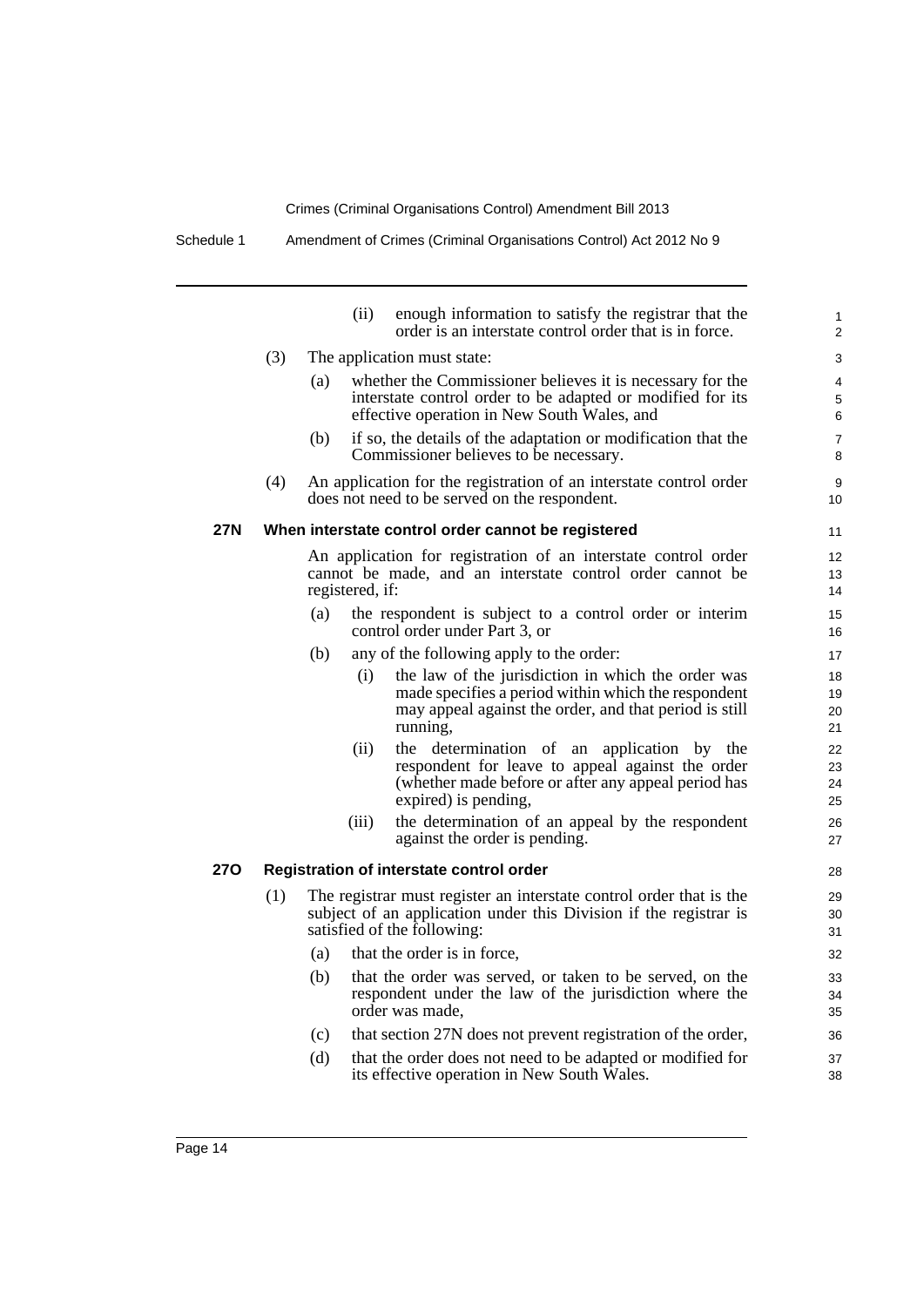l,

Amendment of Crimes (Criminal Organisations Control) Act 2012 No 9 Schedule 1

|     | (2)                                                             |     |                  | If the registrar considers that the order needs to be adapted or<br>modified for its effective operation in New South Wales, the<br>registrar must refer the application to the Court.               | $\mathbf{1}$<br>2<br>3        |
|-----|-----------------------------------------------------------------|-----|------------------|------------------------------------------------------------------------------------------------------------------------------------------------------------------------------------------------------|-------------------------------|
| 27P | Referral of application to Court for adaptation or modification | 4   |                  |                                                                                                                                                                                                      |                               |
|     | (1)                                                             |     | the respondent.  | If an application is referred to the Court under section 270, the<br>Commissioner must serve a copy of the application, with any<br>accompanying affidavit, and an appearance notice, personally on  | 5<br>6<br>$\overline{7}$<br>8 |
|     | (2)                                                             |     |                  | The application may be heard in the respondent's absence if the<br>Court is satisfied that a copy of the application and an appearance<br>notice were served on the respondent under subsection (1). | 9<br>10<br>11                 |
|     | (3)                                                             |     | In this section: |                                                                                                                                                                                                      | 12                            |
|     |                                                                 |     |                  | <i>appearance notice</i> means a notice in writing stating the<br>following in relation to an interstate control order:                                                                              | 13<br>14                      |
|     |                                                                 | (a) |                  | that an application for the registration of the interstate<br>control order has been referred to the Court,                                                                                          | 15<br>16                      |
|     |                                                                 | (b) |                  | when and where the application is to be heard,                                                                                                                                                       | 17                            |
|     |                                                                 | (c) |                  | that the respondent is required to appear at the hearing,                                                                                                                                            | 18                            |
|     |                                                                 | (d) |                  | that the interstate control order, or the interstate control<br>order as varied by the Court, may be registered in the<br>respondent's absence if the respondent fails to appear at<br>the hearing.  | 19<br>20<br>21<br>22          |
| 27Q |                                                                 |     |                  | Determination of application for registration                                                                                                                                                        | 23                            |
|     | (1)                                                             |     |                  | On hearing an application referred to it under section 270, the<br>Court may direct the registrar to register the order:                                                                             | 24<br>25                      |
|     |                                                                 | (a) |                  | with any adaptations or modifications that the Court<br>considers necessary or desirable for its effective operation<br>in New South Wales, or                                                       | 26<br>27<br>28                |
|     |                                                                 | (b) |                  | without any adaptations or modifications.                                                                                                                                                            | 29                            |
|     | (2)                                                             |     |                  | Before giving a direction under subsection (1), the Court must:                                                                                                                                      | 30                            |
|     |                                                                 | (a) | and              | be satisfied of the matters set out in section $27O(1)(a)-(c)$ ,                                                                                                                                     | 31<br>32                      |
|     |                                                                 | (b) | consider:        |                                                                                                                                                                                                      | 33                            |
|     |                                                                 |     | (i)              | anything that could be considered by the Court if the<br>application were an application for a control order<br>under this Act, and                                                                  | 34<br>35<br>36                |
|     |                                                                 |     | (ii)             | any changes in the respondent's circumstances since<br>the interstate control order was made.                                                                                                        | 37<br>38                      |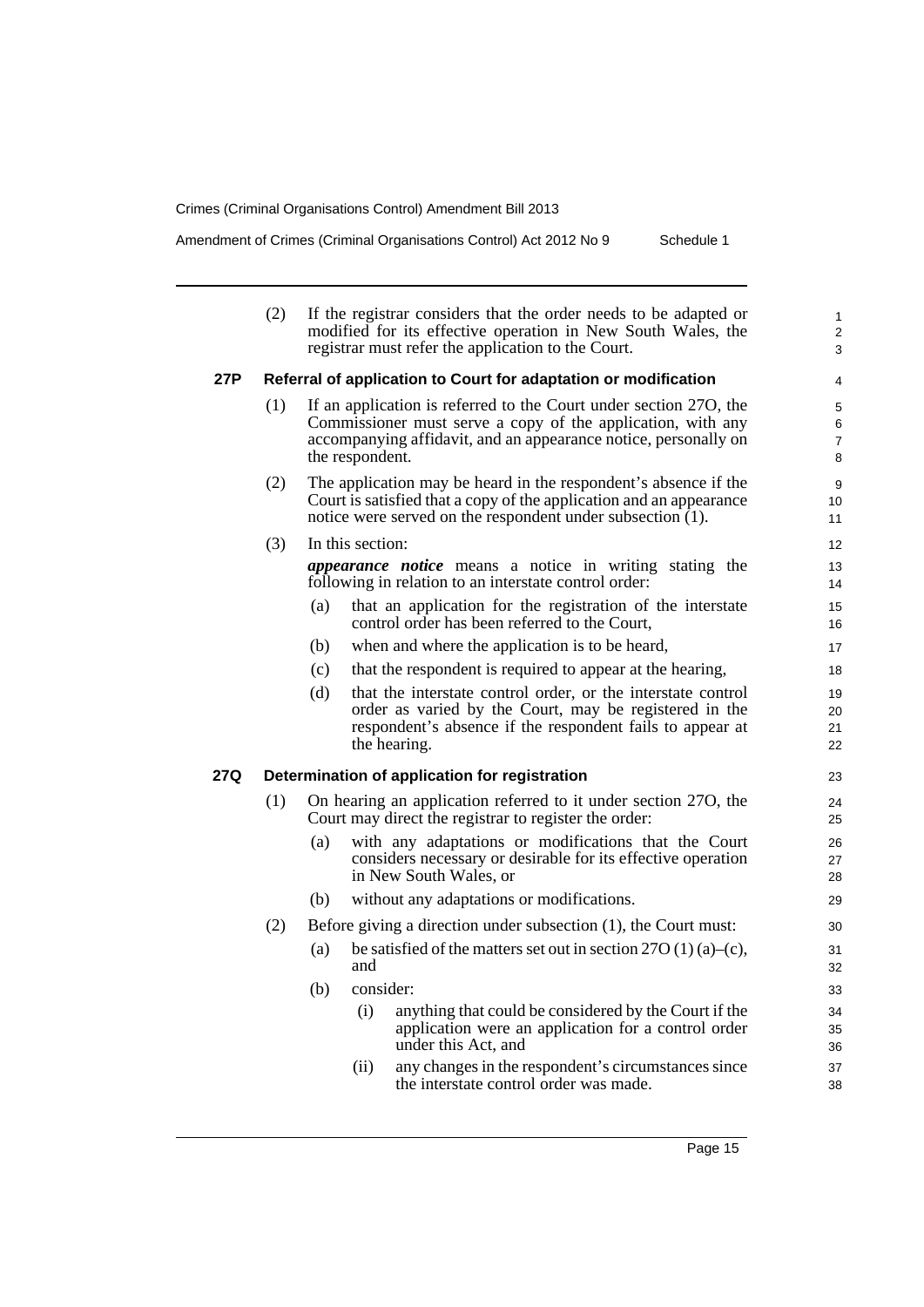|            | (3)   | The registrar must register the interstate control order in<br>accordance with the direction of the Court.                                                                                                                        | 1<br>$\overline{2}$               |
|------------|-------|-----------------------------------------------------------------------------------------------------------------------------------------------------------------------------------------------------------------------------------|-----------------------------------|
| 27R        |       | <b>Period of registration</b>                                                                                                                                                                                                     | 3                                 |
|            | (1)   | On registering an interstate control order, the registrar is to<br>specify the date on which the registration expires.                                                                                                            | 4<br>5                            |
|            | (2)   | The date specified by the registrar is to be the date on which the<br>interstate control order would cease to be in force in the<br>jurisdiction in which it was made if it were not sooner revoked.                              | 6<br>$\overline{7}$<br>8          |
|            | (3)   | The registration of the interstate control order expires on the<br>specified date.                                                                                                                                                | 9<br>10 <sup>°</sup>              |
|            | (4)   | Subsections $(1)$ – $(3)$ do not apply if, under the law of the<br>jurisdiction in which the interstate control order was made, the<br>interstate control order remains in force for an indefinite period,<br>in which case:      | 11<br>12 <sup>2</sup><br>13<br>14 |
|            |       | on registering the order—the registrar is to specify that the<br>(a)<br>registration is in force for an indefinite period, and                                                                                                    | 15<br>16                          |
|            |       | (b)<br>the registration of the interstate control order does not<br>expire.                                                                                                                                                       | 17<br>18                          |
| <b>27S</b> |       | <b>Notice of registration</b>                                                                                                                                                                                                     | 19                                |
|            | (1)   | Not later than 2 working days after registering an interstate<br>control order, the registrar must give the Commissioner a<br>certificate of the registration with a copy of the registered<br>interstate control order attached. | 20<br>21<br>22<br>23              |
|            | (2)   | As soon as practicable after receiving a copy of the registered<br>interstate control order, the Commissioner must:                                                                                                               | 24<br>25                          |
|            |       | serve a copy of the order personally on the respondent, and<br>(a)                                                                                                                                                                | 26                                |
|            |       | publish notice of the registration of the interstate control<br>(b)<br>order in the Gazette and in at least one newspaper<br>circulating throughout the State.                                                                    | 27<br>28<br>29                    |
| 27T        | order | Commencement and duration of registered interstate control                                                                                                                                                                        | 30<br>31                          |
|            |       | A registered interstate control order:                                                                                                                                                                                            | 32                                |
|            |       | comes into force in New South Wales on the day on which<br>(a)<br>the respondent is served personally with a copy of the<br>order, and                                                                                            | 33<br>34<br>35                    |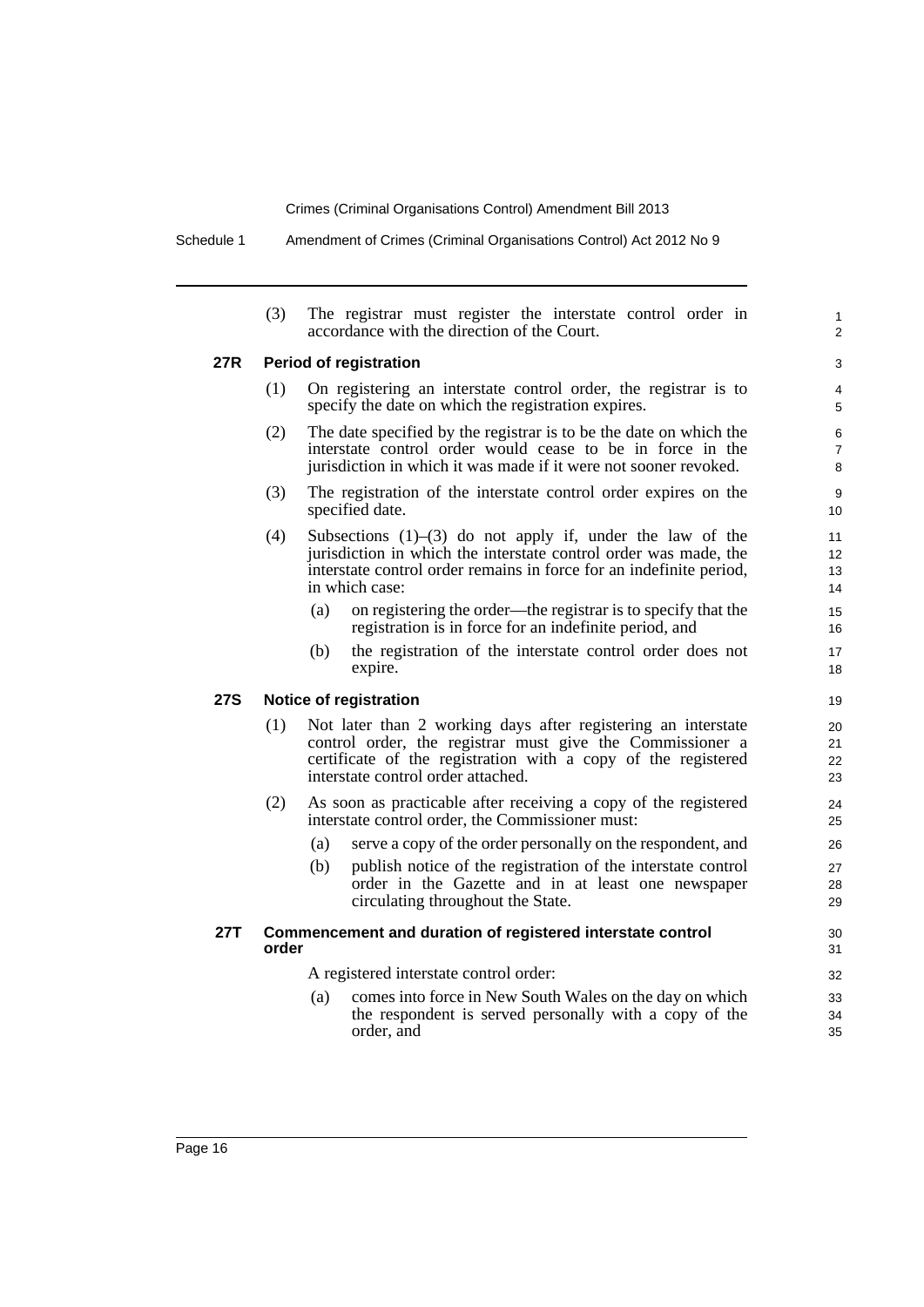Amendment of Crimes (Criminal Organisations Control) Act 2012 No 9 Schedule 1

|            |     | (b)<br>remains in force in New South Wales until one of the<br>following occurs:                                                                                                                                                                                                                   | 1<br>2                   |
|------------|-----|----------------------------------------------------------------------------------------------------------------------------------------------------------------------------------------------------------------------------------------------------------------------------------------------------|--------------------------|
|            |     | the registration of the order expires in accordance<br>(i)<br>with section 27R.                                                                                                                                                                                                                    | 3<br>4                   |
|            |     | the registration of the order is cancelled under this<br>(ii)<br>Part.                                                                                                                                                                                                                             | 5<br>6                   |
| <b>27U</b> |     | Effect of registration of interstate control order                                                                                                                                                                                                                                                 | $\overline{7}$           |
|            |     | A registered interstate control order that has come into force<br>under section 27T operates in New South Wales as if it were a<br>control order made under Part 3 but the provisions of Part 3 (other<br>than Division 3) do not apply in relation to the registered<br>interstate control order. | 8<br>9<br>10<br>11<br>12 |
| 27V        |     | Variation or revocation of interstate control order in jurisdiction<br>where originally made                                                                                                                                                                                                       | 13<br>14                 |
|            | (1) | If an interstate control order is varied by a court in the jurisdiction<br>in which it was made:                                                                                                                                                                                                   | 15<br>16                 |
|            |     | the variations to the order may be registered under this Part<br>(a)<br>in the same way as the interstate control order is registered,<br>whether the variations were made before or after<br>registration of the interstate control order, and                                                    | 17<br>18<br>19<br>20     |
|            |     | the provisions of this Part apply accordingly with all<br>(b)<br>necessary modifications.                                                                                                                                                                                                          | 21<br>22                 |
|            | (2) | Subsection (3) applies to a registered interstate control order if:                                                                                                                                                                                                                                | 23                       |
|            |     | the order is revoked by a court in the jurisdiction in which<br>(a)<br>the order was made, and                                                                                                                                                                                                     | 24<br>25                 |
|            |     | the registrar receives notice of that revocation from an<br>(b)<br>officer of that court or from the Commissioner.                                                                                                                                                                                 | 26<br>27                 |
|            | (3) | On receiving notice of the revocation, the registrar must:                                                                                                                                                                                                                                         | 28                       |
|            |     | cancel the registration of the order without delay, and the<br>(a)<br>cancellation takes effect immediately, and                                                                                                                                                                                   | 29<br>30                 |
|            |     | give the Commissioner written notice of that cancellation.<br>(b)                                                                                                                                                                                                                                  | 31                       |
|            | (4) | As soon as practicable after receiving notice of the cancellation<br>of the registration of an interstate control order, the<br>Commissioner must serve a copy of the notice personally on the<br>respondent.                                                                                      | 32<br>33<br>34<br>35     |
| 27W        |     | Cancellation of registration of interstate control order by Court                                                                                                                                                                                                                                  | 36                       |
|            | (1) | The Court may, on application by the respondent, cancel the                                                                                                                                                                                                                                        | 37                       |

registration of an interstate control order if satisfied that the

38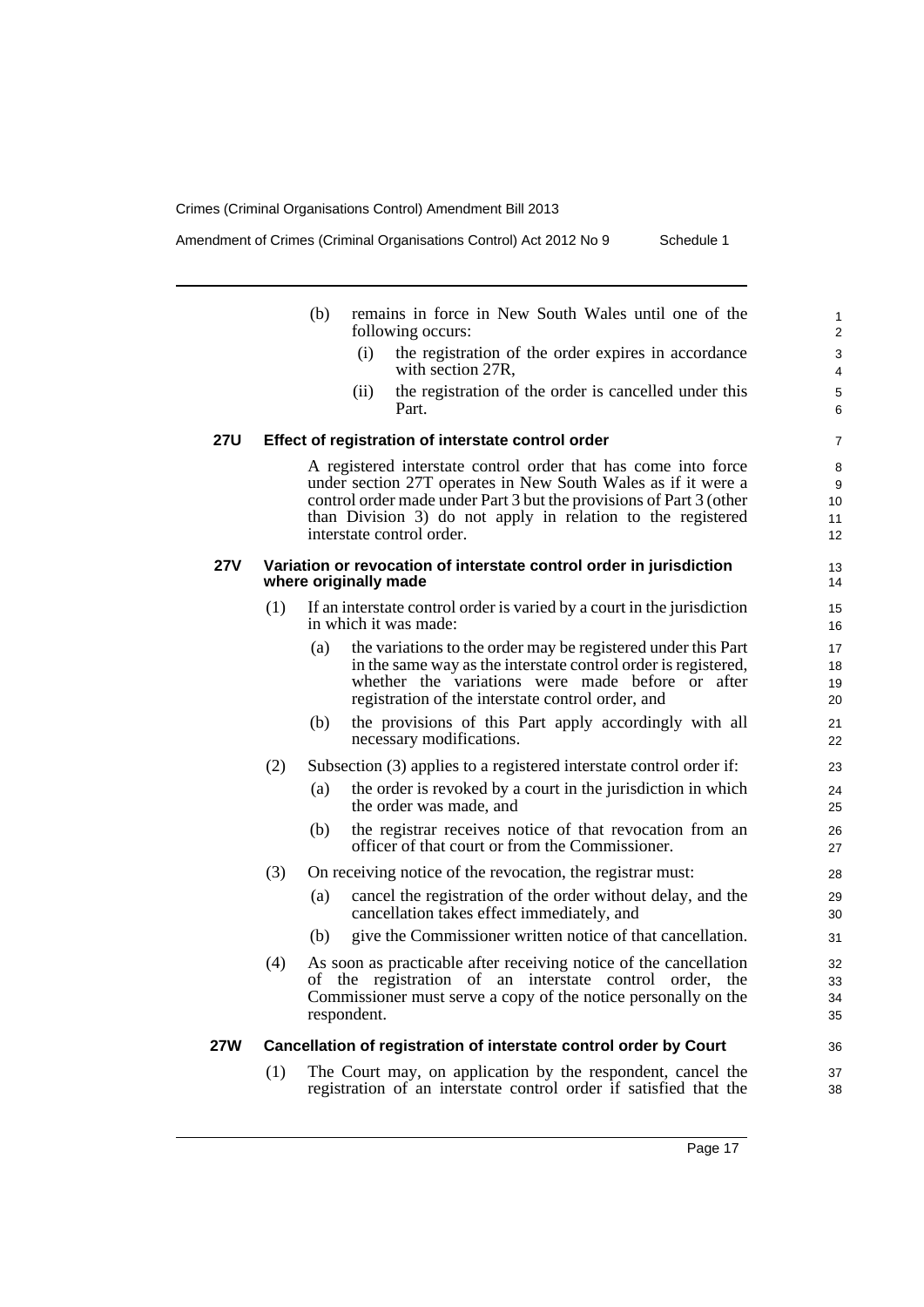control order should not have been registered in accordance with section 27O.

- (2) The Commissioner is a party to the application.
- (3) If the registration of an interstate control order is cancelled under this section, the interstate control order ceases to have effect in New South Wales and the respondent is taken not to have committed any offence under Division 3 of Part 3 as a controlled member.
- (4) Nothing in this section authorises the Court to reconsider the merits of the interstate control order.

## **27X Cancellation of registration of interstate control order at request of Commissioner**

(1) The Commissioner may, at any time while an interstate control order is registered under this Part, apply to the registrar to cancel the registration of the order.

## (2) On receiving an application under this section, the registrar must:

- (a) cancel the registration of the order without delay, and the cancellation takes effect immediately, and
- (b) give the Commissioner written notice of the cancellation.
- (3) As soon as practicable after receiving notice of the cancellation of the registration of an interstate control order, the Commissioner must serve a copy of the notice of cancellation personally on the respondent.

#### **27Y Registration of interstate control order cancelled automatically in certain circumstances**

The registration of an interstate control order under this Part is immediately cancelled if:

- (a) the person to whom the order relates becomes subject to a control order or interim control order under Part 3, or
- (b) the order was made in reliance on the person to whom it relates:
	- (i) being a member of a particular organisation that is subject to an interstate declaration that is no longer in force, or
	- (ii) associating with a member of a particular organisation that is subject to an interstate declaration that is no longer in force.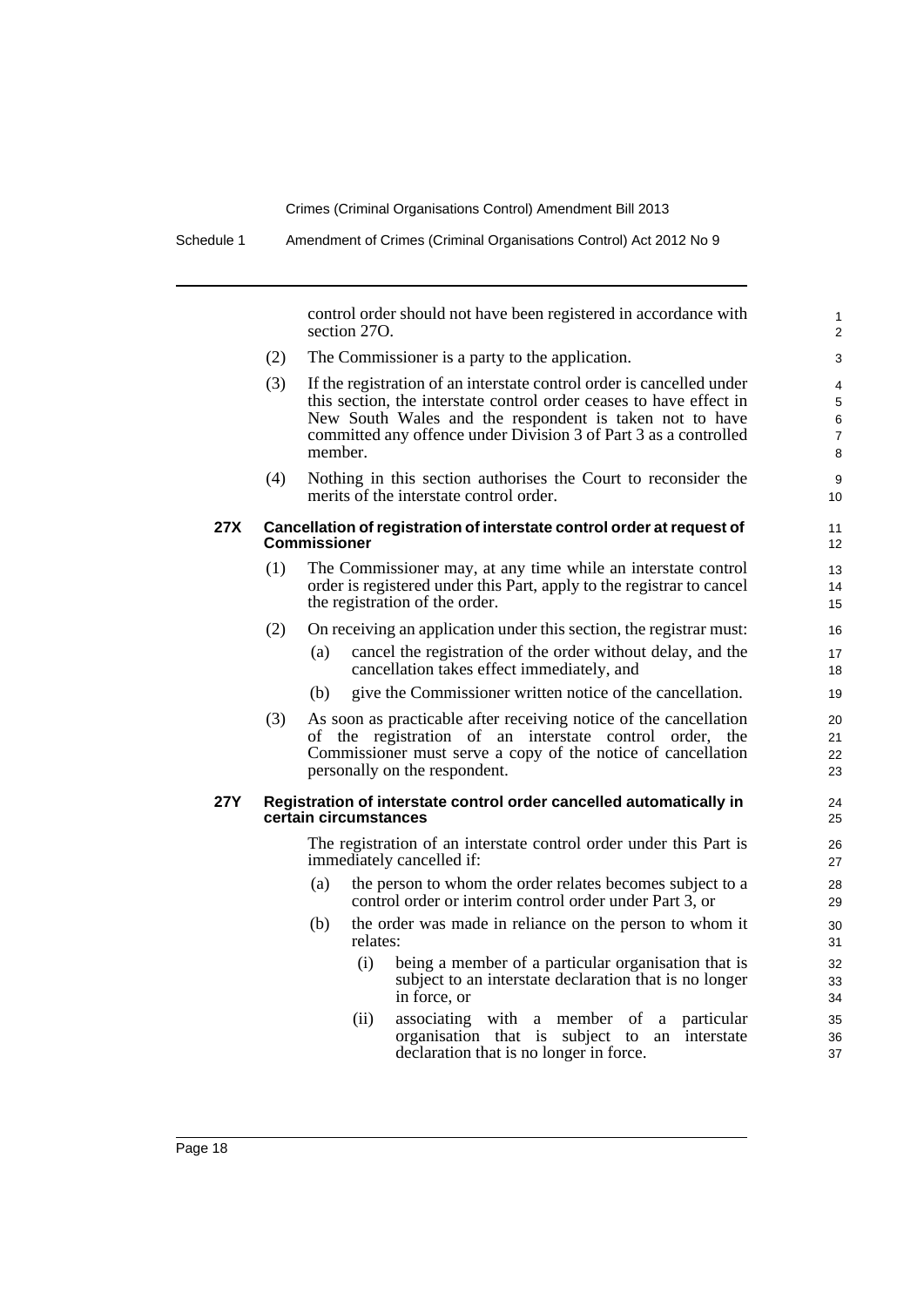Amendment of Crimes (Criminal Organisations Control) Act 2012 No 9 Schedule 1

|     |                    | <b>Part 3B Criminal intelligence</b>                                                                                       |                |
|-----|--------------------|----------------------------------------------------------------------------------------------------------------------------|----------------|
|     | <b>Division 1</b>  | <b>Preliminary</b>                                                                                                         |                |
| 28A | <b>Definitions</b> |                                                                                                                            |                |
|     |                    | In this Part:                                                                                                              |                |
|     |                    | court staff includes a judge's associate, a police officer or other                                                        |                |
|     |                    | officer providing Court security, a Court reporter and any other<br>person ordinarily used by the Court for the conduct of |                |
|     |                    | proceedings.                                                                                                               | $\overline{7}$ |
|     |                    | criminal intelligence application means an application under                                                               |                |
|     |                    | Division 3 for a declaration that particular information is criminal                                                       | 10             |
|     |                    | intelligence.                                                                                                              | 11             |
|     |                    | criminal intelligence monitor means the criminal intelligence<br>monitor designated under Division 2.                      | 12<br>13       |
|     |                    | <i>declared criminal intelligence</i> means information declared by                                                        | 14             |
|     |                    | the Court under Division 3 to be criminal intelligence.                                                                    | 15             |
|     |                    | <i>external agency</i> means any of the following:                                                                         | 16             |
|     | (a)                | the New South Wales Crime Commission,                                                                                      | 17             |
|     | (b)                | the Independent Commission Against Corruption,                                                                             | 18             |
|     | (c)                | the Australian Federal Police,                                                                                             | 19             |
|     | (d)                | the Australian Crime Commission,                                                                                           | 20             |
|     | (e)                | a police force or service of another State or Territory,                                                                   | 21             |
|     | (f)                | the Commissioner of Corrective Services, Department of                                                                     | 22             |
|     |                    | Attorney General and Justice, or an officer of another State                                                               | 23             |
|     |                    | or Territory with functions substantially corresponding to<br>the functions of the Commissioner,                           | 24<br>25       |
|     | (g)                | another entity established under a law of another                                                                          | 26             |
|     |                    | jurisdiction, including a jurisdiction outside Australia,                                                                  | 27             |
|     |                    | declared by the regulations to be an external agency for the                                                               | 28             |
|     |                    | purposes of this Part.                                                                                                     | 29             |
|     |                    | <i>identifying information</i> , about an informant, means any of the<br>following information:                            | 30<br>31       |
|     | (a)                | name, including any aliases,                                                                                               | 32             |
|     | (b)                | date of birth,                                                                                                             | 33             |
|     | (c)                | current location,                                                                                                          | 34             |
|     | (d)                | where the informant resides,                                                                                               | 35             |
|     | (e)                | a position held by the informant in an organisation.                                                                       | 36             |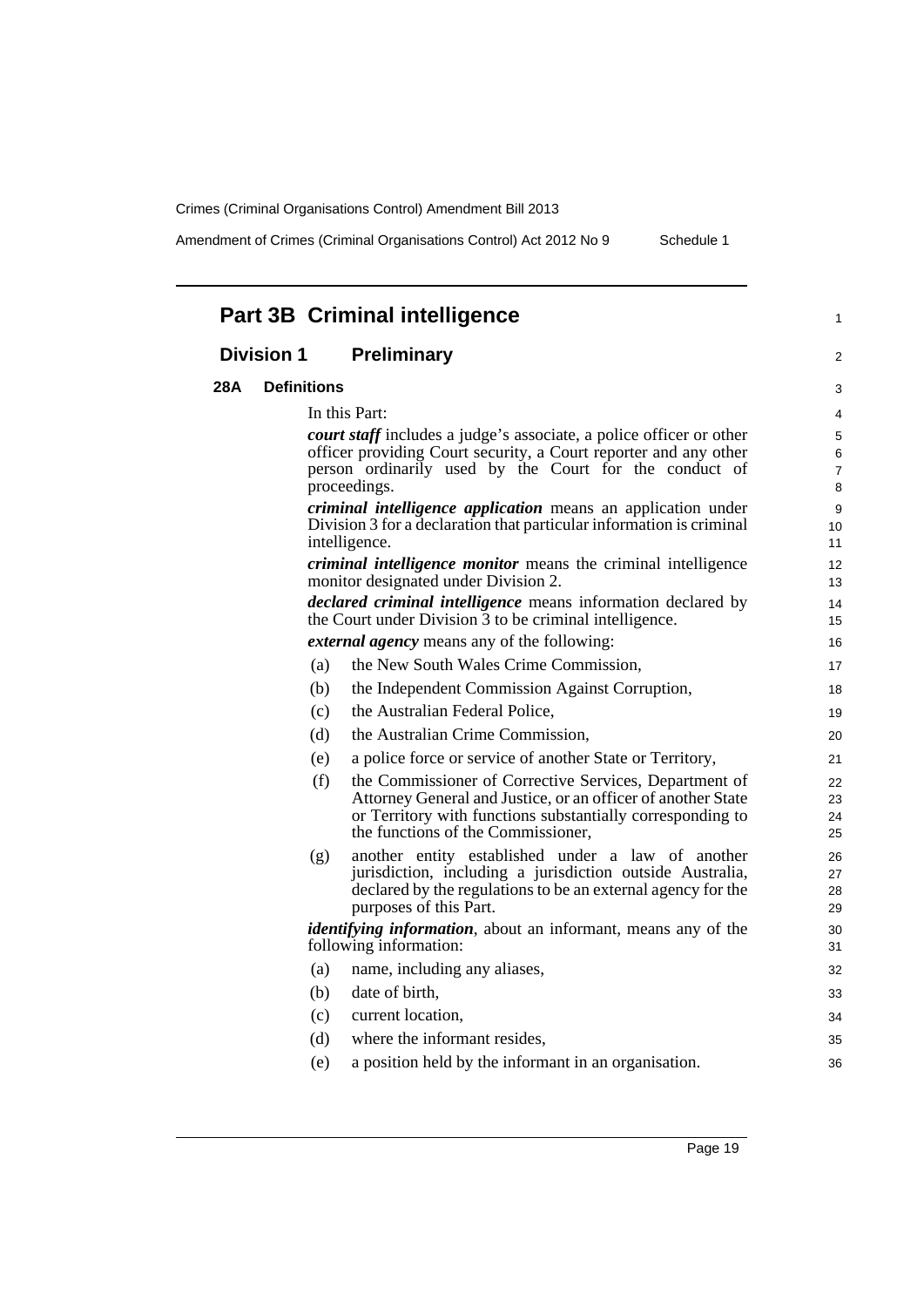*informant* means any of the following:

|     |                   |                        | <i>informant</i> means any of the following:                                                                                                                                                                                          | $\mathbf{1}$                               |
|-----|-------------------|------------------------|---------------------------------------------------------------------------------------------------------------------------------------------------------------------------------------------------------------------------------------|--------------------------------------------|
|     |                   | (a)                    | anyone who has given, to the NSW Police Force or to an<br>external agency, information that the Commissioner<br>reasonably believes is criminal intelligence, and who is not<br>a police officer or an officer of an external agency, | $\overline{c}$<br>3<br>$\overline{4}$<br>5 |
|     |                   | (b)                    | a police officer, or officer of an external agency, who has<br>obtained information through the use of an assumed<br>identity.                                                                                                        | 6<br>$\overline{7}$<br>8                   |
|     |                   | or 280.                | informant affidavit means an affidavit under section 28H                                                                                                                                                                              | 9<br>10                                    |
|     |                   |                        | <i>officer</i> , of an external agency, includes a person employed by the<br>agency, seconded to the agency or engaged by the agency under<br>a contract for services.                                                                | 11<br>12<br>13                             |
|     |                   |                        | <i>relevant agency</i> , in relation to information that is declared<br>criminal intelligence or that is the subject of a criminal<br>intelligence application, means:                                                                | 14<br>15<br>16                             |
|     |                   | (a)                    | if the Commissioner obtained the information from an<br>external agency—that agency, or                                                                                                                                               | 17<br>18                                   |
|     |                   | (b)                    | otherwise—the NSW Police Force.                                                                                                                                                                                                       | 19                                         |
|     |                   |                        | substantive application means an application under this Act<br>other than a criminal intelligence application.                                                                                                                        | 20<br>21                                   |
| 28B |                   | <b>Objects of Part</b> |                                                                                                                                                                                                                                       | 22                                         |
|     |                   |                        | The objects of this Part are to:                                                                                                                                                                                                      | 23                                         |
|     |                   | (a)                    | allow evidence that is or contains criminal intelligence to<br>be admitted in applications under this Act without the<br>evidence:                                                                                                    | 24<br>25<br>26                             |
|     |                   |                        | (i)<br>prejudicing criminal investigations, or                                                                                                                                                                                        | 27                                         |
|     |                   |                        | (ii)<br>enabling the discovery of the existence or identity of<br>confidential sources of information relevant to law<br>enforcement, or                                                                                              | 28<br>29<br>30                             |
|     |                   |                        | (iii)<br>endangering anyone's life or physical safety, and                                                                                                                                                                            | 31                                         |
|     |                   | (b)                    | prohibit the unlawful disclosure of particular criminal<br>intelligence.                                                                                                                                                              | 32<br>33                                   |
|     | <b>Division 2</b> |                        | <b>Criminal intelligence monitor</b>                                                                                                                                                                                                  | 34                                         |
| 28C |                   |                        | The criminal intelligence monitor                                                                                                                                                                                                     | 35                                         |
|     | (1)               |                        | The regulations may provide for the designation of a retired<br>judicial officer, or a person qualified to be appointed as a judicial                                                                                                 | 36<br>37                                   |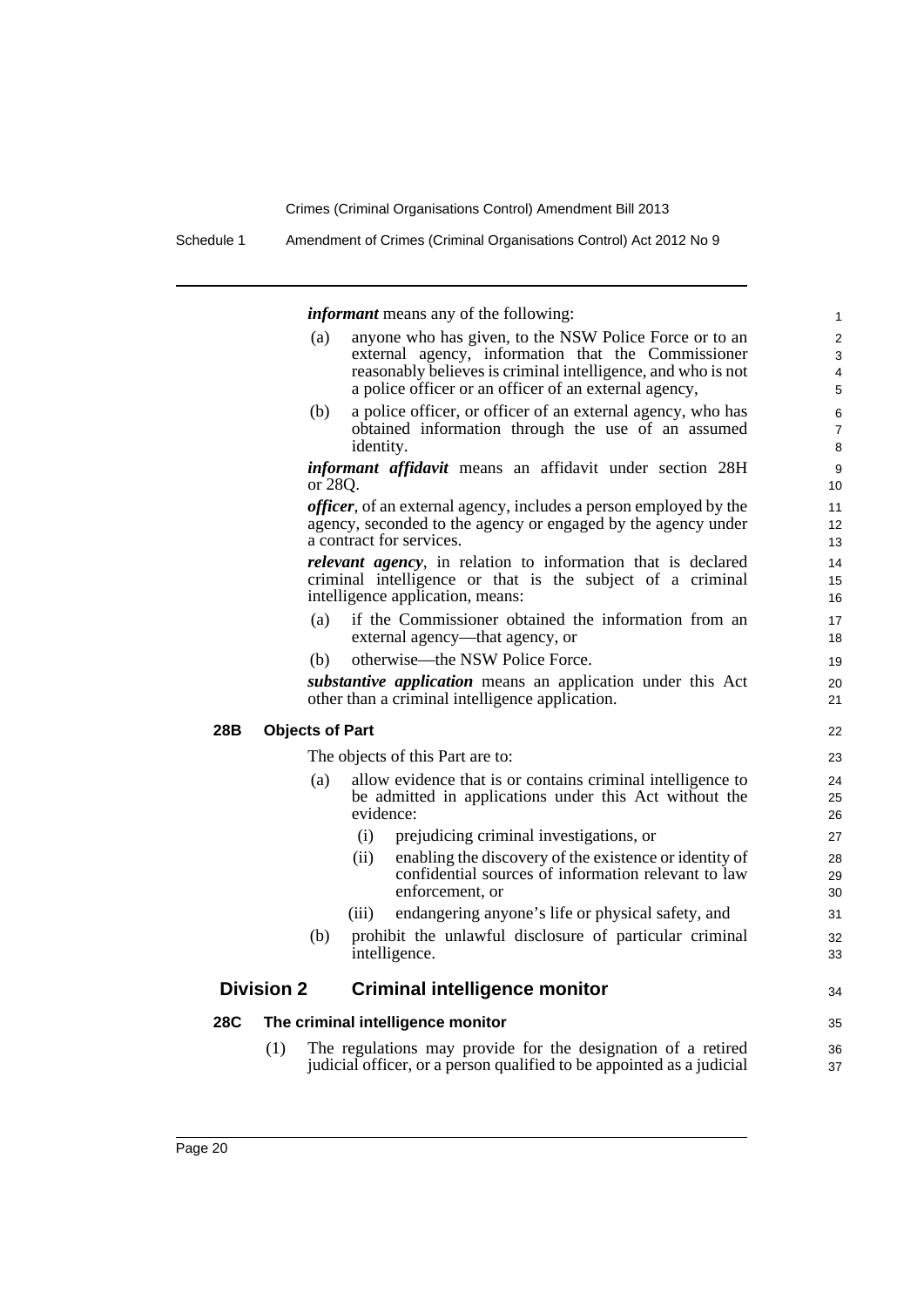Amendment of Crimes (Criminal Organisations Control) Act 2012 No 9 Schedule 1

officer, of any Australian jurisdiction to be the criminal intelligence monitor under this Act.

(2) The regulations may impose restrictions on a lawyer who is or was the criminal intelligence monitor representing a client who is or was a respondent to an application under this Act or associated with any such respondent.

## **28D Monitor's functions**

The functions of the criminal intelligence monitor are as follows:

- (a) to monitor each criminal intelligence application,
- (b) to monitor each application to the Court under Part 2 or 3,
- (c) to test, and make submissions to the Court about, the appropriateness and validity of the monitored application.

## **28E Material to be given to monitor**

- (1) The Commissioner is to give to the criminal intelligence monitor the following:
	- (a) a copy of any criminal intelligence application (or any application to revoke a declaration of criminal intelligence) and any supporting material,
	- (b) a copy of any application for the declaration of an organisation under Part 2 or for a control order (or interim control order) under Part 3 and any supporting material,
	- (c) a copy of any other material given to the Court by the Commissioner during the hearing of any such application.
- (2) However, this section does not apply to material to the extent it discloses any identifying information about the informant.
- (3) Material given to the criminal intelligence monitor may refer to an informant by way of a unique identifier.
- (4) The criminal intelligence monitor must:
	- (a) store the material in a secure place, and
	- (b) return the material to the Commissioner as soon as practicable after the matter concerned is finalised.
- (5) A criminal intelligence monitor is entitled to access to a record, or to a transcript of a record, of a hearing at which the monitor appears.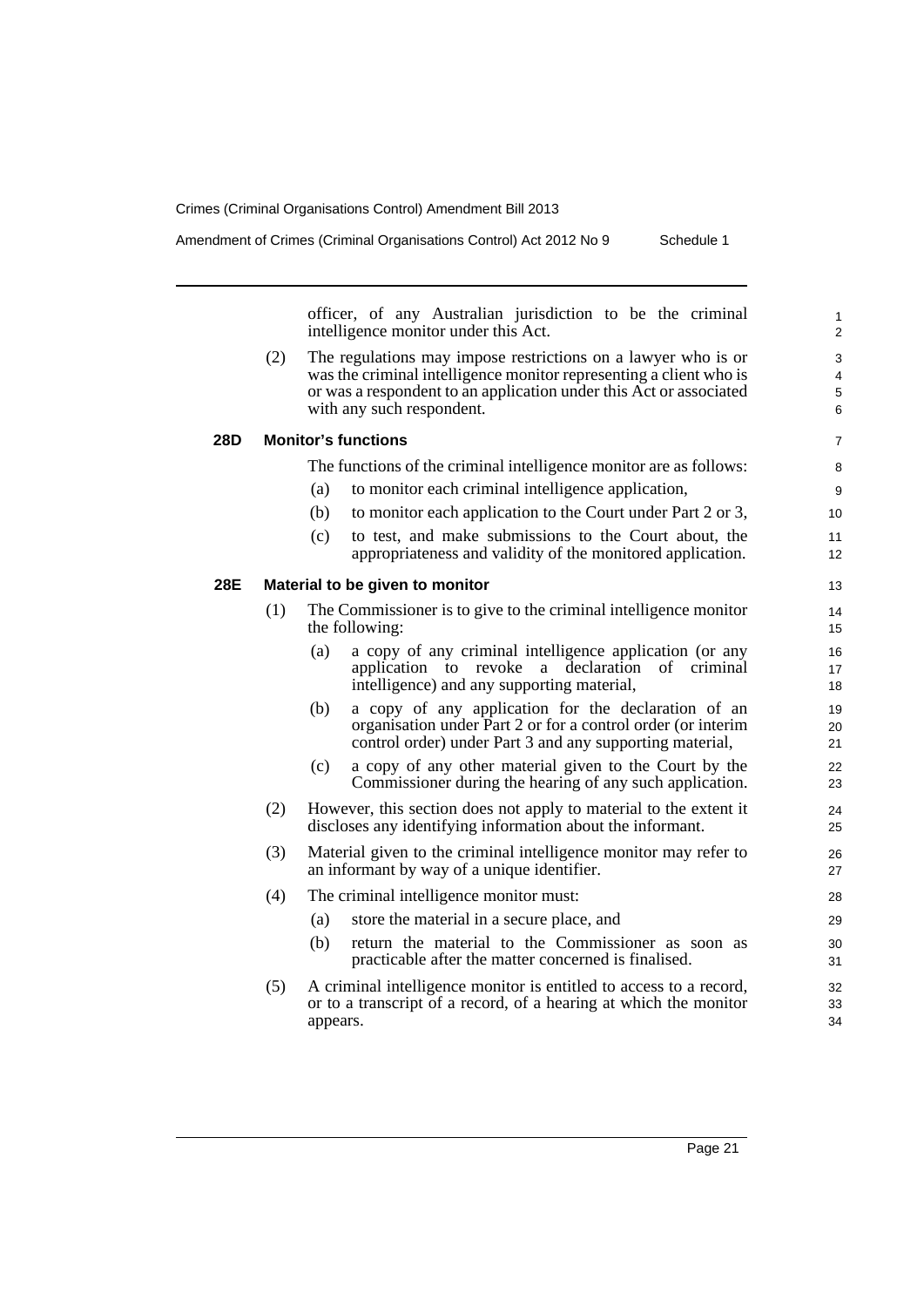| 28F |                   | Appearance and role of monitor at hearing                                                                                                                                                          | $\mathbf{1}$               |  |  |  |  |  |
|-----|-------------------|----------------------------------------------------------------------------------------------------------------------------------------------------------------------------------------------------|----------------------------|--|--|--|--|--|
|     | (1)               | This section applies to a hearing for an application at which the<br>criminal intelligence monitor appears.                                                                                        | 2<br>3                     |  |  |  |  |  |
|     | (2)               | The monitor may:                                                                                                                                                                                   | $\overline{4}$             |  |  |  |  |  |
|     |                   | for the purpose of testing the appropriateness and validity<br>(a)<br>of the application:                                                                                                          | 5<br>6                     |  |  |  |  |  |
|     |                   | (i)<br>present questions for the applicant to answer, or                                                                                                                                           | $\overline{7}$             |  |  |  |  |  |
|     |                   | (ii)<br>examine or cross-examine a witness, or                                                                                                                                                     | 8                          |  |  |  |  |  |
|     |                   | make submissions to the Court about the appropriateness<br>(b)<br>of granting the application.                                                                                                     | 9<br>10                    |  |  |  |  |  |
|     | (3)               | However, the monitor must not make a submission to the Court<br>while a respondent or a legal representative of a respondent is                                                                    | 11<br>12                   |  |  |  |  |  |
|     |                   | present.                                                                                                                                                                                           | 13                         |  |  |  |  |  |
|     | (4)               | The Court may, in its discretion, exclude the monitor from the<br>hearing while a respondent or a legal representative of a                                                                        | 14<br>15                   |  |  |  |  |  |
|     |                   | respondent is present.                                                                                                                                                                             | 16                         |  |  |  |  |  |
|     | (5)               | In this section:                                                                                                                                                                                   | 17                         |  |  |  |  |  |
|     |                   | <i>present</i> includes present by way of an audio-visual link or audio                                                                                                                            |                            |  |  |  |  |  |
|     |                   |                                                                                                                                                                                                    | 18                         |  |  |  |  |  |
|     |                   | link.                                                                                                                                                                                              | 19                         |  |  |  |  |  |
|     | <b>Division 3</b> | Declarations of criminal intelligence                                                                                                                                                              | 20                         |  |  |  |  |  |
|     |                   | Application for declaration of criminal intelligence                                                                                                                                               | 21                         |  |  |  |  |  |
| 28G | (1)               | The Commissioner may apply to the Court for a declaration that<br>particular information is criminal intelligence, but only if the<br>Commissioner reasonably believes the information is criminal | 22<br>23<br>24             |  |  |  |  |  |
|     |                   | intelligence.                                                                                                                                                                                      | 25                         |  |  |  |  |  |
|     | (2)               | The application must:                                                                                                                                                                              |                            |  |  |  |  |  |
|     |                   | be in writing, and<br>(a)                                                                                                                                                                          | 26<br>27                   |  |  |  |  |  |
|     |                   | identify the information, and<br>(b)                                                                                                                                                               | 28                         |  |  |  |  |  |
|     |                   | state the relevant agency for the information, and<br>(c)                                                                                                                                          | 29                         |  |  |  |  |  |
|     |                   | (d)<br>state:                                                                                                                                                                                      |                            |  |  |  |  |  |
|     |                   | (i)<br>that the Commissioner seeks a declaration that the<br>information is criminal intelligence, and                                                                                             |                            |  |  |  |  |  |
|     |                   | the grounds on which the declaration is sought, and<br>(ii)                                                                                                                                        |                            |  |  |  |  |  |
|     |                   | include an explanation of:<br>(e)                                                                                                                                                                  | 30<br>31<br>32<br>33<br>34 |  |  |  |  |  |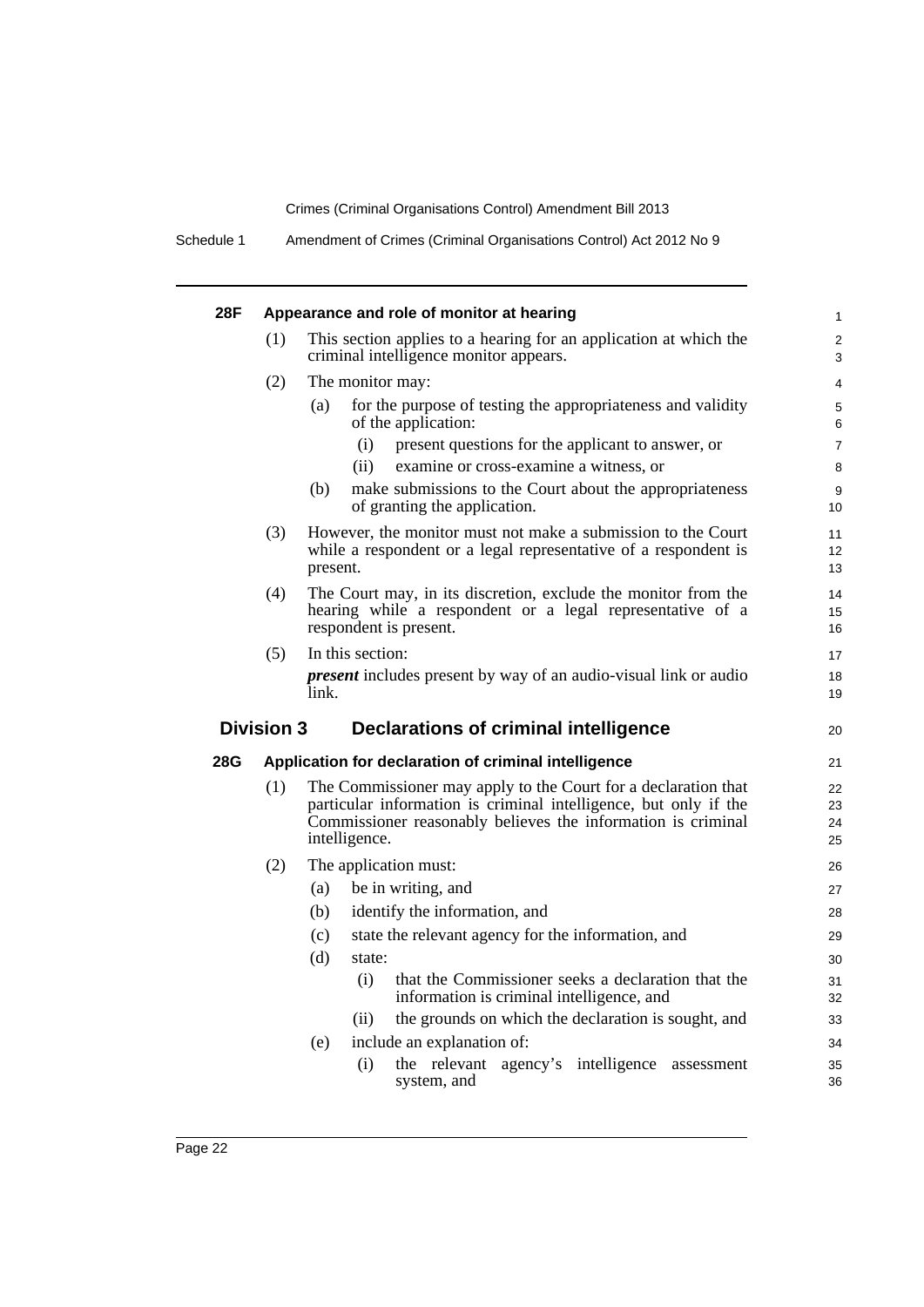Amendment of Crimes (Criminal Organisations Control) Act 2012 No 9 Schedule 1

|     |     | the assessment of the information that was made<br>(ii)<br>under the system.                                                                                                                                                                                                                                                                                                | 1<br>$\overline{2}$                                   |
|-----|-----|-----------------------------------------------------------------------------------------------------------------------------------------------------------------------------------------------------------------------------------------------------------------------------------------------------------------------------------------------------------------------------|-------------------------------------------------------|
|     | (3) | An affidavit to be relied on by the Commissioner at the hearing<br>of the application must be filed with the application.                                                                                                                                                                                                                                                   | 3<br>4                                                |
|     | (4) | An affidavit to be relied on by the Commissioner at the hearing<br>of the application may contain statements based on information<br>and belief if the person making the affidavit states the sources of<br>the information and the grounds for the belief (despite any rule<br>relating to the admission of hearsay or other evidence in<br>proceedings before the Court). | 5<br>6<br>$\overline{7}$<br>8<br>9<br>10 <sup>1</sup> |
|     | (5) | If any of the information has been provided by an informant, the<br>application and affidavits and other material filed with the<br>application need not include any identifying information about<br>the informant and identifying information about the informant<br>cannot otherwise be required to be given to the Court.                                               | 11<br>12<br>13<br>14<br>15                            |
|     | (6) | In this section:<br><i>intelligence assessment system</i> means a system for assessing<br>information relating to actual or suspected criminal activity<br>according to:<br>the reliability of the source of the information, and<br>(a)<br>(b)<br>the validity of the information.                                                                                         | 16<br>17<br>18<br>19<br>20<br>21                      |
| 28H |     | Additional affidavit if informant relied on                                                                                                                                                                                                                                                                                                                                 | 22                                                    |
|     | (1) | This section applies if the information that the Commissioner<br>applies to be declared criminal intelligence (the relevant<br><i>intelligence</i> ) was provided to the relevant agency by an<br>informant.                                                                                                                                                                | 23<br>24<br>25<br>26                                  |
|     | (2) | The informant cannot be called or otherwise required to give<br>evidence.                                                                                                                                                                                                                                                                                                   | 27<br>28                                              |
|     | (3) | The Commissioner must, at any time before the hearing of the<br>application, file an affidavit by an officer of the relevant agency.                                                                                                                                                                                                                                        | 29<br>30                                              |
|     | (4) | The affidavit must:                                                                                                                                                                                                                                                                                                                                                         | 31                                                    |
|     |     | (a)<br>state:                                                                                                                                                                                                                                                                                                                                                               | 32                                                    |
|     |     | the relevant agency, and<br>(i)<br>the officer's position at the relevant agency, and<br>(ii)                                                                                                                                                                                                                                                                               | 33<br>34                                              |
|     |     |                                                                                                                                                                                                                                                                                                                                                                             |                                                       |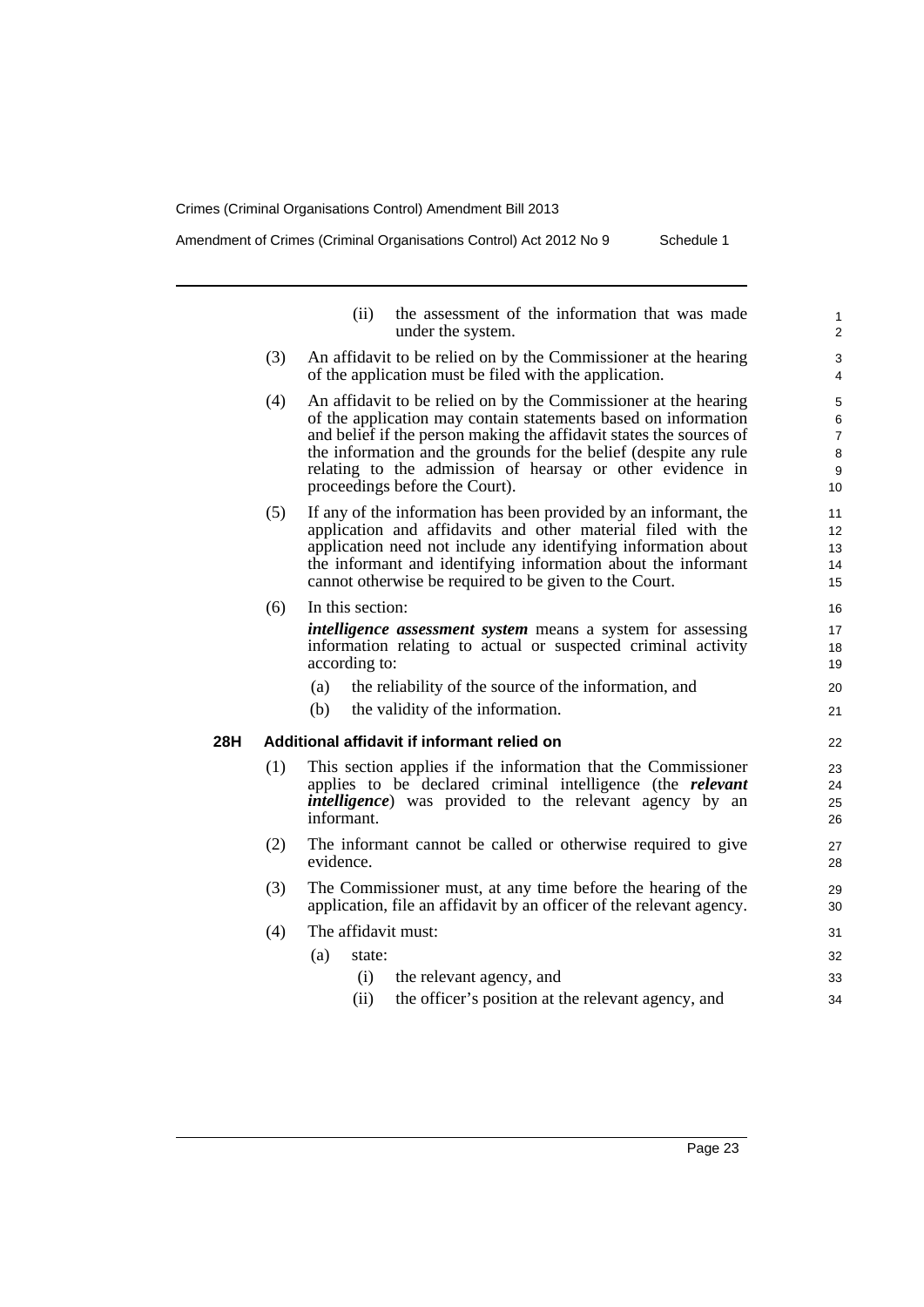Schedule 1 Amendment of Crimes (Criminal Organisations Control) Act 2012 No 9

|     | (b) | of:    | state that the officer reasonably believes, and has made all<br>reasonable efforts to ensure, the officer has full knowledge                                                                                                                                                                                                                                                               | 1<br>2<br>3                      |
|-----|-----|--------|--------------------------------------------------------------------------------------------------------------------------------------------------------------------------------------------------------------------------------------------------------------------------------------------------------------------------------------------------------------------------------------------|----------------------------------|
|     |     | (i)    | the information held by the relevant agency about<br>the informant, and                                                                                                                                                                                                                                                                                                                    | $\overline{4}$<br>5              |
|     |     | (ii)   | the intelligence held by the relevant agency that was<br>provided by the informant, and                                                                                                                                                                                                                                                                                                    | 6<br>$\overline{7}$              |
|     | (c) |        | state that the officer reasonably believes the relevant<br>agency has made all reasonable enquiries about the<br>existence, and to obtain the details, of any allegations of<br>professional misconduct against the informant, and                                                                                                                                                         | 8<br>9<br>10<br>11               |
|     | (d) |        | contain the following information about the informant:                                                                                                                                                                                                                                                                                                                                     | 12                               |
|     |     | (i)    | the informant's full criminal history, including<br>pending charges,                                                                                                                                                                                                                                                                                                                       | 13<br>14                         |
|     |     | (ii)   | any information held by the relevant agency about<br>allegations of professional misconduct against the<br>informant,                                                                                                                                                                                                                                                                      | 15<br>16<br>17                   |
|     |     | (iii)  | any inducements or rewards offered or provided to<br>the informant in return for assistance,                                                                                                                                                                                                                                                                                               | 18<br>19                         |
|     |     | (iv)   | whether the informant was an adult or a child when<br>the informant provided the relevant intelligence to<br>the relevant agency,                                                                                                                                                                                                                                                          | 20<br>21<br>22                   |
|     |     | (v)    | whether the informant was serving a term of<br>imprisonment or otherwise being held in custody<br>informant provided the<br>when<br>the<br>relevant<br>intelligence to the relevant agency, and                                                                                                                                                                                            | 23<br>24<br>25<br>26             |
|     | (e) | state: |                                                                                                                                                                                                                                                                                                                                                                                            | 27                               |
|     |     | (i)    | that the officer holds an honest and reasonable belief<br>that the relevant intelligence is reliable, and                                                                                                                                                                                                                                                                                  | 28<br>29                         |
|     |     | (ii)   | the reasons for that belief.                                                                                                                                                                                                                                                                                                                                                               | 30                               |
| (5) |     |        | For the purposes of subsection $(4)$ $(d)$ $(i)$ , it is sufficient<br>description of a conviction or charge in the informant's criminal<br>history to state that the conviction or charge related to property,<br>violence or another stated matter, and if it involved dishonesty,<br>without providing further particulars of the offence to which the<br>conviction or charge relates. | 31<br>32<br>33<br>34<br>35<br>36 |
| (6) |     |        | For the purposes of subsection $(4)$ $(d)$ $(ii)$ , it is sufficient to state<br>whether or not there have been any allegations of professional<br>misconduct against the informant and if any misconduct or<br>alleged misconduct involved dishonesty.                                                                                                                                    | 37<br>38<br>39<br>40             |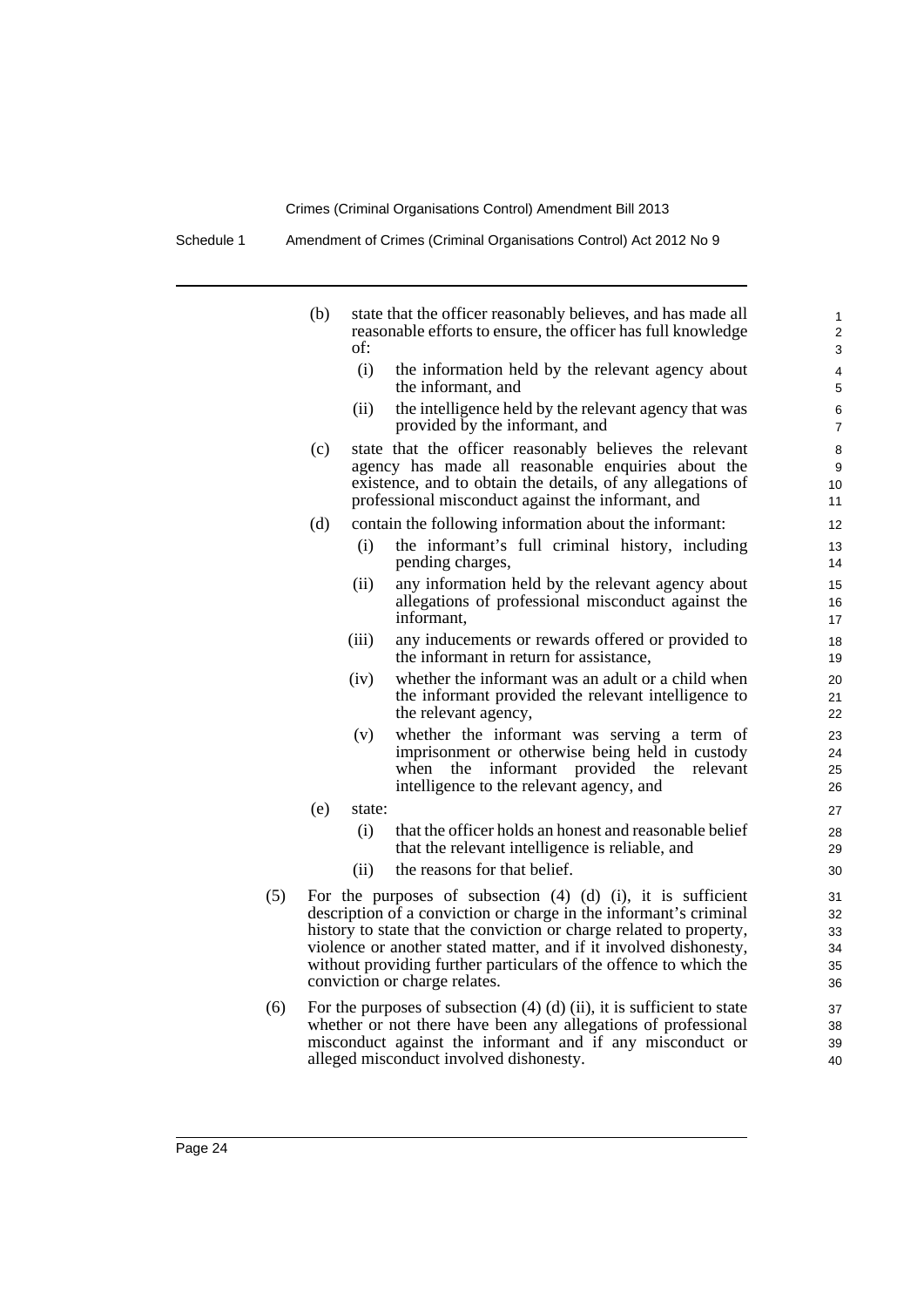**28I Hearing ex parte**

Amendment of Crimes (Criminal Organisations Control) Act 2012 No 9 Schedule 1

| (7)  | For the purposes of subsection $(4)$ $(d)$ $(i)$ and $(ii)$ , the description<br>in the affidavit of a conviction or charge in the informant's<br>criminal history or an allegation of professional misconduct<br>against the informant:                                                                                                                                  | 1<br>2<br>3<br>4                |  |  |  |
|------|---------------------------------------------------------------------------------------------------------------------------------------------------------------------------------------------------------------------------------------------------------------------------------------------------------------------------------------------------------------------------|---------------------------------|--|--|--|
|      | (a)<br>need not state the date of the conviction or charge or date<br>on which the offence was committed or is alleged to have<br>been committed or date on which the misconduct<br>happened or is alleged to have happened, but                                                                                                                                          | 5<br>6<br>$\boldsymbol{7}$<br>8 |  |  |  |
|      | if it does not state such a date, must state the time of the<br>(b)<br>conviction, charge, offence, alleged offence, misconduct<br>or alleged misconduct as being in a stated period of not<br>more than 7 years.                                                                                                                                                         | 9<br>10<br>11<br>12             |  |  |  |
| (8)  | Other than information about the informant's criminal history or<br>an allegation of professional misconduct against the informant<br>given in the affidavit under subsections $(4)$ – $(7)$ , information<br>about the informant's criminal history or an allegation of<br>professional misconduct against the informant cannot be required<br>to be given to the Court. |                                 |  |  |  |
| (9)  | Subsection (8) does not prevent further information being given<br>to the Court other than under a requirement.                                                                                                                                                                                                                                                           | 19<br>20                        |  |  |  |
| (10) | The requirement under subsection $(4)$ $(d)$ $(i)$ to state the<br>informant's full criminal history applies only to the extent of the<br>information held by the relevant agency if:                                                                                                                                                                                     | 21<br>22<br>23                  |  |  |  |
|      | the agency is an external agency, and<br>(a)                                                                                                                                                                                                                                                                                                                              | 24                              |  |  |  |
|      | the affidavit states that the officer believes:<br>(b)                                                                                                                                                                                                                                                                                                                    | 25                              |  |  |  |
|      | the agency might not hold all the information<br>(i)<br>comprising the informant's criminal history, and                                                                                                                                                                                                                                                                  | 26<br>27                        |  |  |  |
|      | (ii)<br>an officer of the agency:<br>could not lawfully obtain further information<br>(A)<br>about the informant's criminal history, or                                                                                                                                                                                                                                   | 28<br>29<br>30                  |  |  |  |
|      | could not obtain further information about the<br>(B)<br>informant's<br>criminal<br>history<br>without<br>disclosing the identity of the informant.                                                                                                                                                                                                                       | 31<br>32<br>33                  |  |  |  |
|      | <b>Hearing ex parte</b>                                                                                                                                                                                                                                                                                                                                                   | 34                              |  |  |  |
|      | The Court must consider a criminal intelligence application<br>without notice of it having been given other than to the criminal<br>intelligence monitor.                                                                                                                                                                                                                 | 35<br>36<br>37                  |  |  |  |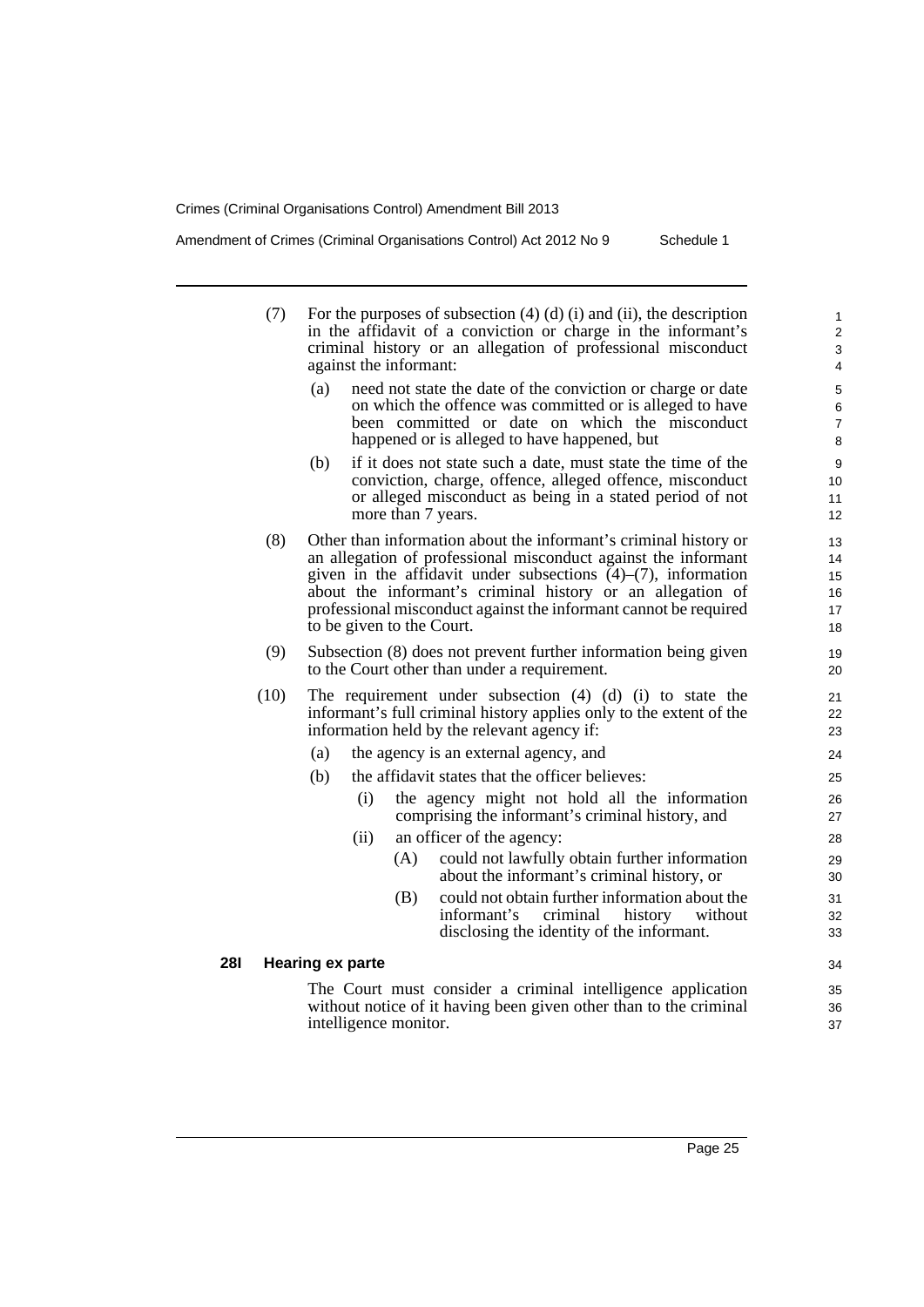| 28J        |     | <b>Criminal intelligence application heard first</b>                                                                                                                                                                                                         | $\mathbf{1}$         |
|------------|-----|--------------------------------------------------------------------------------------------------------------------------------------------------------------------------------------------------------------------------------------------------------------|----------------------|
|            | (1) | If the Commissioner relies on the relevant information for a<br>substantive application under this Act, the criminal intelligence<br>application must be decided first.                                                                                      | 2<br>3<br>4          |
|            | (2) | Subsection (1) applies regardless of when the applications were<br>filed.                                                                                                                                                                                    | 5<br>6               |
| 28K        |     | Special closed hearing                                                                                                                                                                                                                                       | $\overline{7}$       |
|            | (1) | The hearing of a criminal intelligence application is a closed<br>hearing to the extent provided under this section.                                                                                                                                         | 8<br>9               |
|            | (2) | To ensure the hearing is closed, the Court must exclude from it<br>all persons or particular persons other than the following:                                                                                                                               | 10<br>11             |
|            |     | (a)<br>the applicant,                                                                                                                                                                                                                                        | 12                   |
|            |     | (b)<br>the applicant's legal and other representatives,                                                                                                                                                                                                      | 13                   |
|            |     | the criminal intelligence monitor,<br>(c)                                                                                                                                                                                                                    | 14                   |
|            |     | any witness who may be called to give evidence under this<br>(d)<br>Part.                                                                                                                                                                                    | 15<br>16             |
|            |     | court staff necessary for the hearing.<br>(e)                                                                                                                                                                                                                | 17                   |
|            | (3) | Before hearing the criminal intelligence application, the Court<br>must give a warning about the confidential nature of the<br>information and the unlawful disclosure offence under<br>section 28T.                                                         | 18<br>19<br>20<br>21 |
| 28L        |     | Oral evidence by police officers and officers of external agencies                                                                                                                                                                                           | 22                   |
|            | (1) | With the Court's leave, a police officer who is not an informant<br>or an officer of an external agency who is not an informant may<br>be called at the hearing to give evidence and be cross-examined<br>by the Court or the criminal intelligence monitor. | 23<br>24<br>25<br>26 |
|            | (2) | However, no question may be asked of the officer that could lead<br>to the disclosure of any identifying information about an<br>informant.                                                                                                                  | 27<br>28<br>29       |
| <b>28M</b> |     | Deciding criminal intelligence application                                                                                                                                                                                                                   | 30                   |
|            | (1) | The Court may declare that information is criminal intelligence if<br>the Court is satisfied the information is criminal intelligence.                                                                                                                       | 31<br>32             |
|            | (2) | In exercising its discretion to declare information to be criminal<br>intelligence, the Court may have regard to whether matters<br>mentioned in section 28B (a) (i)–(iii) outweigh any unfairness to<br>a respondent.                                       | 33<br>34<br>35<br>36 |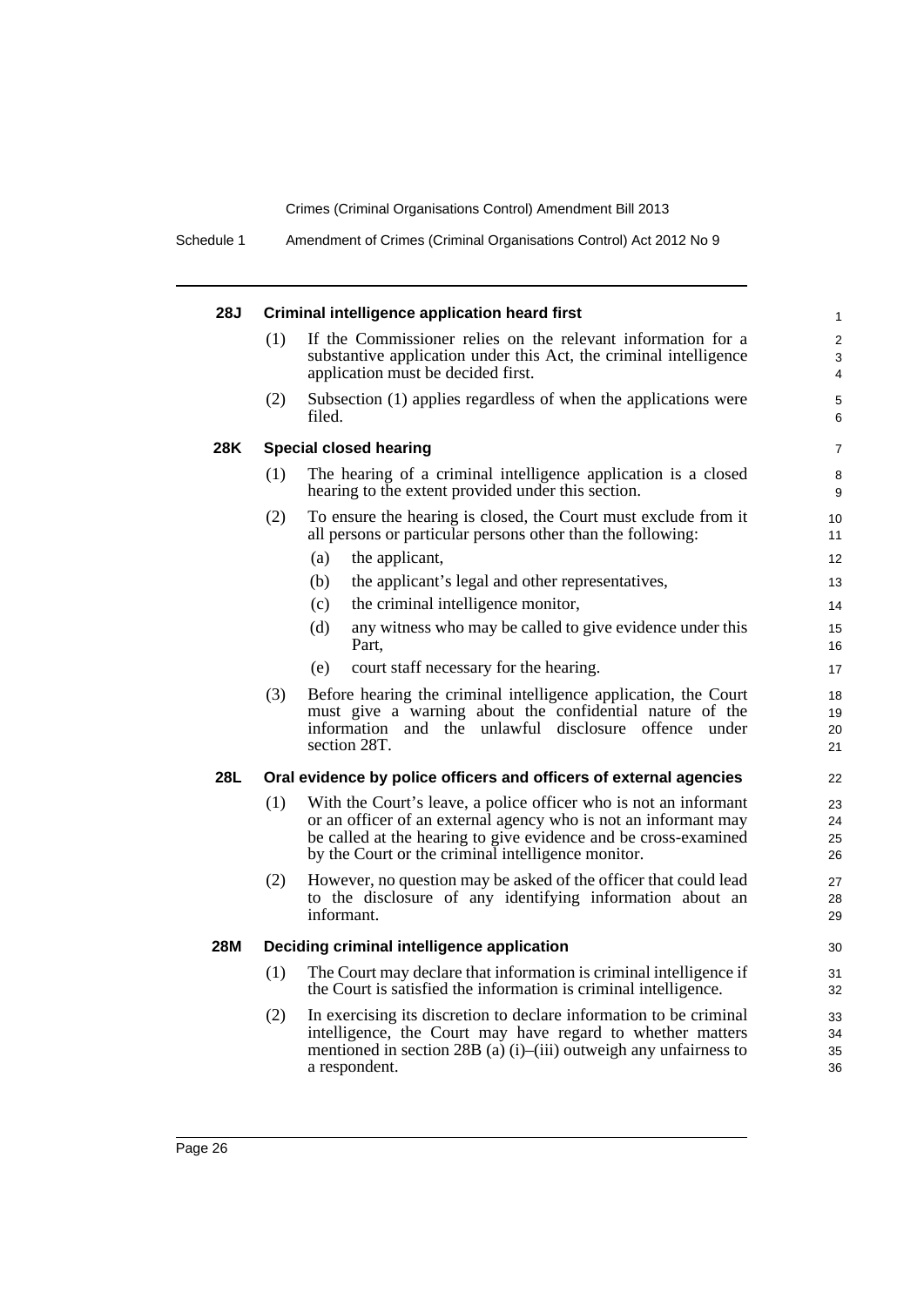Amendment of Crimes (Criminal Organisations Control) Act 2012 No 9 Schedule 1

| (3) | Subsection (2) does not limit the matters that the Court may |  |  |  |  |  |
|-----|--------------------------------------------------------------|--|--|--|--|--|
|     | consider in exercising its discretion.                       |  |  |  |  |  |

- (4) If the information was provided to the relevant agency by an informant, the Court may not declare that the information is criminal intelligence unless some or all of the information is supported in a material particular by other information before the Court.
- (5) The supporting information mentioned in subsection (4) may be other information before the Court that is declared criminal intelligence or that is the subject of a criminal intelligence application.
- (6) If the Court is not satisfied information is criminal intelligence or proposes to exercise its discretion not to make the declaration, it must, before deciding the application, give the Commissioner an opportunity to withdraw it.
- (7) In this section:

*respondent* means a respondent to any existing or possible substantive application in which the information mentioned in subsection  $(1)$  may be considered.

### **28N Duration of criminal intelligence declaration**

- (1) A criminal intelligence declaration takes effect when it is made.
- (2) A criminal intelligence declaration remains in force until the declaration is revoked.

# **28O Revocation of criminal intelligence declaration**

- (1) The Court may, at any time on application by the Commissioner, revoke a criminal intelligence declaration.
- (2) The application must state:
	- (a) the grounds on which the revocation is sought, and
	- (b) the information supporting the grounds on which the revocation is sought.
- (3) The application must be accompanied by any affidavit the Commissioner intends to rely on at the hearing of the application.
- (4) The Court must consider the application without notice of it having been given other than to the criminal intelligence monitor.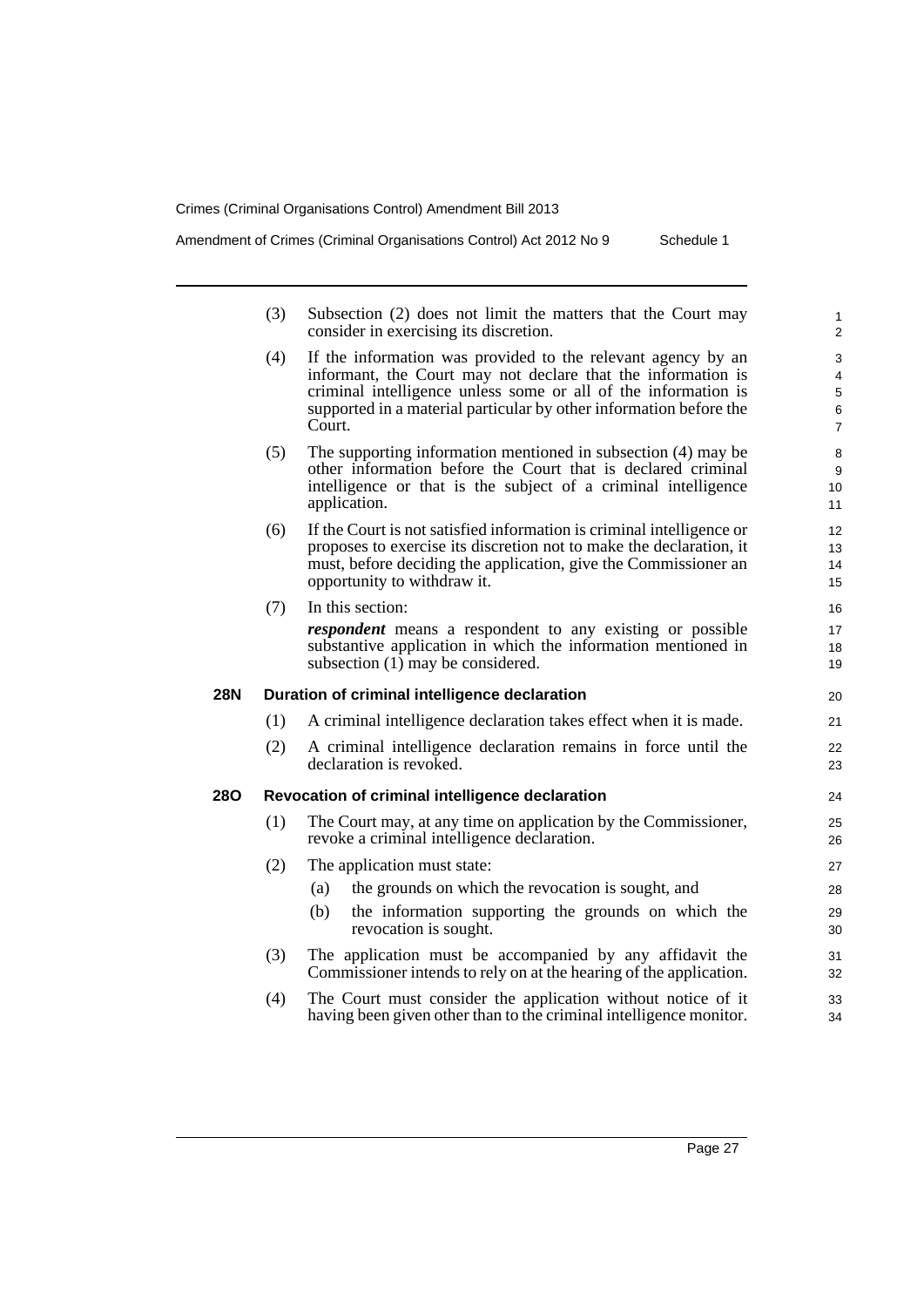| <b>Division 4</b> |     | <b>Protection of declared criminal intelligence</b><br>for substantive hearings                                                                                                                                                                                              |  |  |  |  |
|-------------------|-----|------------------------------------------------------------------------------------------------------------------------------------------------------------------------------------------------------------------------------------------------------------------------------|--|--|--|--|
| 28P               |     | <b>Application of Division</b>                                                                                                                                                                                                                                               |  |  |  |  |
|                   | (1) | This Division applies if:                                                                                                                                                                                                                                                    |  |  |  |  |
|                   |     | a substantive application is filed, and<br>(a)                                                                                                                                                                                                                               |  |  |  |  |
|                   |     | (b)<br>any document filed with the application or filed in support<br>of the application contains declared criminal intelligence.                                                                                                                                            |  |  |  |  |
|                   | (2) | If this Division applies to a substantive application, this Division<br>applies as well as any other provision of this Act relating to the<br>application.                                                                                                                   |  |  |  |  |
| 28Q               |     | Additional matters if informant relied on in substantive hearing                                                                                                                                                                                                             |  |  |  |  |
|                   | (1) | This section applies if the declared criminal intelligence was<br>provided to the relevant agency by an informant.                                                                                                                                                           |  |  |  |  |
|                   | (2) | The informant cannot be called or otherwise required to give<br>evidence.                                                                                                                                                                                                    |  |  |  |  |
|                   | (3) | The Commissioner must, at any time before the hearing of the<br>substantive application, file an affidavit by an officer of the<br>relevant agency complying with section $28H(4)$ – $(10)$ .                                                                                |  |  |  |  |
|                   | (4) | The substantive application and affidavits and other material<br>filed with the application need not include any identifying<br>information about the informant and identifying information<br>about the informant cannot otherwise be required to be given to<br>the Court. |  |  |  |  |
| <b>28R</b>        |     | Special closed hearing for consideration of intelligence                                                                                                                                                                                                                     |  |  |  |  |
|                   | (1) | The Court must order any part of the hearing of the substantive<br>application in which the declared criminal intelligence is to be<br>considered (the <i>relevant part</i> ) to be a closed hearing to the extent<br>provided under this section.                           |  |  |  |  |
|                   | (2) | The Court must exclude from the relevant part all persons or<br>particular persons other than the following:                                                                                                                                                                 |  |  |  |  |
|                   |     | the Commissioner,<br>(a)                                                                                                                                                                                                                                                     |  |  |  |  |
|                   |     | a police officer,<br>(b)                                                                                                                                                                                                                                                     |  |  |  |  |
|                   |     | an officer of an external agency from which the<br>(c)<br>Commissioner obtained any of the declared criminal<br>intelligence,                                                                                                                                                |  |  |  |  |
|                   |     | the Commissioner's legal representatives and nominees,<br>(d)                                                                                                                                                                                                                |  |  |  |  |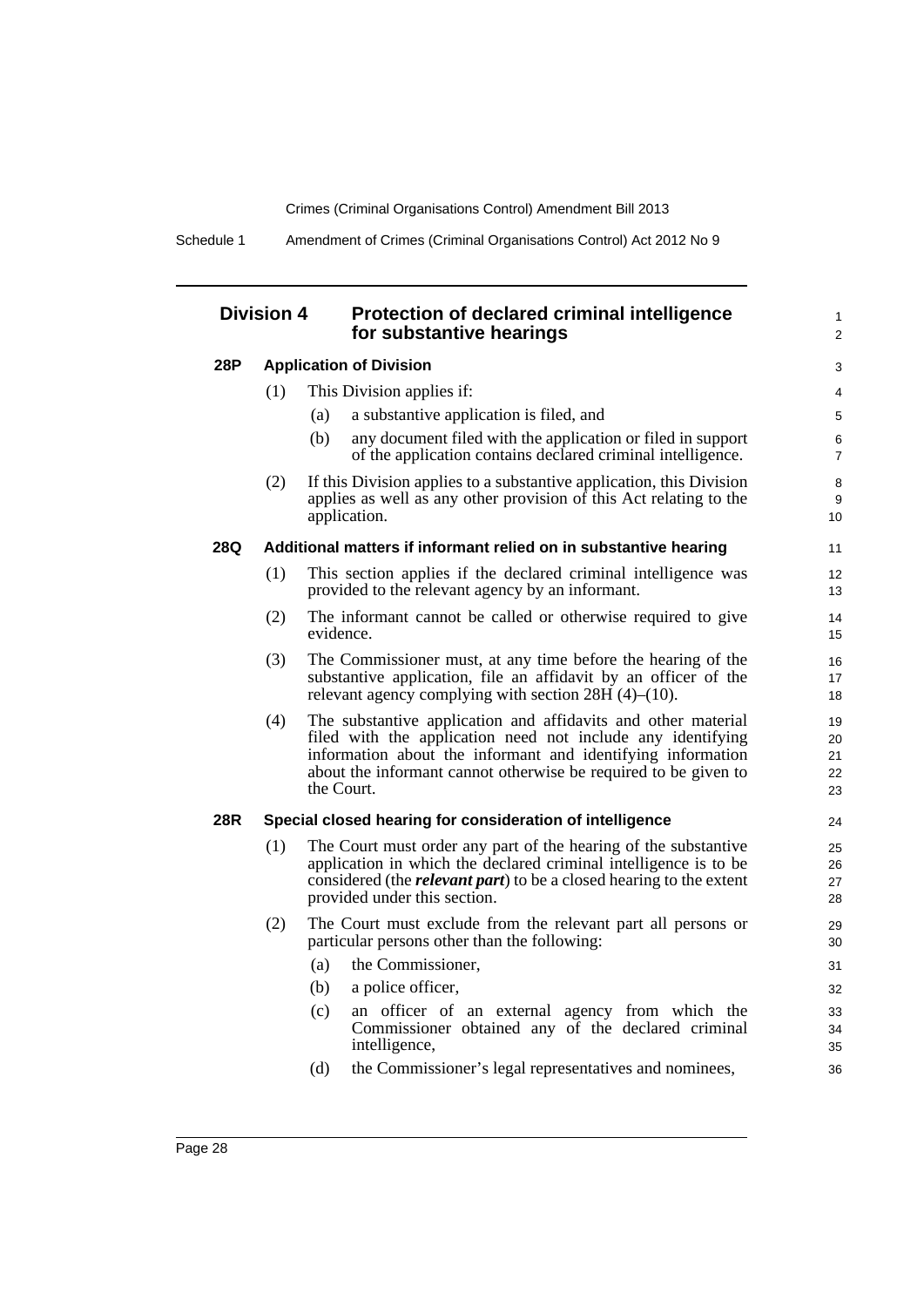|     |                   | the criminal intelligence monitor,<br>(e)                                                                                                                                                       | $\mathbf{1}$               |
|-----|-------------------|-------------------------------------------------------------------------------------------------------------------------------------------------------------------------------------------------|----------------------------|
|     |                   | (f)<br>court staff necessary for the hearing.                                                                                                                                                   | 2                          |
|     | (3)               | Before the relevant part starts, the Court must give a warning<br>about the confidential nature of the declared criminal intelligence<br>and the unlawful disclosure offence under section 28T. | 3<br>4<br>5                |
| 28S |                   | Oral evidence by police officers and officers of external agencies                                                                                                                              | 6                          |
|     | (1)               | A police officer who is not an informant or an officer of an<br>external agency who is not an informant may be:                                                                                 | $\overline{7}$<br>8        |
|     |                   | called at the hearing of the substantive application to give<br>(a)<br>evidence including or about the declared criminal<br>intelligence, and                                                   | 9<br>10 <sup>1</sup><br>11 |
|     |                   | cross-examined by the Court or the criminal intelligence<br>(b)<br>monitor.                                                                                                                     | 12<br>13                   |
|     | (2)               | However, no question may be asked of the officer or the monitor<br>that could lead to the disclosure of any identifying information<br>about an informant.                                      | 14<br>15<br>16             |
|     | <b>Division 5</b> | <b>Protection from unlawful disclosure</b>                                                                                                                                                      | 17                         |
| 28T |                   | Unlawful disclosure of criminal intelligence or information in<br>informant affidavit                                                                                                           | 18<br>19                   |
|     | (1)               | This section applies to any of the following:                                                                                                                                                   | 20                         |
|     |                   | information that is or has ever been the subject of a<br>(a)<br>criminal intelligence application,                                                                                              | 21<br>22                   |
|     |                   | information contained in an informant affidavit,<br>(b)                                                                                                                                         | 23                         |
|     |                   | declared criminal intelligence, the declaration for which<br>(c)<br>has not been revoked.                                                                                                       | 24<br>25                   |
|     | (2)               | A person must not disclose the information or intelligence unless<br>the disclosure is:                                                                                                         | 26<br>27                   |
|     |                   | made with lawful authority or excuse, or<br>(a)                                                                                                                                                 | 28                         |
|     |                   | made only to the extent necessary to perform the person's<br>(b)<br>functions under or relating to this Act, or                                                                                 | 29<br>30                   |
|     |                   | if the information is in an informant affidavit—by the<br>(c)<br>informant the subject of the affidavit.                                                                                        | 31<br>32                   |
|     |                   | Maximum penalty: 100 penalty units or imprisonment for<br>12 months, or both.                                                                                                                   | 33<br>34                   |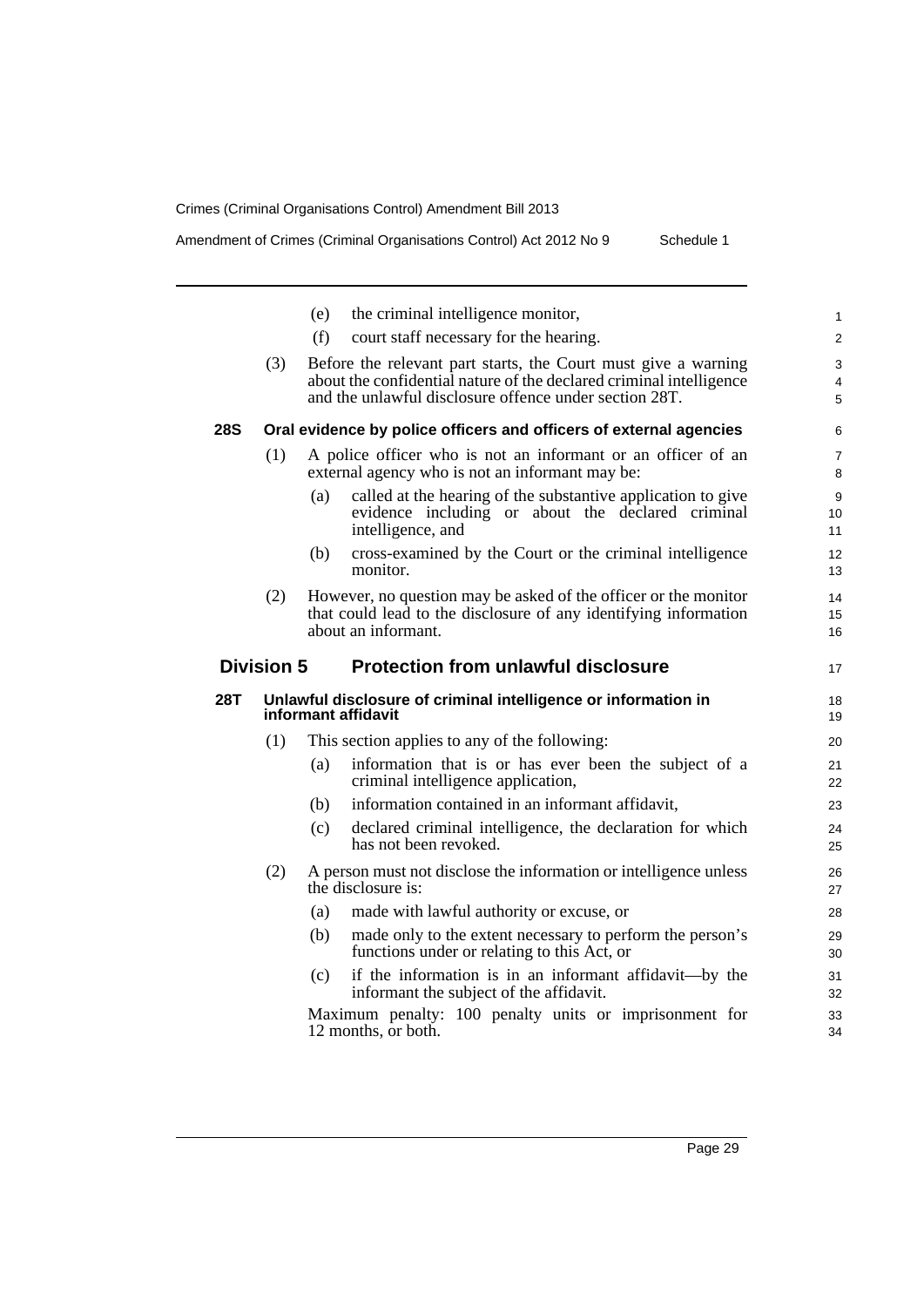|     | (3) | It is a defence to an offence against subsection (2) for the<br>defendant to prove:                                                                                                                             | 1<br>$\overline{2}$      |  |
|-----|-----|-----------------------------------------------------------------------------------------------------------------------------------------------------------------------------------------------------------------|--------------------------|--|
|     |     | the information or intelligence was publicly available<br>(a)<br>when the disclosure was made, or                                                                                                               | 3<br>4                   |  |
|     |     | that when the disclosure was made the defendant had an<br>(b)<br>honest and reasonable but mistaken belief that the<br>information or intelligence was not criminal intelligence.                               | 5<br>6<br>$\overline{7}$ |  |
|     | (4) | For the purposes of subsection $(3)$ (b), it is not reasonable for the<br>defendant to hold the belief if the defendant received a warning<br>by the Court under this Part for the information or intelligence. | 8<br>9<br>10             |  |
| 28U |     | <b>Registrar to secure information</b>                                                                                                                                                                          | 11                       |  |
|     | (1) | The registrar of the Court must seal the following documents and<br>store them in a secure place immediately upon their filing:                                                                                 |                          |  |
|     |     | (a)<br>a criminal intelligence application or any document filed in<br>support of the application,                                                                                                              | 14<br>15                 |  |
|     |     | any document containing declared criminal intelligence<br>(b)<br>filed with or in support of a substantive application,                                                                                         | 16<br>17                 |  |
|     |     | any informant affidavit.<br>(c)                                                                                                                                                                                 | 18                       |  |
|     | (2) | The State Records Act 1998 does not apply to the documents.                                                                                                                                                     | 19                       |  |
|     | (3) | The documents must not be made available for inspection by<br>anyone other than:                                                                                                                                | 20<br>21                 |  |
|     |     | (a)<br>the registrar, or                                                                                                                                                                                        | 22                       |  |
|     |     | the presiding judge or judge's associate (or a judge hearing<br>(b)<br>an appeal or that judge's associate), or                                                                                                 | 23<br>24                 |  |
|     |     | the criminal intelligence monitor, or<br>(c)                                                                                                                                                                    | 25                       |  |
|     |     | a person conducting a review under Part 4, the Attorney<br>(d)<br>General or a person to whom the Commissioner or the<br>Attorney General authorises disclosure.                                                | 26<br>27<br>28           |  |
|     | (4) | However, the criminal intelligence monitor cannot inspect any<br>part of the documents to the extent they disclose any identifying<br>information about an informant.                                           |                          |  |
|     | (5) | The registrar may:                                                                                                                                                                                              | 32                       |  |
|     |     | make electronic copies of the documents on a storage<br>(a)<br>device, and                                                                                                                                      | 33<br>34                 |  |
|     |     | after the end day for the application:<br>(b)                                                                                                                                                                   | 35                       |  |
|     |     | return the documents that have been copied to the<br>(i)<br>Commissioner, and                                                                                                                                   | 36<br>37                 |  |
|     |     |                                                                                                                                                                                                                 |                          |  |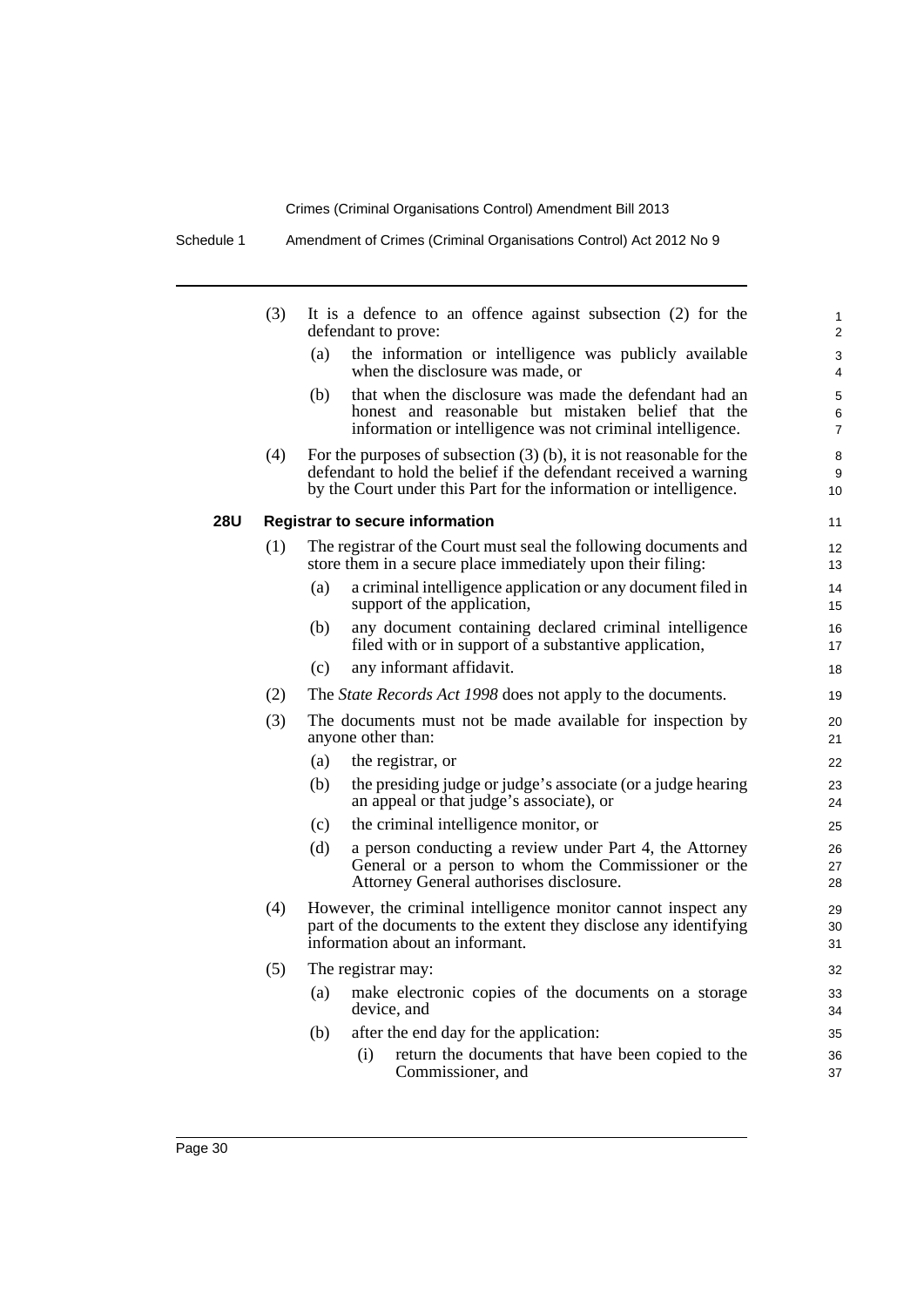| Amendment of Crimes (Criminal Organisations Control) Act 2012 No 9 | Schedule 1 |
|--------------------------------------------------------------------|------------|
|--------------------------------------------------------------------|------------|

|        |     |                    | (ii)<br>store the storage device, unconnected to any<br>computer, in a secure place.                                                                                                                                                       | $\mathbf{1}$<br>$\overline{2}$ |
|--------|-----|--------------------|--------------------------------------------------------------------------------------------------------------------------------------------------------------------------------------------------------------------------------------------|--------------------------------|
|        |     | (6)                | This section applies even if the application concerned is<br>withdrawn or dismissed.                                                                                                                                                       | 3<br>4                         |
|        |     | (7)                | This section ceases to apply if the criminal intelligence<br>declaration concerned is revoked.                                                                                                                                             | 5<br>6                         |
|        |     | (8)                | In this section:                                                                                                                                                                                                                           | $\overline{7}$                 |
|        |     |                    | end day, for the application, means:                                                                                                                                                                                                       | 8                              |
|        |     |                    | if the application ends before it is decided—the day the<br>(a)<br>application ends, or                                                                                                                                                    | 9<br>10                        |
|        |     |                    | if the application is decided:<br>(b)                                                                                                                                                                                                      | 11                             |
|        |     |                    | (i)<br>the last day on which an appeal may be made against<br>the decision, or                                                                                                                                                             | 12<br>13                       |
|        |     |                    | if an appeal is made against the decision, the day the<br>(ii)<br>appeal ends.                                                                                                                                                             | 14<br>15                       |
|        |     |                    | storage device does not include a device that is a computer hard<br>drive or other permanent part of a computer.                                                                                                                           | 16<br>17                       |
| [10]   |     |                    | <b>Section 28 Criminal intelligence</b>                                                                                                                                                                                                    | 18                             |
|        |     | Omit the section.  |                                                                                                                                                                                                                                            | 19                             |
| $[11]$ |     |                    | <b>Section 29 Protected submission</b>                                                                                                                                                                                                     | 20                             |
|        |     | Omit the section.  |                                                                                                                                                                                                                                            | 21                             |
|        |     |                    |                                                                                                                                                                                                                                            |                                |
| $[12]$ |     |                    | Section 31 Attorney General to be notified                                                                                                                                                                                                 | 22                             |
|        |     |                    | Omit "Part 2 or 3" from section 31 (1). Insert instead "Part 2, 3 or 3B".                                                                                                                                                                  | 23                             |
| $[13]$ |     | <b>Section 32A</b> |                                                                                                                                                                                                                                            | 24                             |
|        |     |                    | Insert after section 32:                                                                                                                                                                                                                   | 25                             |
|        | 32A |                    | <b>Hearsay evidence</b>                                                                                                                                                                                                                    | 26                             |
|        |     | (1)                | Information that is declared by the Court under Part 3B to be<br>criminal intelligence may be admitted in evidence in proceedings<br>before the Court under Part 2 or 3 despite any rule relating to the<br>admission of hearsay evidence. | 27<br>28<br>29<br>30           |
|        |     | (2)                | However, this section does not affect any rule or inherent<br>jurisdiction of the Court with respect to the relevance or<br>probative value of evidence or to procedural fairness.                                                         | 31<br>32<br>33                 |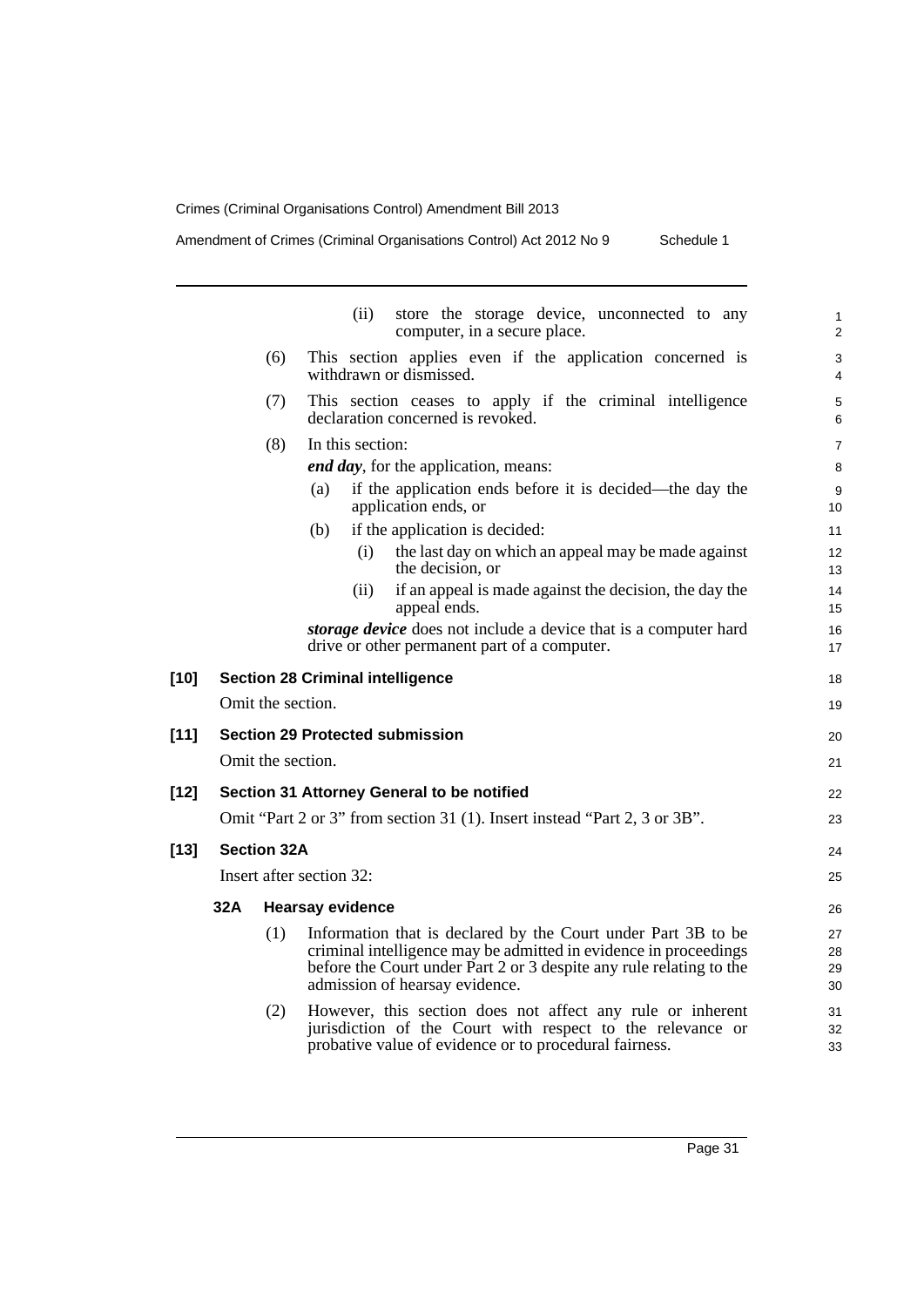| $[14]$ |     |       | <b>Section 36 Proceedings for offences</b>                                                                                                                                                                                                                                       | 1                                                       |
|--------|-----|-------|----------------------------------------------------------------------------------------------------------------------------------------------------------------------------------------------------------------------------------------------------------------------------------|---------------------------------------------------------|
|        |     |       | Omit the note to the section. Insert instead:                                                                                                                                                                                                                                    | $\overline{\mathbf{c}}$                                 |
|        |     |       | <b>Note.</b> Offences under section 26 (1A) or (1B) or 26A remain indictable<br>offences. Chapter 5 of the Criminal Procedure Act 1986 requires those<br>offences to be dealt with summarily unless the prosecutor or defendant<br>elects to have them dealt with on indictment. | 3<br>$\pmb{4}$<br>$\begin{array}{c} 5 \\ 6 \end{array}$ |
| $[15]$ |     |       | Sections 37A and 37B                                                                                                                                                                                                                                                             | $\overline{7}$                                          |
|        |     |       | Insert after section 37:                                                                                                                                                                                                                                                         | 8                                                       |
|        | 37A |       | Service of public notice                                                                                                                                                                                                                                                         | 9                                                       |
|        |     | (1)   | This section applies if service by the Commissioner of an<br>application or other thing by public notice is required.                                                                                                                                                            | 10<br>11                                                |
|        |     | (2)   | For service by public notice to be effective, the Commissioner<br>must publish a notice in a newspaper circulating throughout the<br>State.                                                                                                                                      | 12<br>13<br>14                                          |
|        |     | (3)   | The notice need only state the following:                                                                                                                                                                                                                                        | 15                                                      |
|        |     |       | the general nature of the application or other thing,<br>(a)                                                                                                                                                                                                                     | 16                                                      |
|        |     |       | details to the extent practicable of the respondent or other<br>(b)<br>person for whom the notice was made,                                                                                                                                                                      | 17<br>18                                                |
|        |     |       | how copies of any relevant affidavit or other material may<br>(c)<br>be obtained or read.                                                                                                                                                                                        | 19<br>20                                                |
|        | 37B | Costs |                                                                                                                                                                                                                                                                                  | 21                                                      |
|        |     | (1)   | Each party to a proceeding for a declaration (or revocation of a<br>declaration) under Part 2 must bear the party's own costs for the<br>proceeding.                                                                                                                             | 22<br>23<br>24                                          |
|        |     | (2)   | However, the Court may award costs against a party who makes<br>an application the Court considers frivolous or vexatious.                                                                                                                                                       | 25<br>26                                                |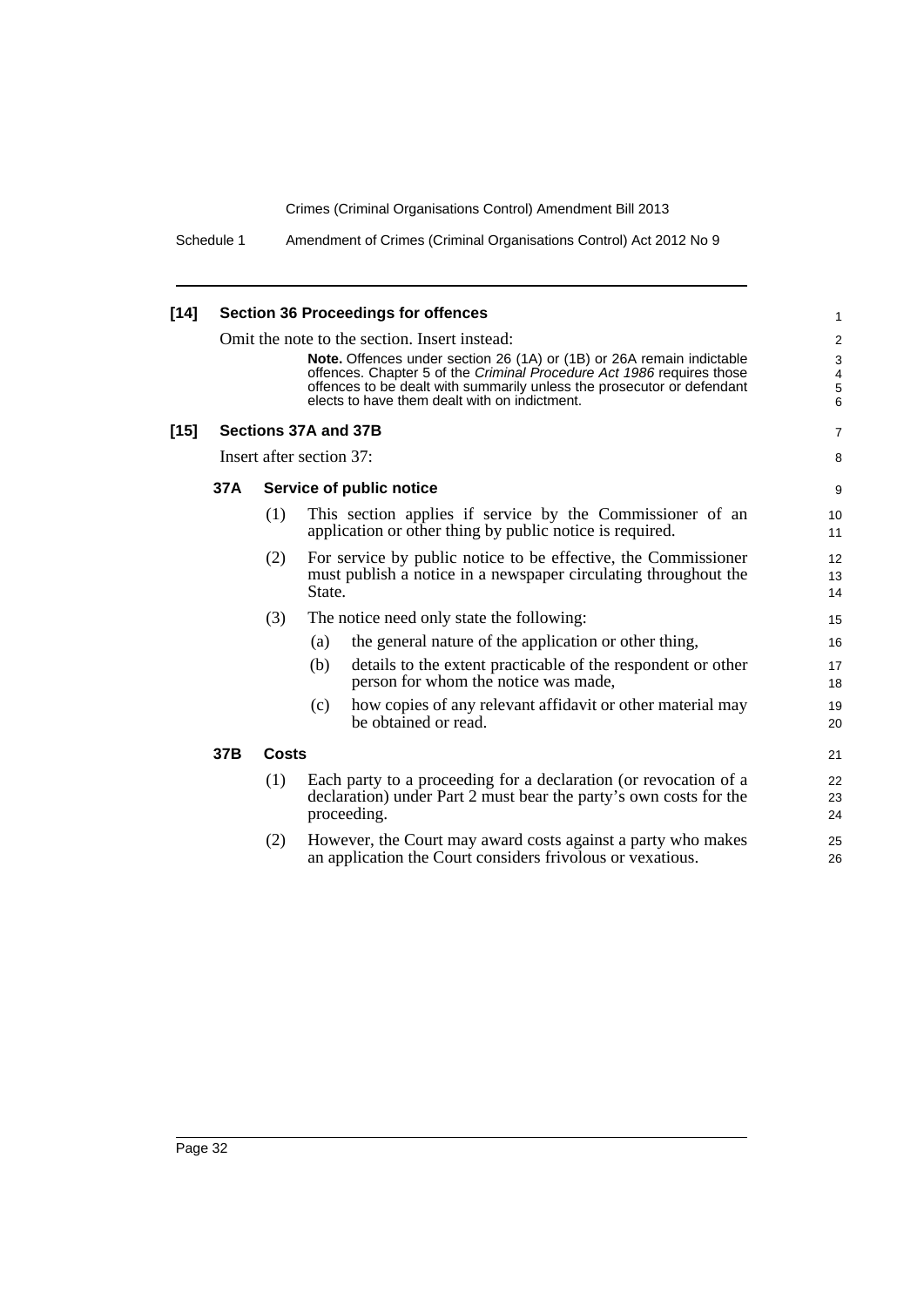Consequential amendment of other Acts Schedule 2

<span id="page-38-0"></span>

|     | <b>Schedule 2</b><br><b>Consequential amendment of other Acts</b>                                                                                                                   | $\mathbf{1}$                             |
|-----|-------------------------------------------------------------------------------------------------------------------------------------------------------------------------------------|------------------------------------------|
| 2.1 | <b>Commercial Agents and Private Inquiry Agents Act 2004</b><br><b>No 70</b>                                                                                                        | $\overline{2}$<br>3                      |
|     | <b>Section 4 Definitions</b>                                                                                                                                                        | 4                                        |
|     | Insert ", or declared by the Supreme Court under that Act to be criminal<br>intelligence" after " $2012$ " in the definition of <i>criminal intelligence</i> in<br>section $4(1)$ . | 5<br>6<br>$\overline{7}$                 |
| 2.2 | Liquor Act 2007 No 90                                                                                                                                                               | 8                                        |
|     | <b>Section 4 Definitions</b>                                                                                                                                                        | 9                                        |
|     | Insert ", or declared by the Supreme Court under that Act to be criminal<br>intelligence" after " $2012$ " in the definition of <i>criminal intelligence</i> in<br>section $4(1)$ . | 10 <sup>°</sup><br>11<br>12 <sup>°</sup> |
| 2.3 | Motor Dealers Act 1974 No 52                                                                                                                                                        | 13                                       |
|     | <b>Section 4 Definitions</b>                                                                                                                                                        | 14                                       |
|     | Insert ", or declared by the Supreme Court under that Act to be criminal<br>intelligence" after "2012" in the definition of <i>criminal intelligence</i> in<br>section $4(1)$ .     | 15<br>16<br>17                           |
| 2.4 | Motor Vehicle Repairs Act 1980 No 71                                                                                                                                                | 18                                       |
|     | <b>Section 4 Definitions</b>                                                                                                                                                        | 19                                       |
|     | Insert ", or declared by the Supreme Court under that Act to be criminal<br>intelligence" after " $2012$ " in the definition of <i>criminal intelligence</i> in<br>section $4(1)$ . | 20<br>21<br>22                           |
| 2.5 | Pawnbrokers and Second-hand Dealers Act 1996 No 13                                                                                                                                  | 23                                       |
|     | <b>Section 3 Definitions</b>                                                                                                                                                        | 24                                       |
|     | Insert ", or declared by the Supreme Court under that Act to be criminal<br>intelligence" after "2012" in the definition of <i>criminal intelligence</i> in<br>section $3(1)$ .     | 25<br>26<br>27                           |